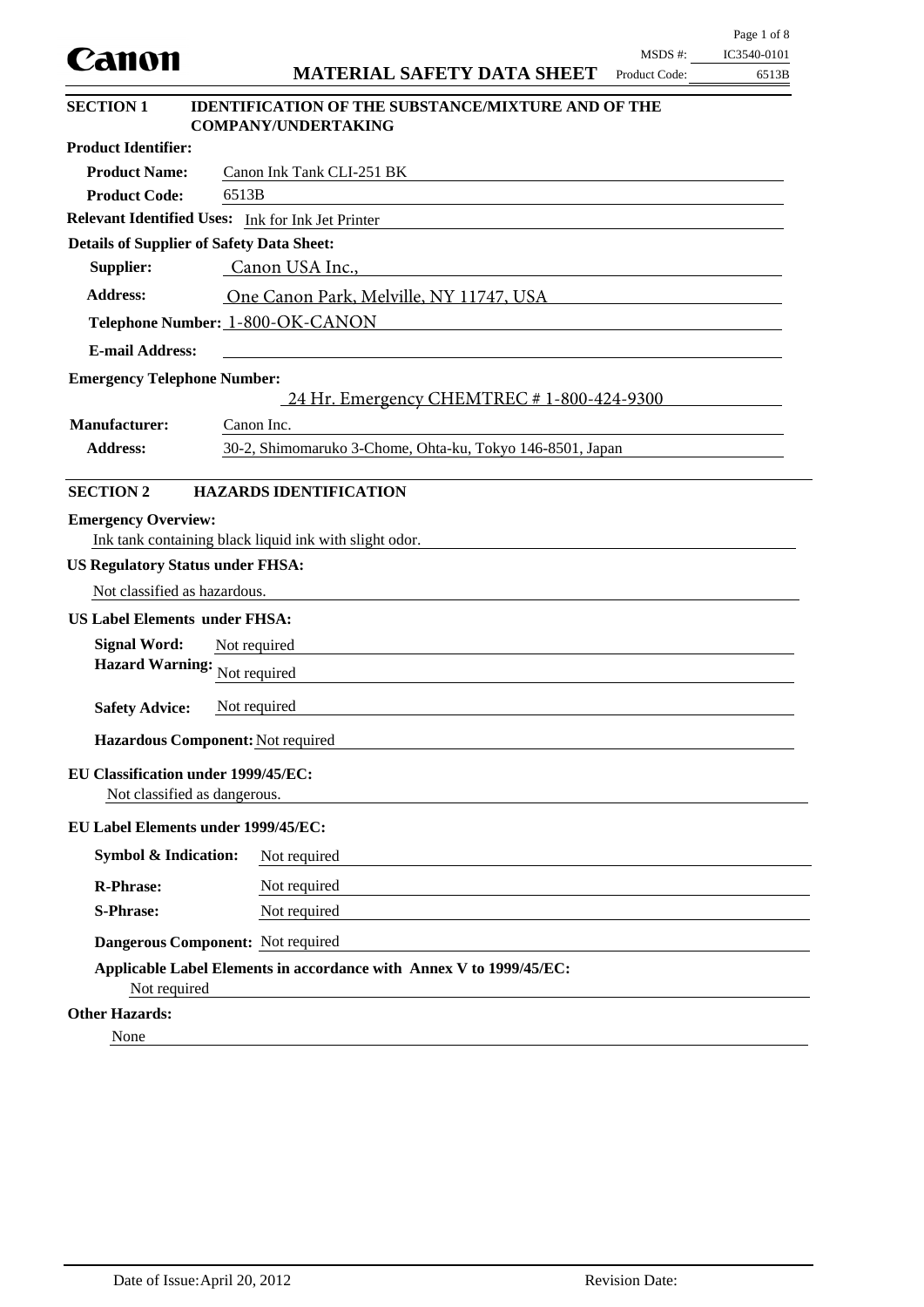

## **MATERIAL SAFETY DATA SHEET**

Page 2 of 8 MSDS #: IC3540-0101

Product Code:

6513B

## **SECTION 3 COMPOSITION/INFORMATION ON INGREDIENTS**

| <b>Chemical Name/</b><br><b>Generic Name</b> | $\mathbf{CAS}$ #/<br>$\mathbf{EC}$ # | Concentration/<br>Concentration<br>Range (%) | EU Classification according to<br>67/548/EEC<br>Symbol/<br><b>Indication of Danger</b> | $\mathsf{R}\text{-Phrase}^{*1}$ | <b>EU Classification according to</b><br>(EC) No 1272/2008<br><b>Hazard Class/</b><br><b>Category Code</b> | Hazard<br>Statement $\!{\ast}_1$ | Note to<br>Other<br> Hazards $^{\textcolor{red}{\ast2}}$ |
|----------------------------------------------|--------------------------------------|----------------------------------------------|----------------------------------------------------------------------------------------|---------------------------------|------------------------------------------------------------------------------------------------------------|----------------------------------|----------------------------------------------------------|
| Glycerin                                     | $56 - 81 - 5/$<br>200-289-5          | $5 - 10$                                     | None                                                                                   | None                            | None                                                                                                       | None                             | (1)                                                      |
| Glycol                                       | Confidential                         | $10 - 15$                                    | None                                                                                   | None                            | None                                                                                                       | None                             |                                                          |
| Glycol                                       | Confidential                         | $5 - 10$                                     | None                                                                                   | None                            | None                                                                                                       | None                             |                                                          |
| Lactam                                       | Confidential                         | $5 - 10$                                     | None                                                                                   | None                            | None                                                                                                       | None                             |                                                          |
| Water                                        | 7732-18-5 /<br>231-791-2             | $60 - 80$                                    | None                                                                                   | None                            | None                                                                                                       | None                             |                                                          |
|                                              |                                      |                                              |                                                                                        |                                 |                                                                                                            |                                  |                                                          |
|                                              |                                      |                                              |                                                                                        |                                 |                                                                                                            |                                  |                                                          |
|                                              |                                      |                                              |                                                                                        |                                 |                                                                                                            |                                  |                                                          |
|                                              |                                      |                                              |                                                                                        |                                 |                                                                                                            |                                  |                                                          |

\*1 Full texts of R-phrase(s) and Hazard statement(s) are listed in SECTION 16

 $*2$  The following substance(s) is (are) marked with (1), (2) and/or (3)

(1) Substance for which Occupational Exposure Limit(s) is (are) established (See SECTION 8)

(2) PBT substance or vPvB substance under Regulation (EC) No 1907/2006

(3) Substance listed in Candidate List of SVHC for Authorisation under Regulation (EC) No 1907/2006

**Carcinogen(s):**

No component of this ink is listed as a human carcinogen or a potential carcinogen in IARC Monographs, NTP, OSHA regulations or Part 3 of Annex VI to Regulation (EC) No 1272/2008.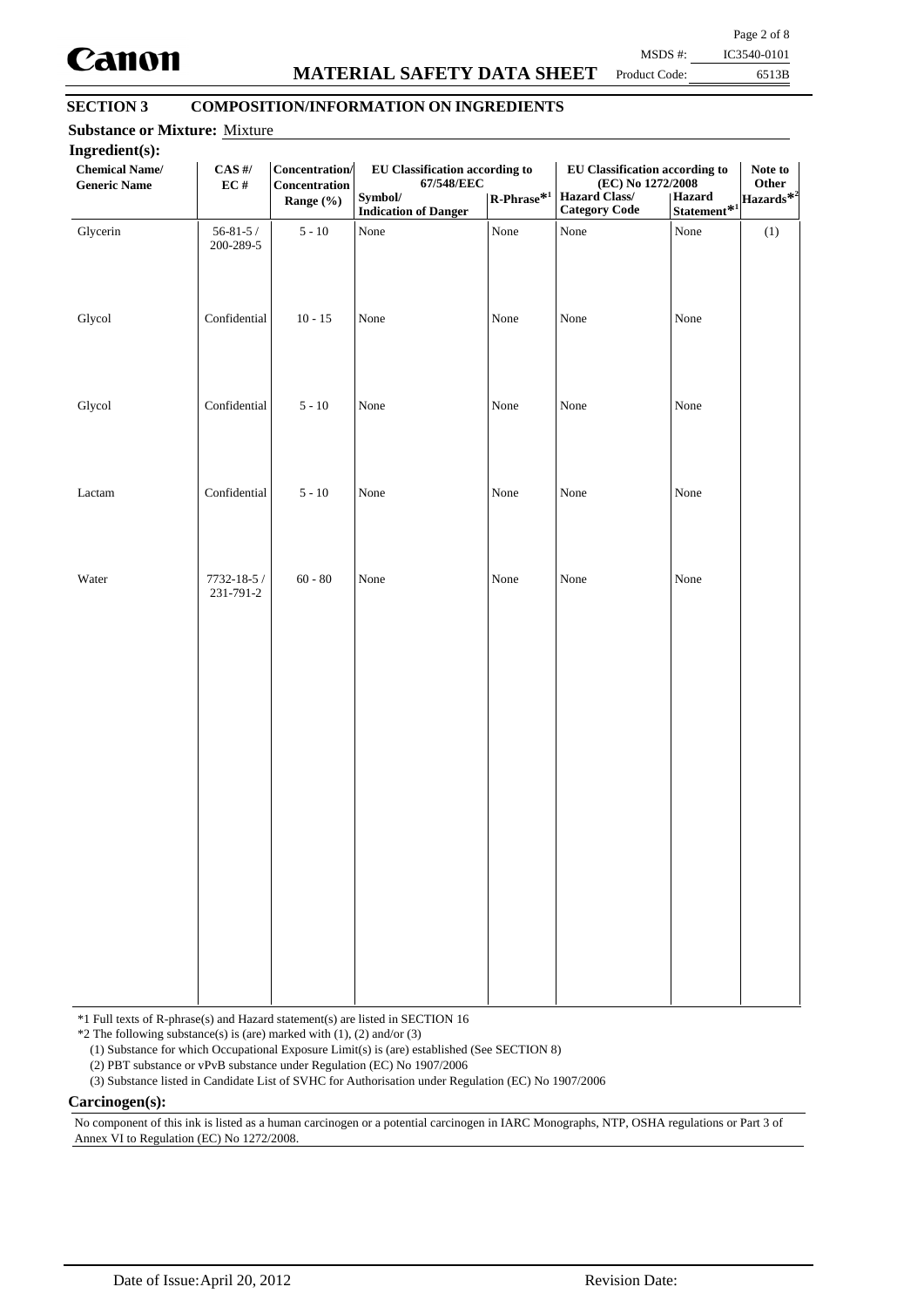

| <b>SECTION 4</b><br><b>FIRST AID MEASURES</b>                                                                              |
|----------------------------------------------------------------------------------------------------------------------------|
| <b>First Aid Measures:</b><br>Inhalation:                                                                                  |
| If symptoms are experienced, move victim to fresh air and obtain medical advice.                                           |
| <b>Ingestion:</b>                                                                                                          |
| Rinse mouth. Give one or two glasses of water.                                                                             |
| If irritation or discomfort occurs, obtain medical advice immediately.                                                     |
| Skin:                                                                                                                      |
| Wash with water and soap or mild detergent.                                                                                |
| If irritation persists, obtain medical advice.                                                                             |
| Eye:                                                                                                                       |
| Immediately flush with lukewarm, gently flowing water for 5 minutes or until the chemical is removed.                      |
| If irritation persists, obtain medical advice immediately.<br>Most Important Symptoms and Effects, both Acute and Delayed: |
| <b>Inhalation:</b>                                                                                                         |
| No adverse effects are expected under intended use.                                                                        |
| Over exposure to vapor or mist may cause respiratory tract irritation, cough, dizziness, drowsiness, headache              |
| and nausea.                                                                                                                |
| <b>Ingestion:</b>                                                                                                          |
| May cause abdominal pain, diarrhea, dizziness, drowsiness, dullness, headache, nausea and vomiting.                        |
| Skin:                                                                                                                      |
| Neither irritation nor sensitization is expected. (See SECTION 11)                                                         |
| Eye:                                                                                                                       |
| May cause minimal irritation. (See SECTION 11)                                                                             |
| <b>Chronic Effects:</b>                                                                                                    |
| Not identified                                                                                                             |
| Indication of Any Immediate Medical Attention and Special Treatment Needed:                                                |
| None                                                                                                                       |
|                                                                                                                            |
| <b>SECTION 5</b><br><b>FIRE FIGHTING MEASURES</b>                                                                          |
| <b>Extinguishing Media:</b>                                                                                                |
| <b>Suitable Extinguishing Media:</b>                                                                                       |
| CO <sub>2</sub> , water, foam or dry chemicals                                                                             |
| <b>Unsuitable Extinguishing Media:</b>                                                                                     |
| None                                                                                                                       |
| <b>Special Hazards:</b>                                                                                                    |
| None                                                                                                                       |
| <b>Hazardous Combustion Products:</b>                                                                                      |
| $CO$ , $CO2$ , NOx and SOx                                                                                                 |
| <b>Advice for Fire-fighters:</b>                                                                                           |
|                                                                                                                            |

None

### **SECTION 6 ACCIDENTAL RELEASE MEASURES**

**Personal Precautions, Protective Equipment and Emergency Procedures:**

Avoid contact with skin, eyes and clothing.

#### **Environmental Precautions:**

Do not release to sewer, surface water or ground water.

#### **Methods and Material for Containment and Cleaning Up:**

Wipe off with wet cloth or paper.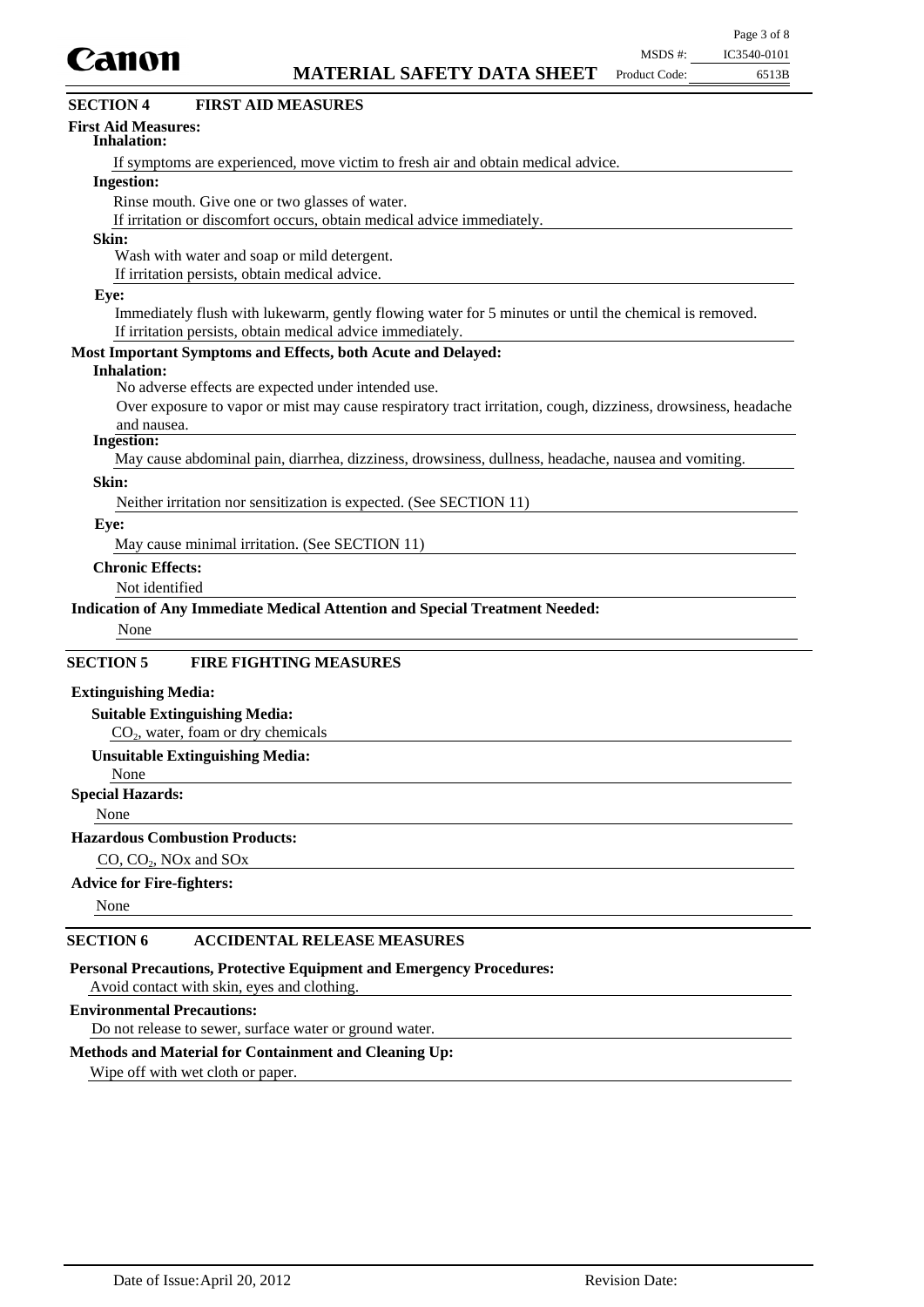|                                       |                                                                      |               | $1.45$ $0.01$ |
|---------------------------------------|----------------------------------------------------------------------|---------------|---------------|
| <b>Canon</b>                          |                                                                      | MSDS #:       | IC3540-0101   |
|                                       | <b>MATERIAL SAFETY DATA SHEET</b>                                    | Product Code: | 6513B         |
| <b>SECTION 7</b>                      | <b>HANDLING AND STORAGE</b>                                          |               |               |
| <b>Precautions for Safe Handling:</b> |                                                                      |               |               |
|                                       | Use with adequate ventilation.                                       |               |               |
|                                       | Avoid contact with skin, eyes and clothing.                          |               |               |
|                                       | In case of contact, wash out the contaminated area immediately.      |               |               |
|                                       | <b>Conditions for Safe Storage, Including Any Incompatibilities:</b> |               |               |
|                                       | Keep in a cool and dry place.                                        |               |               |
| Protect from sunlight.                |                                                                      |               |               |
|                                       | Keep out of the reach of children.                                   |               |               |
| <b>Specific End Uses:</b>             |                                                                      |               |               |
|                                       |                                                                      |               |               |

 $P<sub>9.99</sub> A of 8$ 

Ink for Ink Jet Printer. For more information, please refer to the instruction of this product.

## **SECTION 8 EXPOSURE CONTROLS / PERSONAL PROTECTION**

| <b>Control Parameters:</b> | <b>USA</b><br><b>OSHA PEL</b>                                                                                  | <b>ACGIHTLV</b>                            | <b>EU OEL</b>   |  |
|----------------------------|----------------------------------------------------------------------------------------------------------------|--------------------------------------------|-----------------|--|
| Product (Ink)              | Not established                                                                                                | Not established                            | Not established |  |
| Glycerin                   | Glycerin mist:<br>TWA 15 mg/m <sup>3</sup> (Total<br>dust)<br>TWA 5 mg/m <sup>3</sup><br>(Respirable fraction) | Glycerin mist:<br>TWA 10 mg/m <sup>3</sup> | Not established |  |
|                            |                                                                                                                |                                            |                 |  |
|                            |                                                                                                                |                                            |                 |  |

**Exposure Controls:**

**Engineering Controls:** No special ventilation equipment is needed under intended use of this product. **Individual Protection Measures:**

Eye/Face Protection:  $\Box$  Required  $\boxtimes$  Not Required

 $\Box$  Required  $\boxtimes$  Not Required **Skin Protection:**

**Respiratory Protection:** □ Required ⊠ Not Required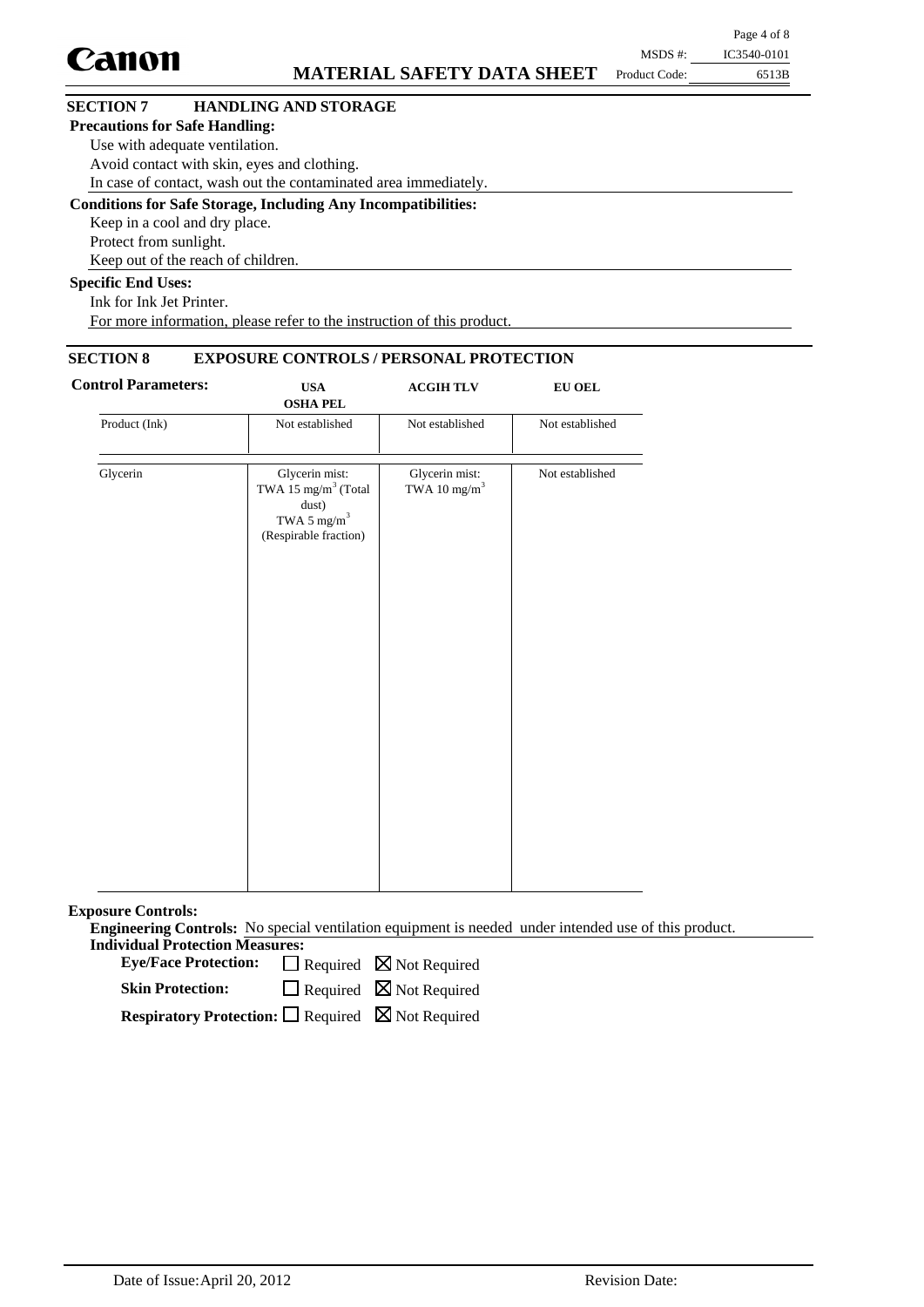Product Code:

## 6513B MSDS #: IC3540-0101

| <b>SECTION 9</b> | PHYSICAL AND CHEMICAL PROPERTIES |
|------------------|----------------------------------|
|                  |                                  |

| <b>Information on Basic Physical and Chemical Properties:</b>  |                                       |
|----------------------------------------------------------------|---------------------------------------|
| Appearance:                                                    | <b>Black liquid</b>                   |
| Odor:                                                          | Slight odor                           |
| pH:                                                            | $7 - 8$                               |
| Melting Point/Freezing Point (°C):                             | Not available                         |
| <b>Initial Boiling Point and</b><br><b>Boiling Range (°C):</b> | Not available                         |
| Flash Point(°C):                                               | None (Estimate)                       |
| <b>Evaporation Rate:</b>                                       | Not available                         |
| <b>Flammability:</b>                                           | Neither flammable nor combustible.    |
| <b>Upper/Lower Flammable or</b><br><b>Explosive Limits:</b>    | Not available                         |
| <b>Vapor Pressure:</b>                                         | Not available                         |
| <b>Vapor Density:</b>                                          | Not available                         |
| <b>Relative Density:</b>                                       | $1.0 - 1.1$                           |
| <b>Water Solubility:</b>                                       | Miscible                              |
| <b>Fat Solubility:</b>                                         | Not available                         |
| <b>Partition Coefficient (n-Octanol/Water):</b>                | Not available                         |
| <b>Auto-ignition Temperature (°C):</b>                         | Not available                         |
| Decomposition Temperature(°C):                                 | Not available                         |
| Viscosity (mPa s):                                             | $1 - 5$                               |
| <b>Explosive Properties:</b>                                   | None (Estimate)                       |
| <b>Oxidizing Properties:</b>                                   | None (Estimate)                       |
| <b>Other Information:</b>                                      | Not available                         |
| <b>SECTION 10</b><br><b>STABILITY AND REACTIVITY</b>           |                                       |
| <b>Reactivity:</b>                                             | None                                  |
| <b>Chemical Stability:</b>                                     | $\boxtimes$ Stable<br>$\Box$ Unstable |
| <b>Possibility of Hazardous Reactions:</b>                     | None                                  |
| <b>Conditions to Avoid:</b>                                    | None                                  |

**Incompatible Materials:** Acids, bases, oxidizing materials and reducing agents Hazardous Decomposition Products: CO, CO<sub>2</sub>, NO<sub>x</sub> and SO<sub>x</sub>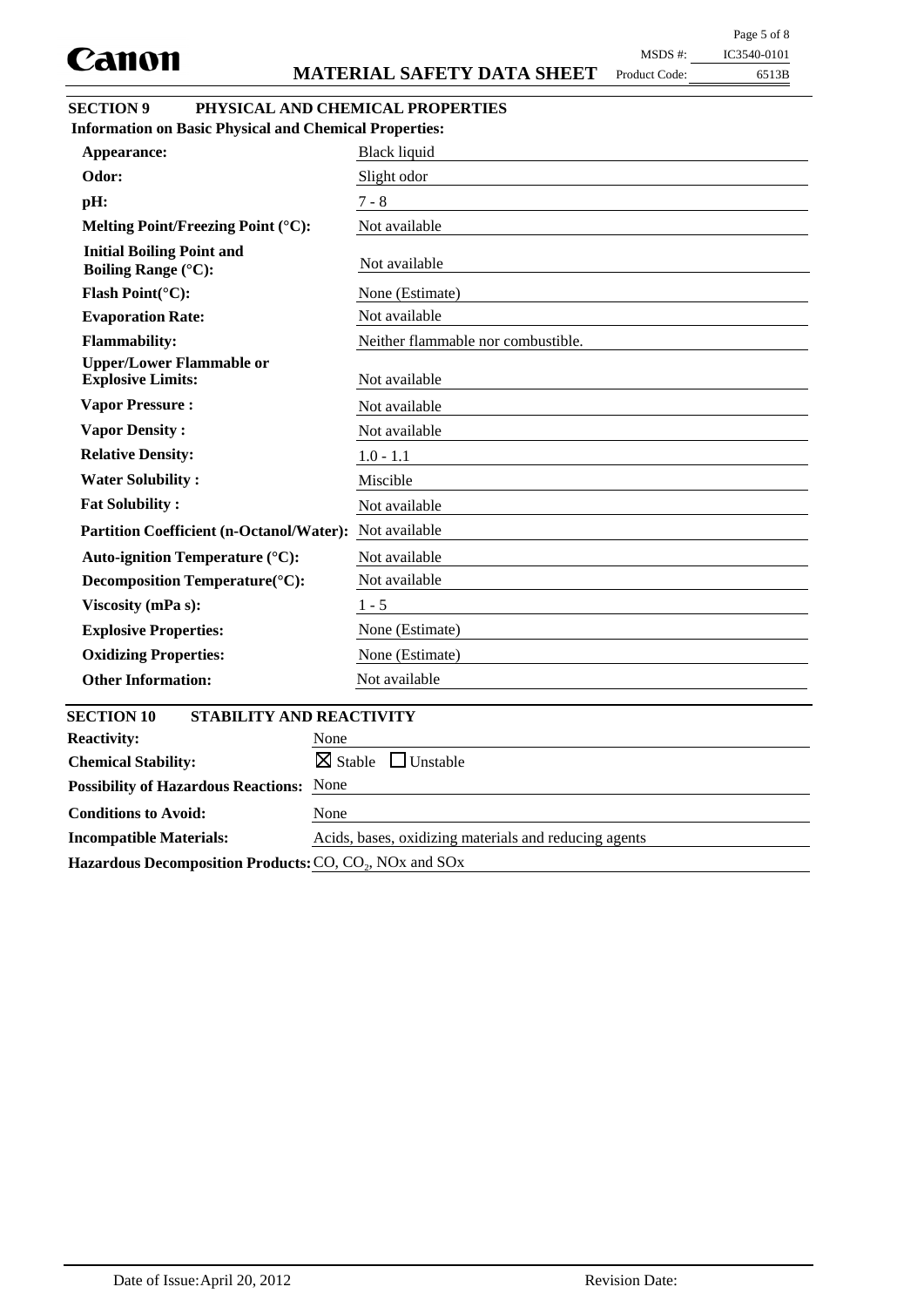

| unvn                                         | <b>MATERIAL SAFETY DATA SHEET</b>                     | Product Code: | 6513B |
|----------------------------------------------|-------------------------------------------------------|---------------|-------|
| <b>SECTION 11</b>                            | <b>TOXICOLOGICAL INFORMATION</b>                      |               |       |
| <b>Information on Toxicological Effects:</b> |                                                       |               |       |
| <b>Acute Toxicity:</b><br><b>Inhalation:</b> |                                                       |               |       |
| Not available                                |                                                       |               |       |
| <b>Ingestion:</b>                            |                                                       |               |       |
| Not available                                |                                                       |               |       |
| <b>Corrosivity/Irritation:</b><br>Skin:      |                                                       |               |       |
| Non-irritant (rabbit)                        |                                                       |               |       |
|                                              | OECD Guidelines No. 404 (2002), 2004/73/EC Method B4  |               |       |
| Eye:                                         |                                                       |               |       |
| Minimal irritant (rabbit)                    |                                                       |               |       |
|                                              | OECD Guidelines No. 405 (2002), 2004/73/EC Method B5  |               |       |
| <b>Sensitization:</b><br>Skin:               |                                                       |               |       |
| Non-sensitizer (mouse)                       |                                                       |               |       |
|                                              | OECD Guidelines No. 429 (2002), 2004/73/EC Method B42 |               |       |
| <b>Repeated Dose Toxicity:</b>               |                                                       |               |       |
| Not available                                |                                                       |               |       |
| <b>Carcinogenicity:</b>                      |                                                       |               |       |
| Not available                                |                                                       |               |       |
| <b>Mutagenicity:</b>                         |                                                       |               |       |
|                                              | Ames test: Negative (S. typhimurium & E. Coli)        |               |       |
| <b>Toxicity for Reproduction:</b>            |                                                       |               |       |
| Not available                                |                                                       |               |       |
| <b>Other Information:</b>                    |                                                       |               |       |
| Not available                                |                                                       |               |       |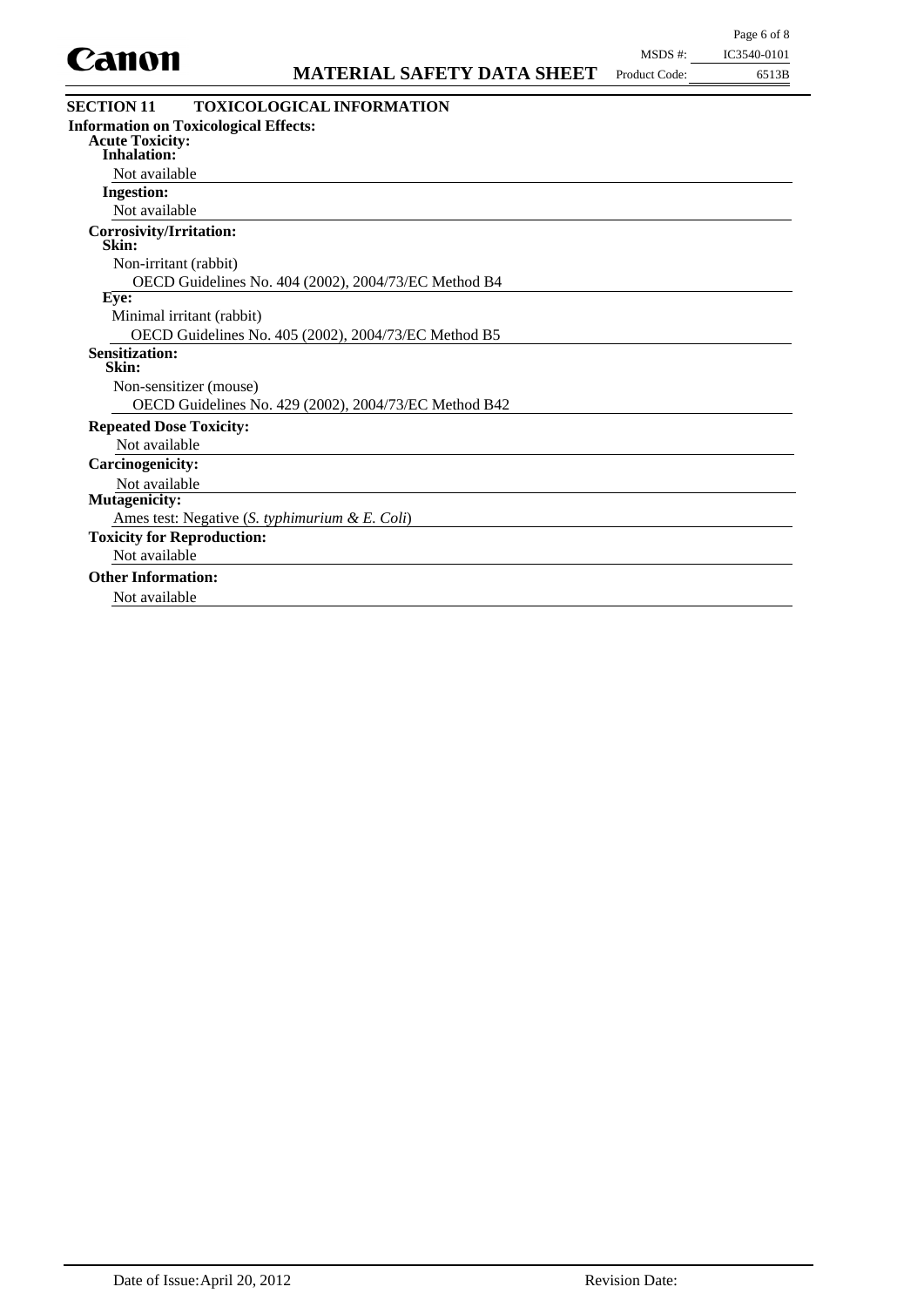| Canon                                                                                 |                     |                                                                                                                        | MSDS #:       | IC3540-0101 |
|---------------------------------------------------------------------------------------|---------------------|------------------------------------------------------------------------------------------------------------------------|---------------|-------------|
|                                                                                       |                     | <b>MATERIAL SAFETY DATA SHEET</b>                                                                                      | Product Code: | 6513B       |
| <b>SECTION 12</b>                                                                     |                     | <b>ECOLOGICAL INFORMATION</b>                                                                                          |               |             |
| <b>Toxicity:</b>                                                                      |                     | Not available                                                                                                          |               |             |
| Persistence and Degradability: Not available                                          |                     |                                                                                                                        |               |             |
| <b>Bioaccumulative Potential:</b>                                                     |                     | Not available                                                                                                          |               |             |
| <b>Mobility in Soil:</b>                                                              |                     | Not available                                                                                                          |               |             |
| <b>Results of PBT and vPvB</b><br><b>Assessment:</b>                                  |                     | No results that the component(s) of this ink meet(s) the PBT or $vPvB$ criteria under<br>Regulation (EC) No 1907/2006. |               |             |
| <b>Other Adverse Effects:</b>                                                         |                     | Not available                                                                                                          |               |             |
| <b>SECTION 13</b><br><b>Waste Treatment Methods:</b>                                  |                     | <b>DISPOSAL CONSIDERATIONS</b><br>Disposal should be subject to federal, state and local laws.                         |               |             |
| <b>SECTION 14</b>                                                                     |                     | <b>TRANSPORT INFORMATION</b>                                                                                           |               |             |
| <b>UN Number:</b>                                                                     | None                |                                                                                                                        |               |             |
| <b>UN Proper Shipping Name:</b>                                                       | None                |                                                                                                                        |               |             |
| <b>Transport Hazard Class:</b>                                                        | None                |                                                                                                                        |               |             |
| <b>Packing Group:</b>                                                                 | None                |                                                                                                                        |               |             |
| <b>Environmental Hazards:</b>                                                         |                     | Not classified as environmentally hazardous under UN Model Regulations and marine<br>pollutant under IMDG Code.        |               |             |
| <b>Special Precautions for User: None</b>                                             |                     |                                                                                                                        |               |             |
| <b>SECTION 15</b>                                                                     |                     | <b>REGULATORY INFORMATION</b>                                                                                          |               |             |
| < USA Information >                                                                   |                     |                                                                                                                        |               |             |
| <b>SARA Title III §313:</b><br><b>Chemical Name</b>                                   |                     |                                                                                                                        | Weight %      |             |
| None                                                                                  |                     |                                                                                                                        |               |             |
| <b>California Proposition 65:</b><br><b>Chemical Name</b>                             |                     |                                                                                                                        | Weight %      |             |
| None                                                                                  |                     |                                                                                                                        |               |             |
| $\le$ EU Information $>$<br>Safety, Health and Environmental Regulations/Legislation: |                     |                                                                                                                        |               |             |
| (EC) No 1907/2006: Authorisation: Not regulated                                       |                     |                                                                                                                        |               |             |
|                                                                                       | <b>Restriction:</b> | Not regulated                                                                                                          |               |             |
| (EC) No 1005/2009: Not regulated                                                      |                     |                                                                                                                        |               |             |
| (EC) No 850/2004:                                                                     | Not regulated       |                                                                                                                        |               |             |
| (EC) No 689/2008:                                                                     | Not regulated       |                                                                                                                        |               |             |
| Others:                                                                               | None                |                                                                                                                        |               |             |
|                                                                                       |                     | Chemical Safety Assessment under (EC) No 1907/2006: Not required                                                       |               |             |
| < Canada Information >                                                                |                     |                                                                                                                        |               |             |
| <b>WHMIS Controlled Product:</b><br>< Australia Information >                         |                     | Not applicable (Manufactured article)                                                                                  |               |             |
|                                                                                       |                     | Statement of Hazardous Nature: This product will not be shipped to Australia.                                          |               |             |
|                                                                                       |                     |                                                                                                                        |               |             |

Page 7 of 8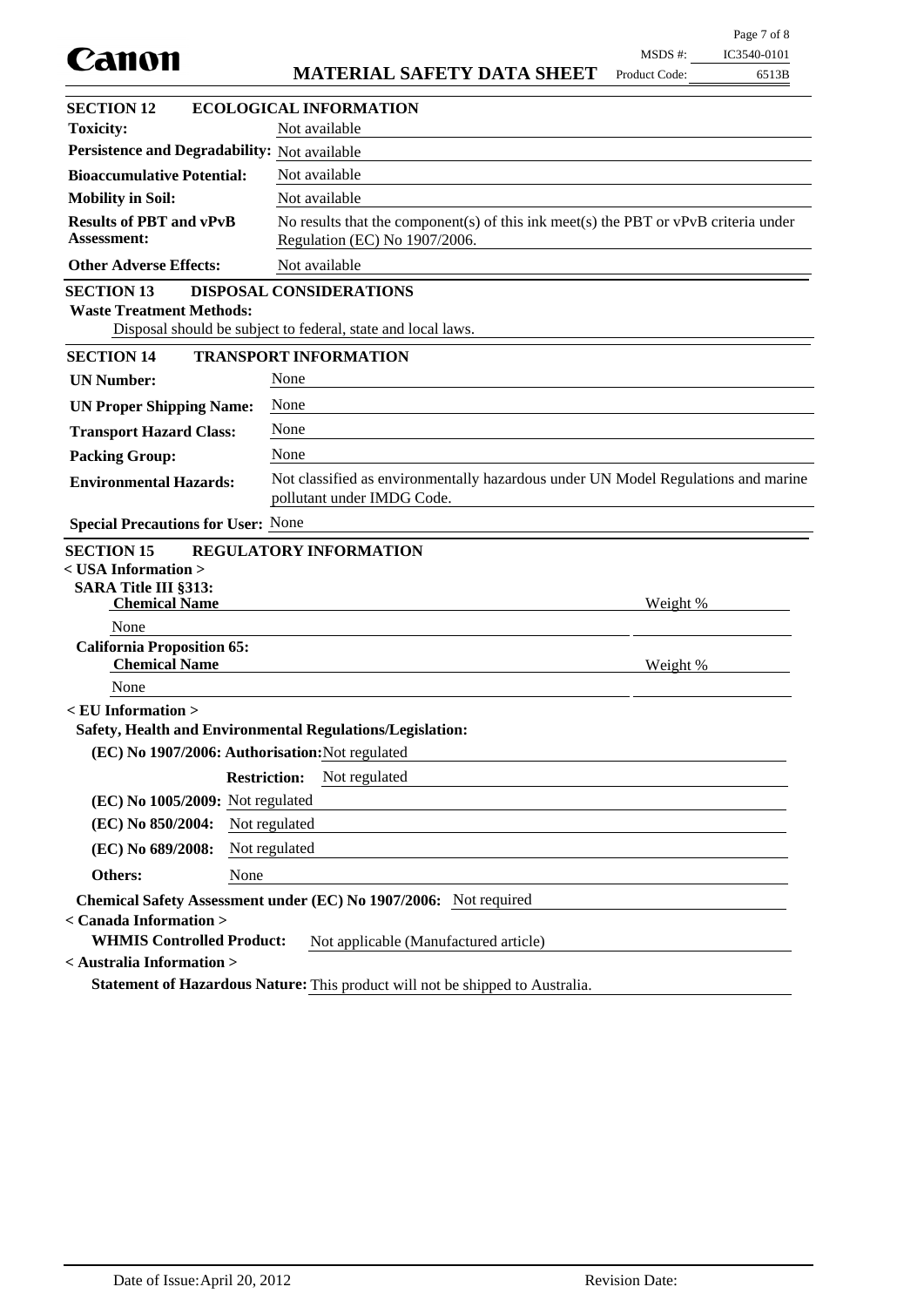

Product Code:

## **SECTION 16 OTHER INFORMATION**

<Term explanation>

Estimate: Estimate based on data of similar product or the ingredient(s) of this product.

#### **Literature References:**

- U.S. Department of Labor, 29CFR Part 1910
- U.S. Environmental Protection Agency, 40CFR Part 372
- U.S. Consumer Product Safety Commission, 16CFR Part 1500
- ACGIH, Threshold Limit Values for Chemical Substances and Physical Agents and Biological Exposure Indices
- U.S. Department of Health and Human Services National Toxicology Program, Annual Report on Carcinogens
- World Health Organization International Agency for Research on Cancer, IARC Monographs on the Evaluation on the Carcinogenic Risk of
- Chemicals to Humans
- EU Directive 1999/45/EC
- EU Regulation (EC) No 1907/2006, (EC) No 1272/2008, (EC) No 1005/2009, (EC) No 850/2004, (EC) No 689/2008
- Canada Workplace Hazardous Materials Information System
- Australia National Occupational Health and Safety Commission's Approved Criteria for Classifying Hazardous Substance [NOHSC:1008]

#### **Abbreviations:**

OSHA HCS: Occupational Safety and Health Act, Hazard Communication Standard (USA)

- FHSA: Federal Hazardous Substances Act (USA)
- PBT: Persistent, Bioaccumulative and Toxic
- vPvB: very Persistent and very Bioaccumulative
- SVHC: Substances of Very High Concern
- IARC: International Agency for Research on Cancer
- NTP: National Toxicology Program (USA)
- OSHA PEL: PEL(Permissible Exposure Limit) under Occupational Safety and Health Administration (USA)
- ACGIH TLV: TLV(Threshold Limit Value) under American Conference of Governmental Industrial Hygienists
- EU OEL: Occupational exposure limits at Community level under Directive 2004/37/EC, 98/24/EC, 91/322/EEC, 2000/39/EC, 2006/15/EC and 2009/161/EU
- TWA: Time Weighted Average
- STEL: Short Term Exposure Limit
- WHMIS: Workplace Hazardous Materials Information System
- NOHSC: National Occupational Health and Safety Commission

NO REPRESENTATIONS OR WARRANTIES, EITHER EXPRESS OR IMPLIED, OF MERCHANTABILITY, FITNESS FOR A PARTICULAR PURPOSE OR OF ANY OTHER NATURE ARE MADE WITH RESPECT TO THE INFORMATION OR THE PRODUCT TO WHICH THE INFORMATION REFERS.

The information, data and recommendations set forth herein (the "Information") are presented in good faith and are believed to be correct as of the date hereof. The company/manufacturer makes no representations as to the completeness or accuracy of the Information and disclaims responsibility for any reliance thereon. The Information is provided upon the condition that the persons receiving same will make their own determination as to its suitability for their purposes prior to use. Any use of the Information must be determined by the user to be in accordance with applicable Federal, state and local laws and regulations. In no event will the company/manufacturer be responsible for damages of any nature whatsoever resulting from the use or reliance upon the Information.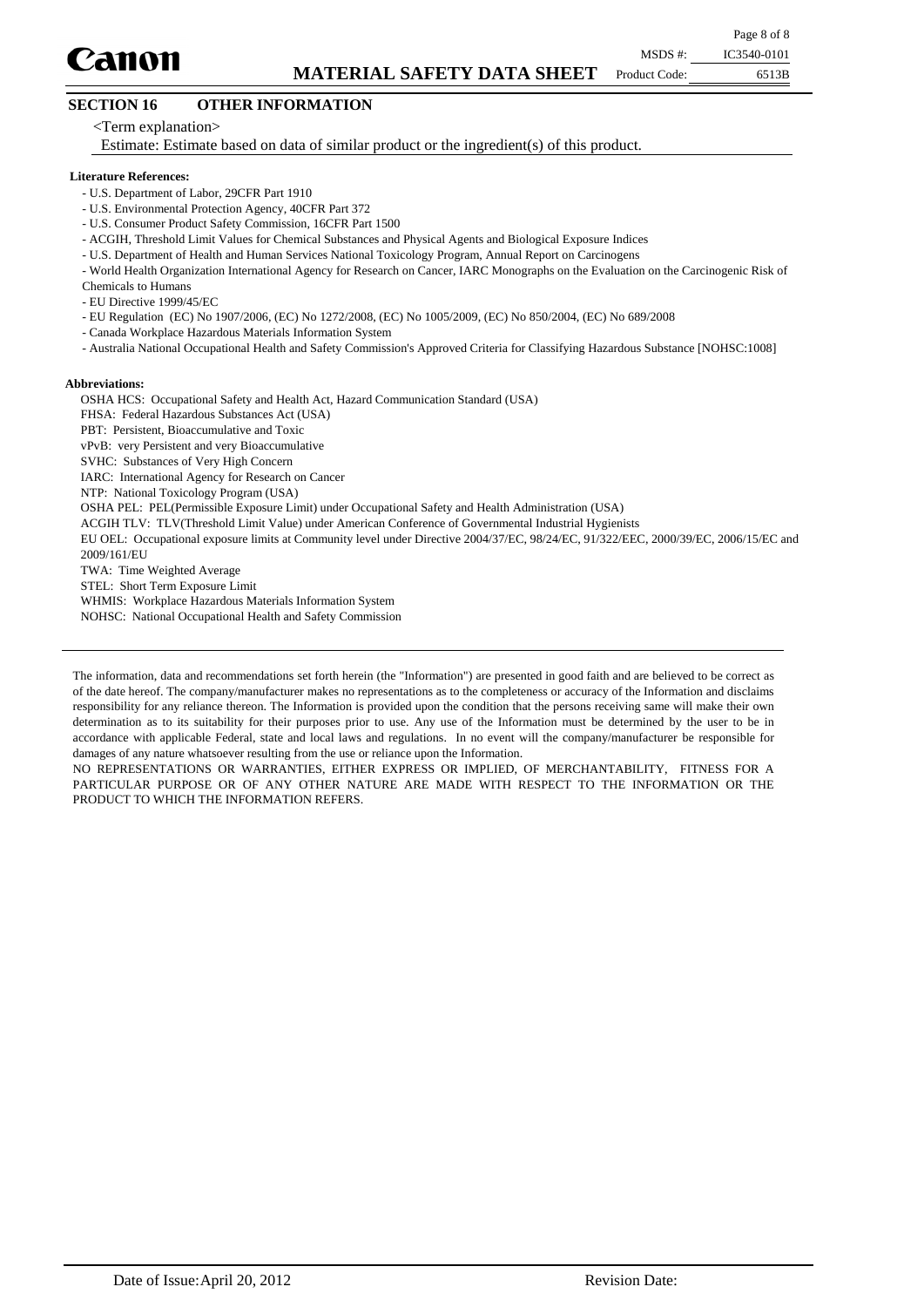|                                                                            | Page 1 of 8                                                                                                                                               |
|----------------------------------------------------------------------------|-----------------------------------------------------------------------------------------------------------------------------------------------------------|
| Canon                                                                      | $MSDS$ #:<br>IC3554-0101<br><b>MATERIAL SAFETY DATA SHEET</b><br>Product Code:                                                                            |
|                                                                            | 6514B                                                                                                                                                     |
| <b>SECTION 1</b>                                                           | <b>IDENTIFICATION OF THE SUBSTANCE/MIXTURE AND OF THE</b><br><b>COMPANY/UNDERTAKING</b>                                                                   |
| <b>Product Identifier:</b>                                                 |                                                                                                                                                           |
| <b>Product Name:</b>                                                       | Canon Ink Tank CLI-251 C                                                                                                                                  |
| <b>Product Code:</b>                                                       | 6514B                                                                                                                                                     |
|                                                                            | Relevant Identified Uses: Ink for Ink Jet Printer                                                                                                         |
| <b>Details of Supplier of Safety Data Sheet:</b>                           |                                                                                                                                                           |
| Supplier:                                                                  | Canon USA Inc.,                                                                                                                                           |
| <b>Address:</b>                                                            | One Canon Park, Melville, NY 11747, USA                                                                                                                   |
|                                                                            | Telephone Number: 1-800-OK-CANON<br><u> 1980 - Johann Barn, mars ann an t-Amhain Aonaich an t-Aonaich an t-Aonaich an t-Aonaich an t-Aonaich an t-Aon</u> |
| <b>E-mail Address:</b>                                                     |                                                                                                                                                           |
| <b>Emergency Telephone Number:</b>                                         |                                                                                                                                                           |
|                                                                            | 24 Hr. Emergency CHEMTREC # 1-800-424-9300                                                                                                                |
| <b>Manufacturer:</b>                                                       | Canon Inc.                                                                                                                                                |
| <b>Address:</b>                                                            | 30-2, Shimomaruko 3-Chome, Ohta-ku, Tokyo 146-8501, Japan                                                                                                 |
|                                                                            |                                                                                                                                                           |
| <b>SECTION 2</b>                                                           | <b>HAZARDS IDENTIFICATION</b>                                                                                                                             |
| <b>Emergency Overview:</b>                                                 | Ink tank containing cyan liquid ink with slight odor.                                                                                                     |
| <b>US Regulatory Status under FHSA:</b>                                    |                                                                                                                                                           |
| Not classified as hazardous.                                               |                                                                                                                                                           |
| <b>US Label Elements under FHSA:</b>                                       |                                                                                                                                                           |
| <b>Signal Word:</b>                                                        | Not required                                                                                                                                              |
| <b>Hazard Warning:</b>                                                     | Not required                                                                                                                                              |
| <b>Safety Advice:</b>                                                      | Not required                                                                                                                                              |
|                                                                            |                                                                                                                                                           |
| Hazardous Component: Not required                                          |                                                                                                                                                           |
| <b>EU Classification under 1999/45/EC:</b><br>Not classified as dangerous. |                                                                                                                                                           |
| EU Label Elements under 1999/45/EC:                                        |                                                                                                                                                           |
| <b>Symbol &amp; Indication:</b>                                            | Not required                                                                                                                                              |
| <b>R-Phrase:</b>                                                           | Not required                                                                                                                                              |
| <b>S-Phrase:</b>                                                           | Not required                                                                                                                                              |
|                                                                            | Dangerous Component: Not required                                                                                                                         |
| Not required                                                               | Applicable Label Elements in accordance with Annex V to 1999/45/EC:                                                                                       |
| <b>Other Hazards:</b>                                                      |                                                                                                                                                           |
| None                                                                       |                                                                                                                                                           |

 $\equiv$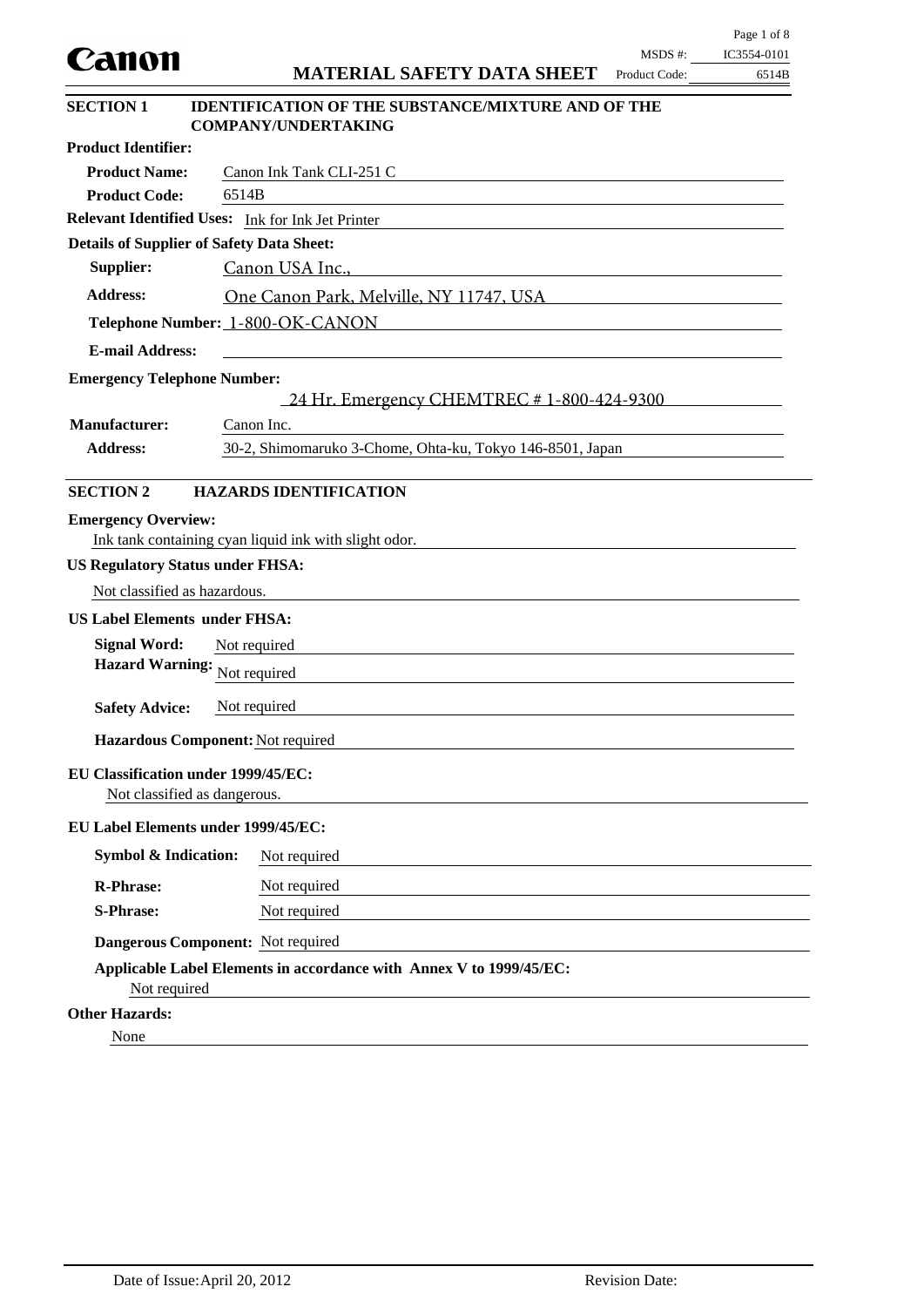

## **MATERIAL SAFETY DATA SHEET**

Page 2 of 8

Product Code:

6514B MSDS #: IC3554-0101

## **SECTION 3 COMPOSITION/INFORMATION ON INGREDIENTS**

| <b>Chemical Name/</b><br><b>Generic Name</b> | $CAS$ #/<br>EC#              | Concentration/<br>Concentration<br>Range (%) | EU Classification according to<br>67/548/EEC<br>Symbol/<br><b>Indication of Danger</b> | $\mathbf{R}\text{-Phrase}^{*1}$ | EU Classification according to<br>(EC) No 1272/2008<br><b>Hazard Class/</b><br><b>Category Code</b> | Hazard<br>Statement <sup>*1</sup> | Note to<br>Other<br>Hazards* <sup>2</sup> |
|----------------------------------------------|------------------------------|----------------------------------------------|----------------------------------------------------------------------------------------|---------------------------------|-----------------------------------------------------------------------------------------------------|-----------------------------------|-------------------------------------------|
| Glycerin                                     | $56 - 81 - 5/$<br>200-289-5  | $5 - 10$                                     | None                                                                                   | None                            | None                                                                                                | None                              | (1)                                       |
| Ethylene urea                                | $120 - 93 - 4/$<br>204-436-4 | $5 - 10$                                     | Xi / Irritant                                                                          | R36                             | Eye Irrit. 2                                                                                        | H319                              |                                           |
| Substituted<br>phthalocyanine                | Confidential                 | $1 - 5$                                      | $\rm{Xi}$ / Irritant                                                                   | R41<br>R52/53                   | Eye Dam. 1<br>Aquatic Chronic 3                                                                     | H318<br>H412                      |                                           |
| Substituted<br>phthalocyanine                | Confidential                 | $1 - 5$                                      | None                                                                                   | None                            | None                                                                                                | None                              |                                           |
| Glycol                                       | Confidential                 | $5 - 10$                                     | None                                                                                   | None                            | None                                                                                                | None                              |                                           |
| Glycol                                       | Confidential                 | $5 - 10$                                     | None                                                                                   | None                            | None                                                                                                | None                              |                                           |
| Water                                        | 7732-18-5 /<br>231-791-2     | $60 - 80$                                    | None                                                                                   | None                            | None                                                                                                | None                              |                                           |
|                                              |                              |                                              |                                                                                        |                                 |                                                                                                     |                                   |                                           |
|                                              |                              |                                              |                                                                                        |                                 |                                                                                                     |                                   |                                           |

\*1 Full texts of R-phrase(s) and Hazard statement(s) are listed in SECTION 16

 $*2$  The following substance(s) is (are) marked with (1), (2) and/or (3)

(1) Substance for which Occupational Exposure Limit(s) is (are) established (See SECTION 8)

(2) PBT substance or vPvB substance under Regulation (EC) No 1907/2006

(3) Substance listed in Candidate List of SVHC for Authorisation under Regulation (EC) No 1907/2006

#### **Carcinogen(s):**

No component of this ink is listed as a human carcinogen or a potential carcinogen in IARC Monographs, NTP, OSHA regulations or Part 3 of Annex VI to Regulation (EC) No 1272/2008.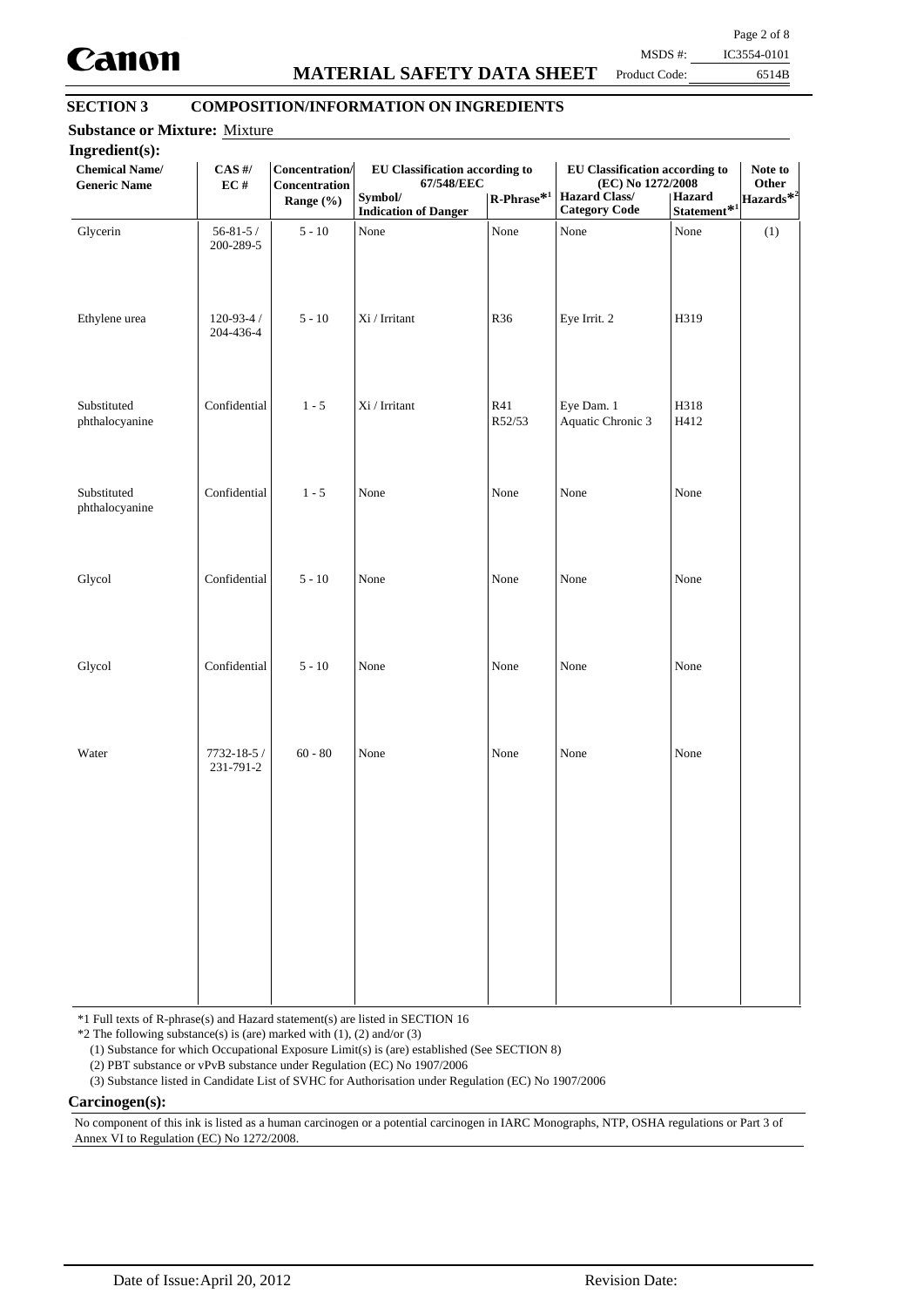

| Canon                                                                                                         | MSDS #:       | IC3554-0101 |
|---------------------------------------------------------------------------------------------------------------|---------------|-------------|
| <b>MATERIAL SAFETY DATA SHEET</b>                                                                             | Product Code: | 6514B       |
| <b>FIRST AID MEASURES</b><br><b>SECTION 4</b>                                                                 |               |             |
| <b>First Aid Measures:</b><br><b>Inhalation:</b>                                                              |               |             |
| If symptoms are experienced, move victim to fresh air and obtain medical advice.                              |               |             |
| <b>Ingestion:</b>                                                                                             |               |             |
| Rinse mouth. Give one or two glasses of water.                                                                |               |             |
| If irritation or discomfort occurs, obtain medical advice immediately.                                        |               |             |
| Skin:                                                                                                         |               |             |
| Wash with water and soap or mild detergent.                                                                   |               |             |
| If irritation persists, obtain medical advice.                                                                |               |             |
| Eye:                                                                                                          |               |             |
| Immediately flush with lukewarm, gently flowing water for 5 minutes or until the chemical is removed.         |               |             |
| If irritation persists, obtain medical advice immediately.                                                    |               |             |
| Most Important Symptoms and Effects, both Acute and Delayed:                                                  |               |             |
| <b>Inhalation:</b>                                                                                            |               |             |
| No adverse effects are expected under intended use.                                                           |               |             |
| Over exposure to vapor or mist may cause respiratory tract irritation, cough, dizziness, drowsiness, headache |               |             |
| and nausea.<br><b>Ingestion:</b>                                                                              |               |             |
| May cause abdominal pain, diarrhea, dizziness, drowsiness, dullness, headache, nausea and vomiting.           |               |             |
| Skin:                                                                                                         |               |             |
| Neither irritation nor sensitization is expected. (See SECTION 11)                                            |               |             |
| Eye:                                                                                                          |               |             |
| May cause minimal irritation. (See SECTION 11)                                                                |               |             |
| <b>Chronic Effects:</b>                                                                                       |               |             |
| Not identified                                                                                                |               |             |
| Indication of Any Immediate Medical Attention and Special Treatment Needed:                                   |               |             |
| None                                                                                                          |               |             |
| <b>SECTION 5</b><br><b>FIRE FIGHTING MEASURES</b>                                                             |               |             |
|                                                                                                               |               |             |
| <b>Extinguishing Media:</b>                                                                                   |               |             |
| <b>Suitable Extinguishing Media:</b><br>CO <sub>2</sub> , water, foam or dry chemicals                        |               |             |
| <b>Unsuitable Extinguishing Media:</b>                                                                        |               |             |
| None                                                                                                          |               |             |
| <b>Special Hazards:</b>                                                                                       |               |             |
| None                                                                                                          |               |             |
|                                                                                                               |               |             |

## **Hazardous Combustion Products:**

CO, CO<sub>2</sub>, NO<sub>x</sub> and SO<sub>x</sub>

## **Advice for Fire-fighters:**

None

### **SECTION 6 ACCIDENTAL RELEASE MEASURES**

**Personal Precautions, Protective Equipment and Emergency Procedures:**

Avoid contact with skin, eyes and clothing.

#### **Environmental Precautions:**

Do not release to sewer, surface water or ground water.

## **Methods and Material for Containment and Cleaning Up:**

Wipe off with wet cloth or paper.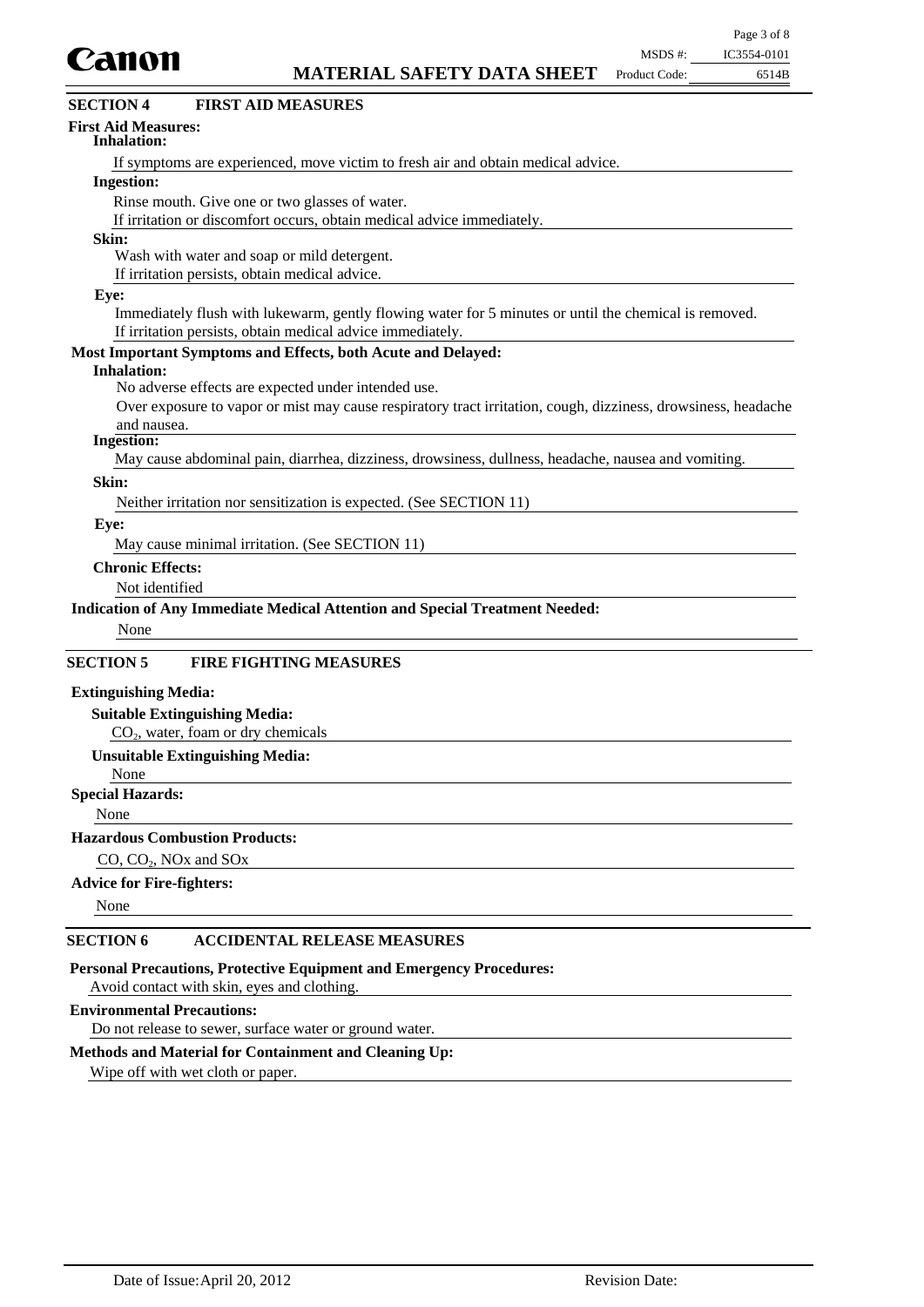|                                       |                                                                      |               | Page 4 of 8 |
|---------------------------------------|----------------------------------------------------------------------|---------------|-------------|
| <b>Canon</b>                          |                                                                      | MSDS #:       | IC3554-0101 |
|                                       | <b>MATERIAL SAFETY DATA SHEET</b>                                    | Product Code: | 6514B       |
| <b>SECTION 7</b>                      | <b>HANDLING AND STORAGE</b>                                          |               |             |
| <b>Precautions for Safe Handling:</b> |                                                                      |               |             |
| Use with adequate ventilation.        |                                                                      |               |             |
|                                       | Avoid contact with skin, eyes and clothing.                          |               |             |
|                                       | In case of contact, wash out the contaminated area immediately.      |               |             |
|                                       | <b>Conditions for Safe Storage, Including Any Incompatibilities:</b> |               |             |
| Keep in a cool and dry place.         |                                                                      |               |             |
| Protect from sunlight.                |                                                                      |               |             |
|                                       | Keep out of the reach of children.                                   |               |             |
| <b>Specific End Uses:</b>             |                                                                      |               |             |
| TIC TITID'S                           |                                                                      |               |             |

Ink for Ink Jet Printer. For more information, please refer to the instruction of this product.

## **SECTION 8 EXPOSURE CONTROLS / PERSONAL PROTECTION**

| <b>Control Parameters:</b> | <b>USA</b><br><b>ACGIH TLV</b><br><b>OSHA PEL</b>                                                              |                                            | <b>EU OEL</b>   |  |  |
|----------------------------|----------------------------------------------------------------------------------------------------------------|--------------------------------------------|-----------------|--|--|
| Product (Ink)              | Not established                                                                                                | Not established                            | Not established |  |  |
| Glycerin                   | Glycerin mist:<br>TWA 15 mg/m <sup>3</sup> (Total<br>dust)<br>TWA 5 mg/m <sup>3</sup><br>(Respirable fraction) | Glycerin mist:<br>TWA 10 mg/m <sup>3</sup> | Not established |  |  |
|                            |                                                                                                                |                                            |                 |  |  |

**Exposure Controls:**

**Engineering Controls:** No special ventilation equipment is needed under intended use of this product. **Individual Protection Measures:**

Eye/Face Protection:  $\Box$  Required  $\boxtimes$  Not Required

 $\Box$  Required  $\boxtimes$  Not Required **Skin Protection:**

**Respiratory Protection:** □ Required ⊠ Not Required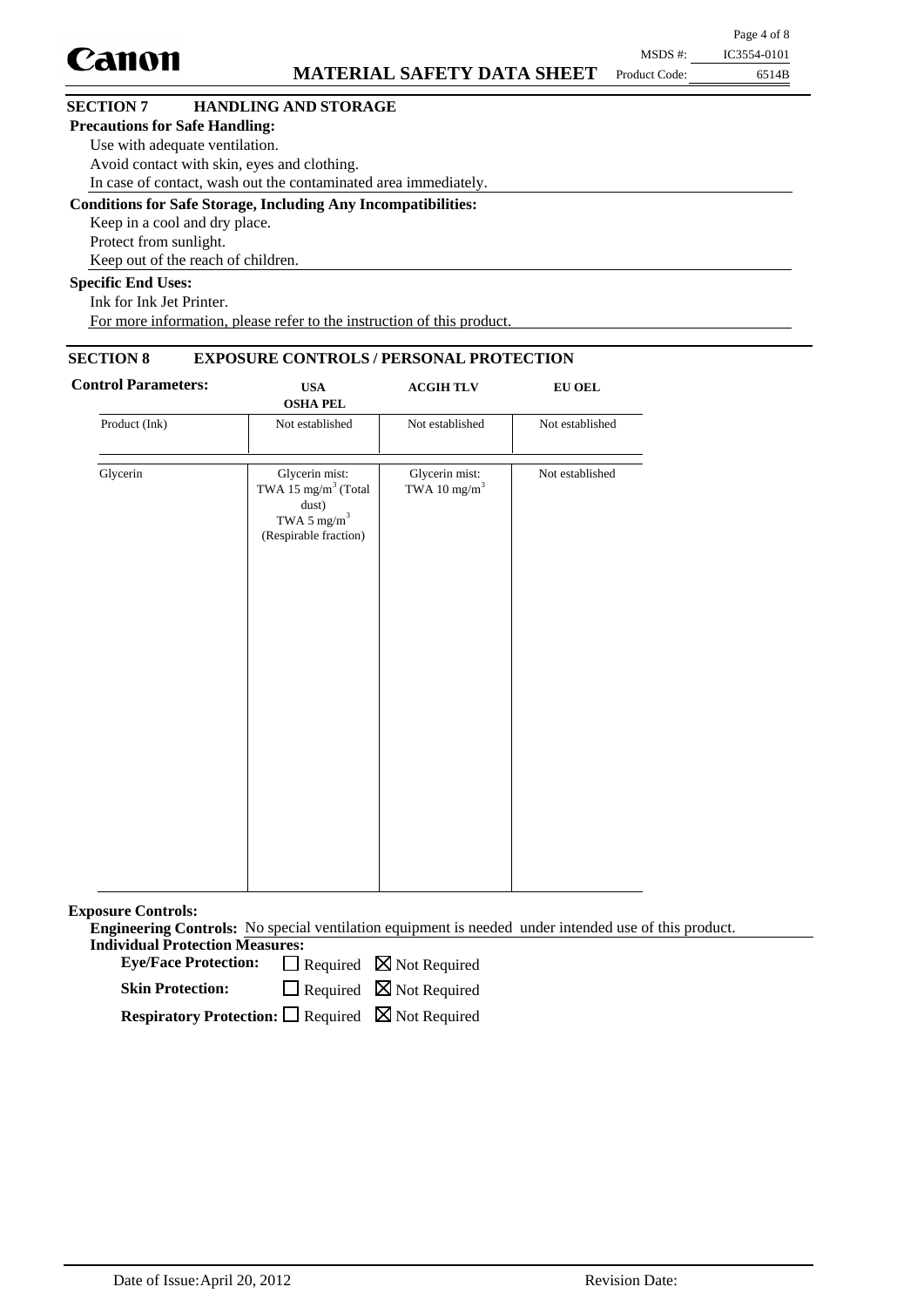MSDS #: Product Code:

| IC3554-0101 |
|-------------|
|-------------|

6514B

| <b>SECTION 9</b> | PHYSICAL AND CHEMICAL PROPERTIES |
|------------------|----------------------------------|
|                  |                                  |

| <b>Information on Basic Physical and Chemical Properties:</b>  |                                       |
|----------------------------------------------------------------|---------------------------------------|
| Appearance:                                                    | Cyan liquid                           |
| Odor:                                                          | Slight odor                           |
| pH:                                                            | $7 - 9$                               |
| Melting Point/Freezing Point (°C):                             | Not available                         |
| <b>Initial Boiling Point and</b><br><b>Boiling Range (°C):</b> | Not available                         |
| Flash Point(°C):                                               | None (Estimate)                       |
| <b>Evaporation Rate:</b>                                       | Not available                         |
| <b>Flammability:</b>                                           | Neither flammable nor combustible.    |
| <b>Upper/Lower Flammable or</b><br><b>Explosive Limits:</b>    | Not available                         |
| <b>Vapor Pressure:</b>                                         | Not available                         |
| <b>Vapor Density:</b>                                          | Not available                         |
| <b>Relative Density:</b>                                       | $1.0 - 1.1$                           |
| <b>Water Solubility:</b>                                       | Miscible                              |
| <b>Fat Solubility:</b>                                         | Not available                         |
| <b>Partition Coefficient (n-Octanol/Water):</b>                | Not available                         |
| Auto-ignition Temperature (°C):                                | Not available                         |
| Decomposition Temperature(°C):                                 | Not available                         |
| Viscosity (mPa s):                                             | $1 - 5$                               |
| <b>Explosive Properties:</b>                                   | None (Estimate)                       |
| <b>Oxidizing Properties:</b>                                   | None (Estimate)                       |
| <b>Other Information:</b>                                      | Not available                         |
| <b>SECTION 10</b><br>STABILITY AND REACTIVITY                  |                                       |
| <b>Reactivity:</b><br>None                                     |                                       |
| <b>Chemical Stability:</b>                                     | $\boxtimes$ Stable<br>$\Box$ Unstable |
| None<br><b>Possibility of Hazardous Reactions:</b>             |                                       |
| <b>Conditions to Avoid:</b><br>None                            |                                       |

Hazardous Decomposition Products: CO, CO<sub>2</sub>, NO<sub>x</sub> and SO<sub>x</sub>

**Incompatible Materials:** Acids, bases, oxidizing materials and reducing agents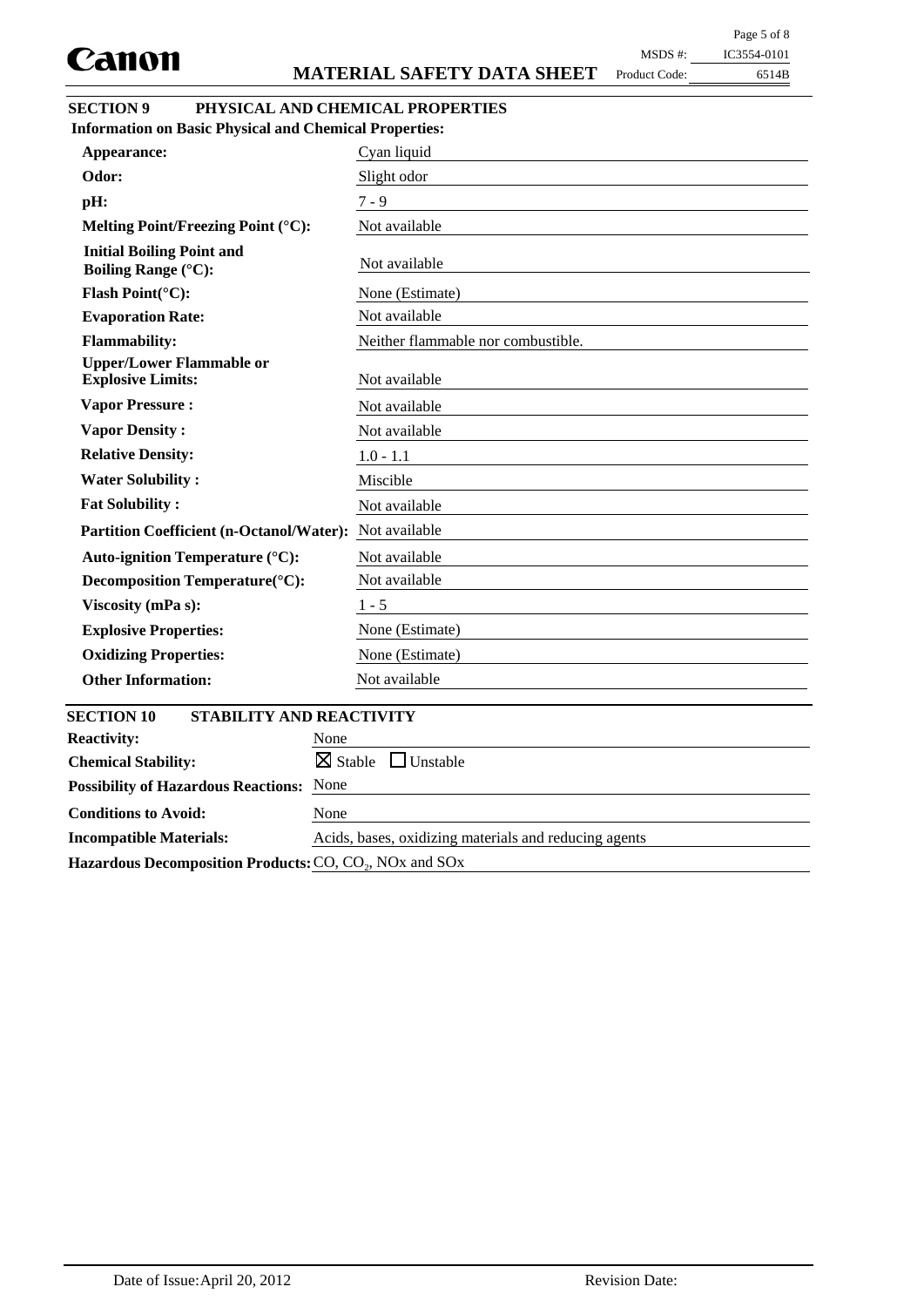

| <b>Canvil</b>                                  | <b>MATERIAL SAFETY DATA SHEET</b>                           | Product Code: | 6514B |
|------------------------------------------------|-------------------------------------------------------------|---------------|-------|
| <b>SECTION 11</b>                              | <b>TOXICOLOGICAL INFORMATION</b>                            |               |       |
| <b>Information on Toxicological Effects:</b>   |                                                             |               |       |
| <b>Acute Toxicity:</b><br><b>Inhalation:</b>   |                                                             |               |       |
| Not available                                  |                                                             |               |       |
| <b>Ingestion:</b>                              |                                                             |               |       |
| Not available                                  |                                                             |               |       |
| Corrosivity/Irritation:<br>Skin:               |                                                             |               |       |
| Non-irritant (rabbit) (Estimate)               |                                                             |               |       |
|                                                | OECD Guidelines No. 404 (2002), (EC) No 440/2008 Method B4  |               |       |
| Eye:                                           |                                                             |               |       |
| Minimal irritant (rabbit) (Estimate)           |                                                             |               |       |
|                                                | OECD Guidelines No. 405 (2002), (EC) No 440/2008 Method B5  |               |       |
| <b>Sensitization:</b><br>Skin:                 |                                                             |               |       |
| Non-sensitizer (mouse) (Estimate)              |                                                             |               |       |
|                                                | OECD Guidelines No. 429 (2010), (EC) No 440/2008 Method B42 |               |       |
| <b>Repeated Dose Toxicity:</b>                 |                                                             |               |       |
| Not available                                  |                                                             |               |       |
| <b>Carcinogenicity:</b>                        |                                                             |               |       |
| Not available                                  |                                                             |               |       |
| <b>Mutagenicity:</b>                           |                                                             |               |       |
| Ames test: Negative (S. typhimurium & E. Coli) |                                                             |               |       |
| <b>Toxicity for Reproduction:</b>              |                                                             |               |       |
| Not available                                  |                                                             |               |       |
| <b>Other Information:</b>                      |                                                             |               |       |
| Not available                                  |                                                             |               |       |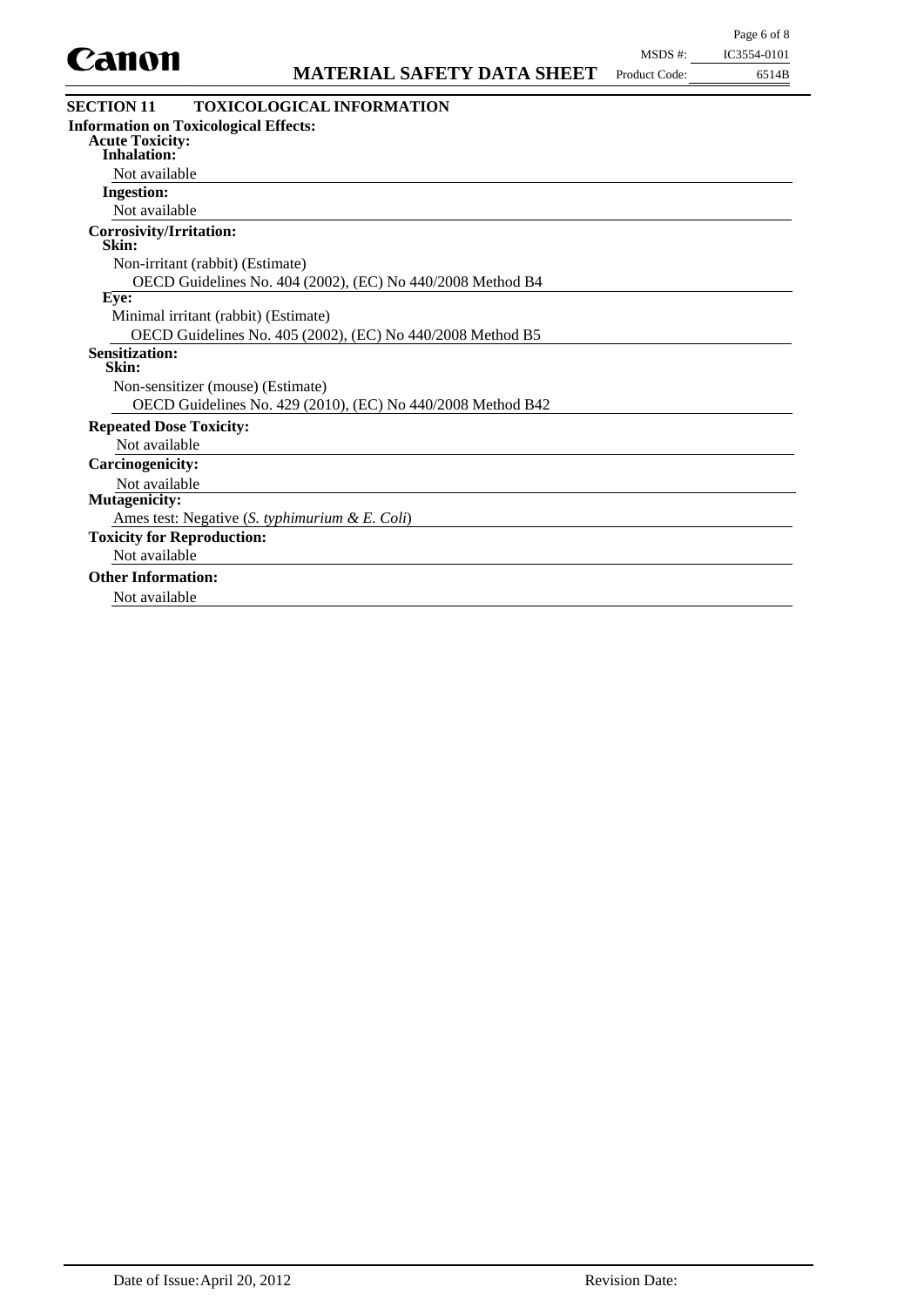| Canon                                                         |                                                                                                                        | MSDS #:       | IC3554-0101 |
|---------------------------------------------------------------|------------------------------------------------------------------------------------------------------------------------|---------------|-------------|
|                                                               | <b>MATERIAL SAFETY DATA SHEET</b>                                                                                      | Product Code: | 6514B       |
| <b>SECTION 12</b>                                             | <b>ECOLOGICAL INFORMATION</b>                                                                                          |               |             |
| <b>Toxicity:</b>                                              | Not available                                                                                                          |               |             |
| Persistence and Degradability: Not available                  |                                                                                                                        |               |             |
| <b>Bioaccumulative Potential:</b>                             | Not available                                                                                                          |               |             |
| <b>Mobility in Soil:</b>                                      | Not available                                                                                                          |               |             |
| <b>Results of PBT and vPvB</b><br><b>Assessment:</b>          | No results that the component(s) of this ink meet(s) the PBT or $vPvB$ criteria under<br>Regulation (EC) No 1907/2006. |               |             |
| <b>Other Adverse Effects:</b>                                 | Not available                                                                                                          |               |             |
| <b>SECTION 13</b><br><b>Waste Treatment Methods:</b>          | DISPOSAL CONSIDERATIONS<br>Disposal should be subject to federal, state and local laws.                                |               |             |
| <b>SECTION 14</b>                                             | <b>TRANSPORT INFORMATION</b>                                                                                           |               |             |
| <b>UN Number:</b>                                             | None                                                                                                                   |               |             |
| <b>UN Proper Shipping Name:</b>                               | None                                                                                                                   |               |             |
| <b>Transport Hazard Class:</b>                                | None                                                                                                                   |               |             |
| <b>Packing Group:</b>                                         | None                                                                                                                   |               |             |
| <b>Environmental Hazards:</b>                                 | Not classified as environmentally hazardous under UN Model Regulations and marine<br>pollutant under IMDG Code.        |               |             |
| <b>Special Precautions for User: None</b>                     |                                                                                                                        |               |             |
| <b>SECTION 15</b>                                             | <b>REGULATORY INFORMATION</b>                                                                                          |               |             |
| $<$ USA Information $>$                                       |                                                                                                                        |               |             |
| SARA Title III §313:<br><b>Chemical Name</b>                  |                                                                                                                        | Weight %      |             |
| "Copper Compounds"                                            |                                                                                                                        | $5 - 10$      |             |
| (as Cu)                                                       |                                                                                                                        | (< 0.35)      |             |
| <b>California Proposition 65:</b><br><b>Chemical Name</b>     |                                                                                                                        | Weight %      |             |
| None                                                          |                                                                                                                        |               |             |
| <eu information=""></eu>                                      |                                                                                                                        |               |             |
|                                                               | Safety, Health and Environmental Regulations/Legislation:                                                              |               |             |
| (EC) No 1907/2006: Authorisation: Not regulated               |                                                                                                                        |               |             |
|                                                               | <b>Restriction:</b><br>Not regulated                                                                                   |               |             |
| (EC) No 1005/2009: Not regulated                              |                                                                                                                        |               |             |
| (EC) No 850/2004:                                             | Not regulated                                                                                                          |               |             |
| (EC) No 689/2008:                                             | Not regulated                                                                                                          |               |             |
| <b>Others:</b><br>None                                        |                                                                                                                        |               |             |
| < Canada Information >                                        | Chemical Safety Assessment under (EC) No 1907/2006: Not required                                                       |               |             |
| <b>WHMIS Controlled Product:</b><br>< Australia Information > | Not applicable (Manufactured article)                                                                                  |               |             |
|                                                               |                                                                                                                        |               |             |
|                                                               | Statement of Hazardous Nature: This product will not be shipped to Australia.                                          |               |             |

Page 7 of 8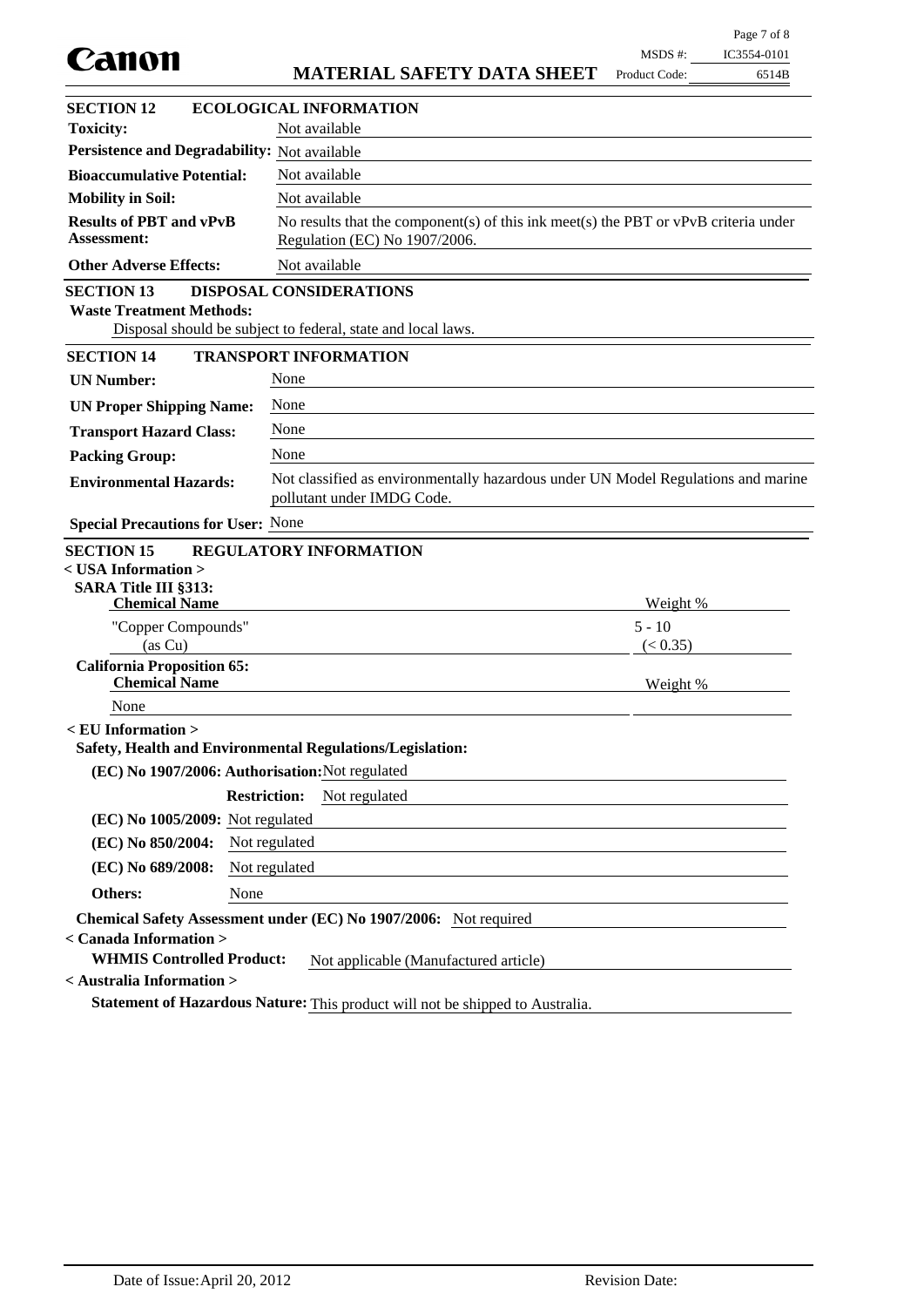# Canon

Page 8 of 8 MSDS #: IC3554-0101

Product Code:

6514B

## **SECTION 16 OTHER INFORMATION**

<EU R-phrase according to 67/548/EEC>

R36: Irritating to eyes.

R41: Risk of serious damage to eyes.

R52/53: Harmful to aquatic organisms, may cause long-term adverse effects in the aquatic environment.

<EU Hazard statement according to (EC) No 1272/2008>

- H318: Causes serious eye damage.
- H319: Causes serious eye irritation.

H412: Harmful to aquatic life with long lasting effects.

<Term explanation>

Estimate: Estimate based on data of similar product or the ingredient(s) of this product.

#### **Literature References:**

- U.S. Department of Labor, 29CFR Part 1910
- U.S. Environmental Protection Agency, 40CFR Part 372
- U.S. Consumer Product Safety Commission, 16CFR Part 1500
- ACGIH, Threshold Limit Values for Chemical Substances and Physical Agents and Biological Exposure Indices
- U.S. Department of Health and Human Services National Toxicology Program, Annual Report on Carcinogens
- World Health Organization International Agency for Research on Cancer, IARC Monographs on the Evaluation on the Carcinogenic Risk of Chemicals to Humans
- EU Directive 1999/45/EC

- EU Regulation (EC) No 1907/2006, (EC) No 1272/2008, (EC) No 1005/2009, (EC) No 850/2004, (EC) No 689/2008

- Canada Workplace Hazardous Materials Information System
- Australia National Occupational Health and Safety Commission's Approved Criteria for Classifying Hazardous Substance [NOHSC:1008]

#### **Abbreviations:**

OSHA HCS: Occupational Safety and Health Act, Hazard Communication Standard (USA)

FHSA: Federal Hazardous Substances Act (USA)

PBT: Persistent, Bioaccumulative and Toxic

vPvB: very Persistent and very Bioaccumulative

SVHC: Substances of Very High Concern

IARC: International Agency for Research on Cancer

- NTP: National Toxicology Program (USA)
- OSHA PEL: PEL(Permissible Exposure Limit) under Occupational Safety and Health Administration (USA)
- ACGIH TLV: TLV(Threshold Limit Value) under American Conference of Governmental Industrial Hygienists

EU OEL: Occupational exposure limits at Community level under Directive 2004/37/EC, 98/24/EC, 91/322/EEC, 2000/39/EC, 2006/15/EC and 2009/161/EU

TWA: Time Weighted Average

STEL: Short Term Exposure Limit

WHMIS: Workplace Hazardous Materials Information System

NOHSC: National Occupational Health and Safety Commission

The information, data and recommendations set forth herein (the "Information") are presented in good faith and are believed to be correct as of the date hereof. The company/manufacturer makes no representations as to the completeness or accuracy of the Information and disclaims responsibility for any reliance thereon. The Information is provided upon the condition that the persons receiving same will make their own determination as to its suitability for their purposes prior to use. Any use of the Information must be determined by the user to be in accordance with applicable Federal, state and local laws and regulations. In no event will the company/manufacturer be responsible for damages of any nature whatsoever resulting from the use or reliance upon the Information.

NO REPRESENTATIONS OR WARRANTIES, EITHER EXPRESS OR IMPLIED, OF MERCHANTABILITY, FITNESS FOR A PARTICULAR PURPOSE OR OF ANY OTHER NATURE ARE MADE WITH RESPECT TO THE INFORMATION OR THE PRODUCT TO WHICH THE INFORMATION REFERS.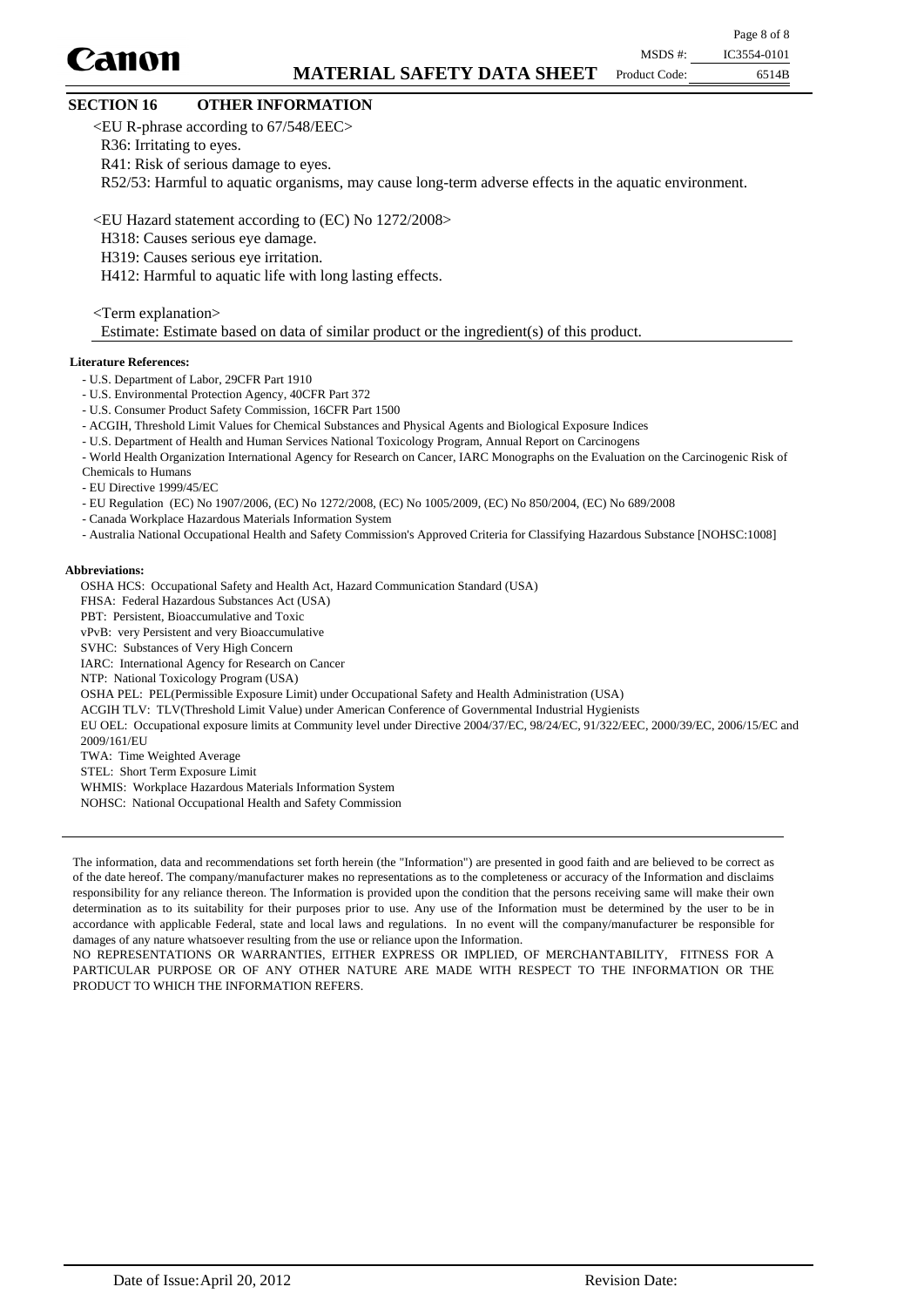| Canon                                            |                                                                                         | MSDS#:        | IC3556-0101 |
|--------------------------------------------------|-----------------------------------------------------------------------------------------|---------------|-------------|
|                                                  | <b>MATERIAL SAFETY DATA SHEET</b>                                                       | Product Code: | 6515B       |
| <b>SECTION 1</b>                                 | <b>IDENTIFICATION OF THE SUBSTANCE/MIXTURE AND OF THE</b><br><b>COMPANY/UNDERTAKING</b> |               |             |
| <b>Product Identifier:</b>                       |                                                                                         |               |             |
| <b>Product Name:</b>                             | Canon Ink Tank CLI-251 M                                                                |               |             |
| <b>Product Code:</b>                             | 6515B                                                                                   |               |             |
|                                                  | Relevant Identified Uses: Ink for Ink Jet Printer                                       |               |             |
| <b>Details of Supplier of Safety Data Sheet:</b> |                                                                                         |               |             |
| Supplier:                                        | Canon USA Inc.,                                                                         |               |             |
| <b>Address:</b>                                  | One Canon Park, Melville, NY 11747, USA                                                 |               |             |
|                                                  | Telephone Number: 1-800-OK-CANON                                                        |               |             |
| <b>E-mail Address:</b>                           |                                                                                         |               |             |
| <b>Emergency Telephone Number:</b>               |                                                                                         |               |             |
|                                                  | 24 Hr. Emergency CHEMTREC # 1-800-424-9300                                              |               |             |
| <b>Manufacturer:</b>                             | Canon Inc.                                                                              |               |             |
| <b>Address:</b>                                  | 30-2, Shimomaruko 3-Chome, Ohta-ku, Tokyo 146-8501, Japan                               |               |             |
|                                                  |                                                                                         |               |             |
| <b>SECTION 2</b>                                 | <b>HAZARDS IDENTIFICATION</b>                                                           |               |             |
| <b>Emergency Overview:</b>                       |                                                                                         |               |             |
|                                                  | Ink tank containing magenta liquid ink with slight odor.                                |               |             |
| <b>US Regulatory Status under FHSA:</b>          |                                                                                         |               |             |
| Not classified as hazardous.                     |                                                                                         |               |             |
| <b>US Label Elements under FHSA:</b>             |                                                                                         |               |             |
| <b>Signal Word:</b>                              | Not required                                                                            |               |             |
| <b>Hazard Warning:</b>                           | Not required                                                                            |               |             |
|                                                  |                                                                                         |               |             |
| <b>Safety Advice:</b>                            | Not required                                                                            |               |             |
|                                                  | Hazardous Component: Not required                                                       |               |             |
| <b>EU Classification under 1999/45/EC:</b>       |                                                                                         |               |             |
| Not classified as dangerous.                     |                                                                                         |               |             |
| EU Label Elements under 1999/45/EC:              |                                                                                         |               |             |
| <b>Symbol &amp; Indication:</b>                  | Not required                                                                            |               |             |
| <b>R-Phrase:</b>                                 | Not required                                                                            |               |             |
| <b>S-Phrase:</b>                                 | Not required                                                                            |               |             |
|                                                  |                                                                                         |               |             |
|                                                  | Dangerous Component: Not required                                                       |               |             |
| Not required                                     | Applicable Label Elements in accordance with Annex V to 1999/45/EC:                     |               |             |
| <b>Other Hazards:</b>                            |                                                                                         |               |             |
| None                                             |                                                                                         |               |             |

Page 1 of 8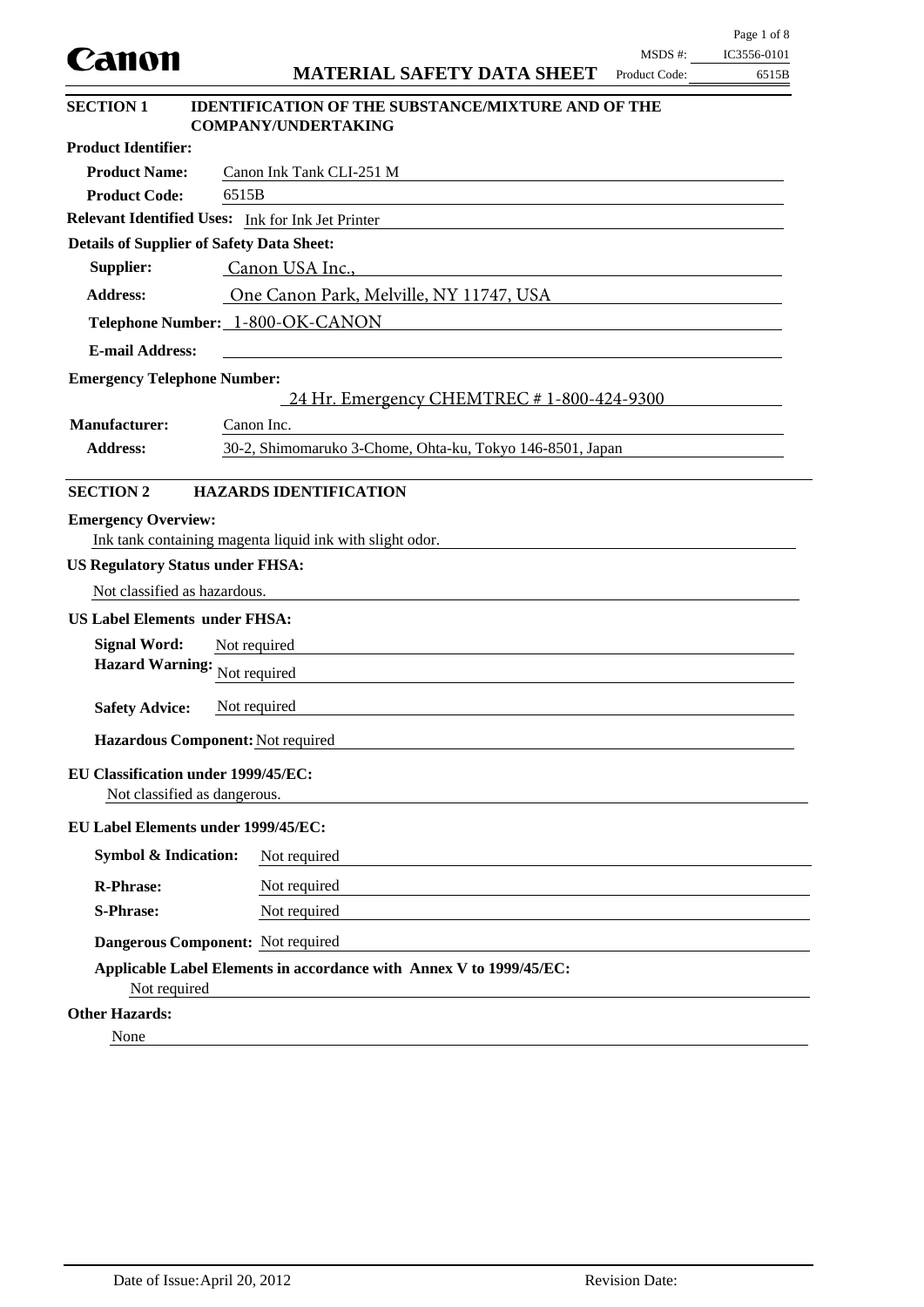

## **MATERIAL SAFETY DATA SHEET**

Page 2 of 8

Product Code:

6515B MSDS #: IC3556-0101

## **SECTION 3 COMPOSITION/INFORMATION ON INGREDIENTS**

| Ingredient(s):<br><b>Chemical Name/</b><br><b>Generic Name</b> | $CAS$ #/<br>EC#               | Concentration/<br>Concentration<br>Range (%) | EU Classification according to<br>67/548/EEC<br>Symbol/<br><b>Indication of Danger</b> | $\mathbf{R}\text{-Phrase}^{*1}$ | EU Classification according to<br>(EC) No 1272/2008<br><b>Hazard Class/</b><br><b>Category Code</b> | Hazard<br>$Statement*1$ | Note to<br>Other<br>Hazards <sup>*2</sup> |
|----------------------------------------------------------------|-------------------------------|----------------------------------------------|----------------------------------------------------------------------------------------|---------------------------------|-----------------------------------------------------------------------------------------------------|-------------------------|-------------------------------------------|
| Ethylene urea                                                  | $120 - 93 - 4 /$<br>204-436-4 | $5 - 10$                                     | $\rm{Xi}$ / Irritant                                                                   | R36                             | Eye Irrit. 2                                                                                        | H319                    |                                           |
| Glycerin                                                       | $56 - 81 - 5/$<br>200-289-5   | $1 - 5$                                      | None                                                                                   | None                            | None                                                                                                | None                    | (1)                                       |
| Pyridine Azo dye                                               | Confidential                  | $1 - 5$                                      | $N /$ Dangerous for Environment R51/53                                                 |                                 | Aquatic Chronic 2                                                                                   | H411                    |                                           |
| Water                                                          | 7732-18-5 /<br>231-791-2      | $60 - 80$                                    | None                                                                                   | None                            | None                                                                                                | None                    |                                           |
|                                                                |                               |                                              |                                                                                        |                                 |                                                                                                     |                         |                                           |
|                                                                |                               |                                              |                                                                                        |                                 |                                                                                                     |                         |                                           |
|                                                                |                               |                                              |                                                                                        |                                 |                                                                                                     |                         |                                           |
|                                                                |                               |                                              |                                                                                        |                                 |                                                                                                     |                         |                                           |
|                                                                |                               |                                              |                                                                                        |                                 |                                                                                                     |                         |                                           |

\*1 Full texts of R-phrase(s) and Hazard statement(s) are listed in SECTION 16

 $*2$  The following substance(s) is (are) marked with (1), (2) and/or (3)

(1) Substance for which Occupational Exposure Limit(s) is (are) established (See SECTION 8)

(2) PBT substance or vPvB substance under Regulation (EC) No 1907/2006

(3) Substance listed in Candidate List of SVHC for Authorisation under Regulation (EC) No 1907/2006

**Carcinogen(s):**

No component of this ink is listed as a human carcinogen or a potential carcinogen in IARC Monographs, NTP, OSHA regulations or Part 3 of Annex VI to Regulation (EC) No 1272/2008.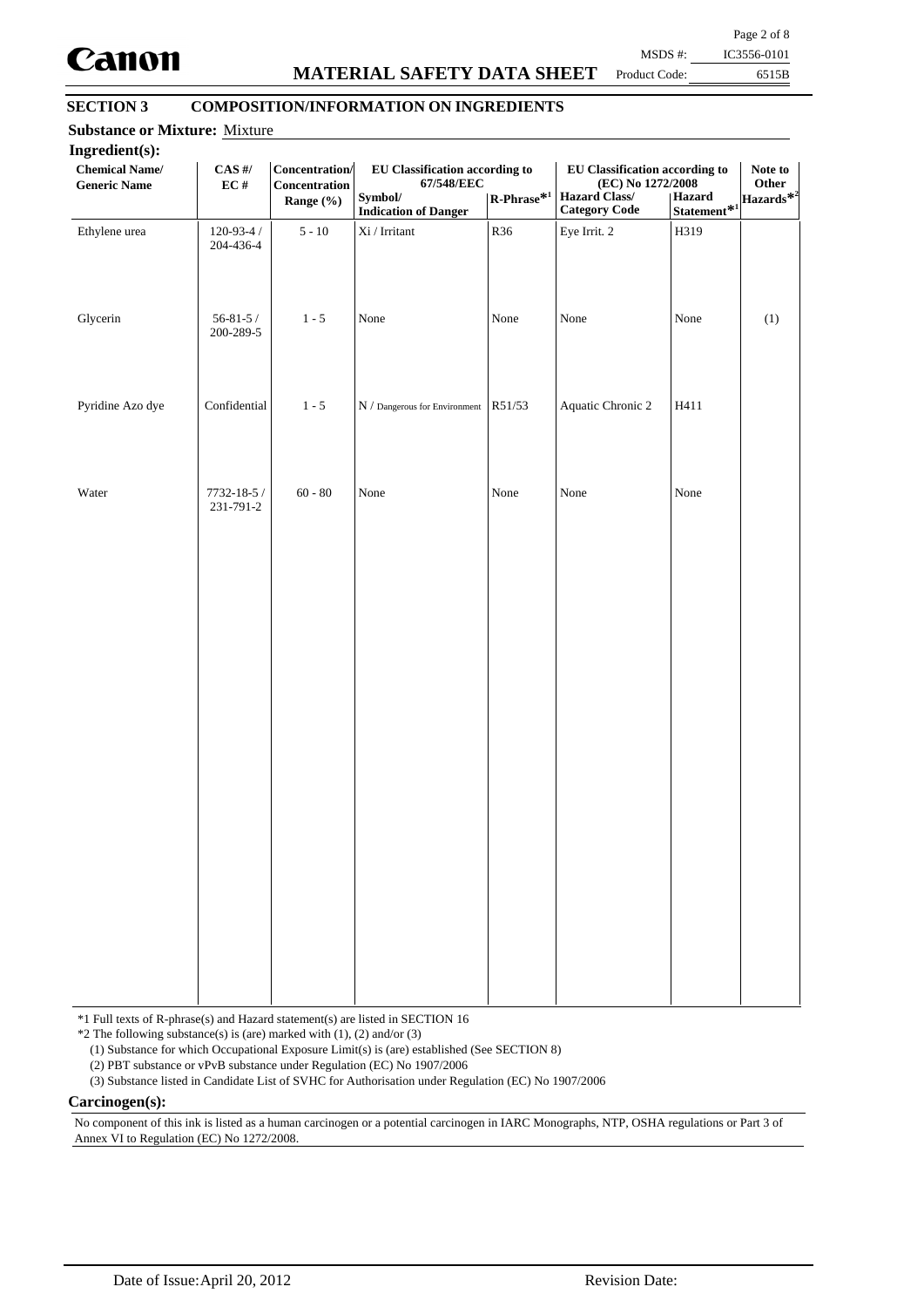

| Canon                                                                                                         | MSDS #:       | IC3556-0101 |
|---------------------------------------------------------------------------------------------------------------|---------------|-------------|
| <b>MATERIAL SAFETY DATA SHEET</b>                                                                             | Product Code: | 6515B       |
| <b>FIRST AID MEASURES</b><br><b>SECTION 4</b>                                                                 |               |             |
| <b>First Aid Measures:</b><br>Inhalation:                                                                     |               |             |
| If symptoms are experienced, move victim to fresh air and obtain medical advice.                              |               |             |
| <b>Ingestion:</b>                                                                                             |               |             |
| Rinse mouth. Give one or two glasses of water.                                                                |               |             |
| If irritation or discomfort occurs, obtain medical advice immediately.                                        |               |             |
| Skin:                                                                                                         |               |             |
| Wash with water and soap or mild detergent.                                                                   |               |             |
| If irritation persists, obtain medical advice.                                                                |               |             |
| Eye:                                                                                                          |               |             |
| Immediately flush with lukewarm, gently flowing water for 5 minutes or until the chemical is removed.         |               |             |
| If irritation persists, obtain medical advice immediately.                                                    |               |             |
| Most Important Symptoms and Effects, both Acute and Delayed:                                                  |               |             |
| <b>Inhalation:</b>                                                                                            |               |             |
| No adverse effects are expected under intended use.                                                           |               |             |
| Over exposure to vapor or mist may cause respiratory tract irritation, cough, dizziness, drowsiness, headache |               |             |
| and nausea.                                                                                                   |               |             |
| <b>Ingestion:</b>                                                                                             |               |             |
| May cause abdominal pain, diarrhea, dizziness, drowsiness, dullness, headache, nausea and vomiting.           |               |             |
| Skin:                                                                                                         |               |             |
| Neither irritation nor sensitization is expected. (See SECTION 11)                                            |               |             |
| Eye:                                                                                                          |               |             |
| May cause mild irritation. (See SECTION 11)                                                                   |               |             |
| <b>Chronic Effects:</b>                                                                                       |               |             |
| Not identified                                                                                                |               |             |
| <b>Indication of Any Immediate Medical Attention and Special Treatment Needed:</b>                            |               |             |
| None                                                                                                          |               |             |
|                                                                                                               |               |             |
| <b>SECTION 5</b><br><b>FIRE FIGHTING MEASURES</b>                                                             |               |             |
| <b>Extinguishing Media:</b>                                                                                   |               |             |
| <b>Suitable Extinguishing Media:</b>                                                                          |               |             |
| CO <sub>2</sub> , water, foam or dry chemicals                                                                |               |             |
| <b>Unsuitable Extinguishing Media:</b>                                                                        |               |             |
| None                                                                                                          |               |             |
|                                                                                                               |               |             |

## **Special Hazards:**

None

#### **Hazardous Combustion Products:**

CO, CO<sub>2</sub>, NO<sub>x</sub> and SO<sub>x</sub>

## **Advice for Fire-fighters:**

None

### **SECTION 6 ACCIDENTAL RELEASE MEASURES**

**Personal Precautions, Protective Equipment and Emergency Procedures:**

Avoid contact with skin, eyes and clothing.

#### **Environmental Precautions:**

Do not release to sewer, surface water or ground water.

### **Methods and Material for Containment and Cleaning Up:**

Wipe off with wet cloth or paper.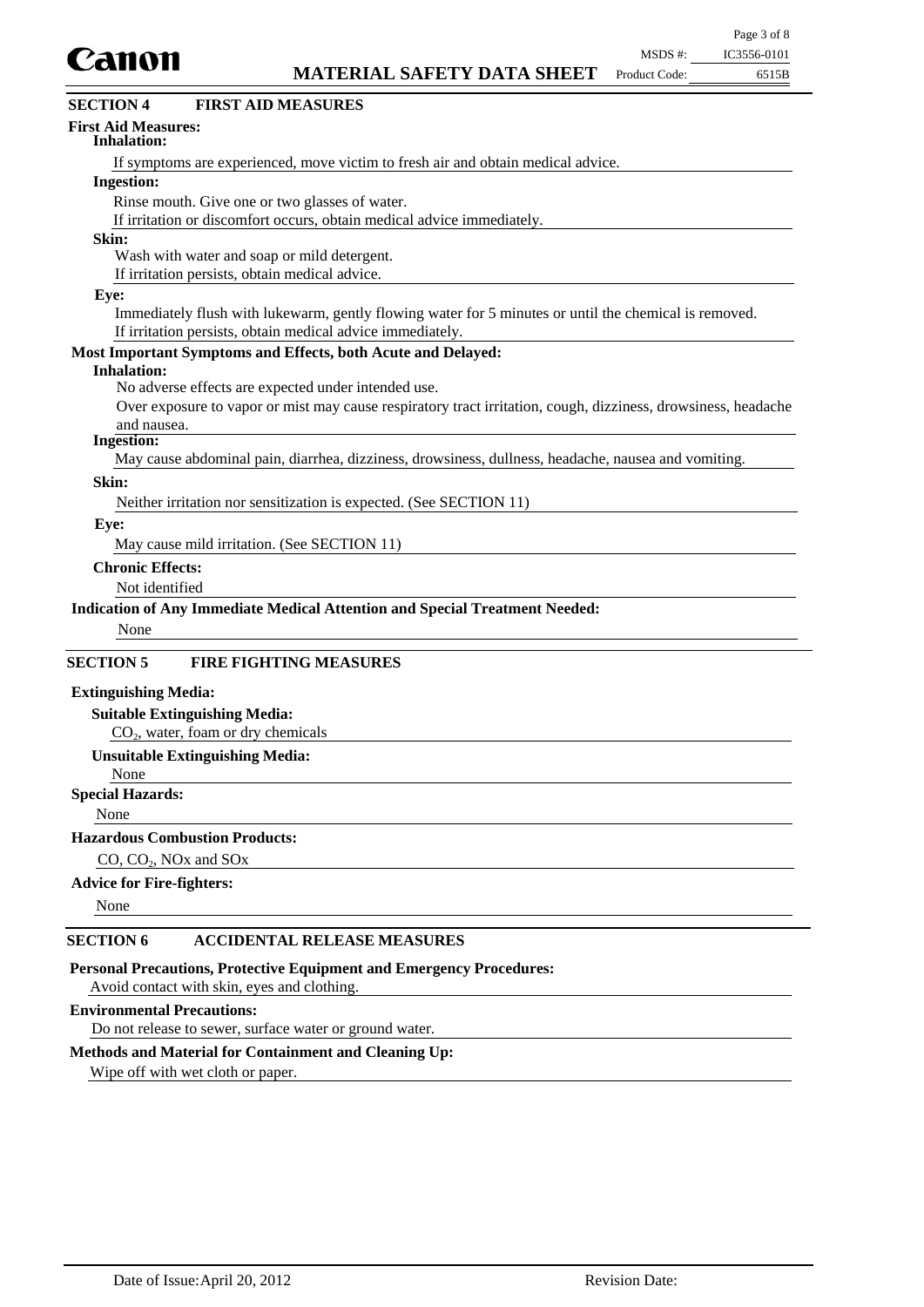|                                       |                                                                      |               | Page 4 of 8 |
|---------------------------------------|----------------------------------------------------------------------|---------------|-------------|
| <b>Canon</b>                          |                                                                      | MSDS #:       | IC3556-0101 |
|                                       | <b>MATERIAL SAFETY DATA SHEET</b>                                    | Product Code: | 6515B       |
| <b>SECTION 7</b>                      | <b>HANDLING AND STORAGE</b>                                          |               |             |
| <b>Precautions for Safe Handling:</b> |                                                                      |               |             |
| Use with adequate ventilation.        |                                                                      |               |             |
|                                       | Avoid contact with skin, eyes and clothing.                          |               |             |
|                                       | In case of contact, wash out the contaminated area immediately.      |               |             |
|                                       | <b>Conditions for Safe Storage, Including Any Incompatibilities:</b> |               |             |
| Keep in a cool and dry place.         |                                                                      |               |             |
| Protect from sunlight.                |                                                                      |               |             |
|                                       | Keep out of the reach of children.                                   |               |             |
| <b>Specific End Uses:</b>             |                                                                      |               |             |

Ink for Ink Jet Printer. For more information, please refer to the instruction of this product.

## **SECTION 8 EXPOSURE CONTROLS / PERSONAL PROTECTION**

| <b>Control Parameters:</b> | <b>USA</b><br><b>OSHA PEL</b>                                                                                  | <b>ACGIHTLV</b>                            | <b>EU OEL</b>   |  |
|----------------------------|----------------------------------------------------------------------------------------------------------------|--------------------------------------------|-----------------|--|
| Product (Ink)              | Not established                                                                                                | Not established                            | Not established |  |
| Glycerin                   | Glycerin mist:<br>TWA 15 mg/m <sup>3</sup> (Total<br>dust)<br>TWA 5 mg/m <sup>3</sup><br>(Respirable fraction) | Glycerin mist:<br>TWA 10 mg/m <sup>3</sup> | Not established |  |
|                            |                                                                                                                |                                            |                 |  |
|                            |                                                                                                                |                                            |                 |  |

**Exposure Controls:**

**Engineering Controls:** No special ventilation equipment is needed under intended use of this product. **Individual Protection Measures:**

Eye/Face Protection:  $\Box$  Required  $\boxtimes$  Not Required

 $\Box$  Required  $\boxtimes$  Not Required **Skin Protection:**

**Respiratory Protection:** □ Required ⊠ Not Required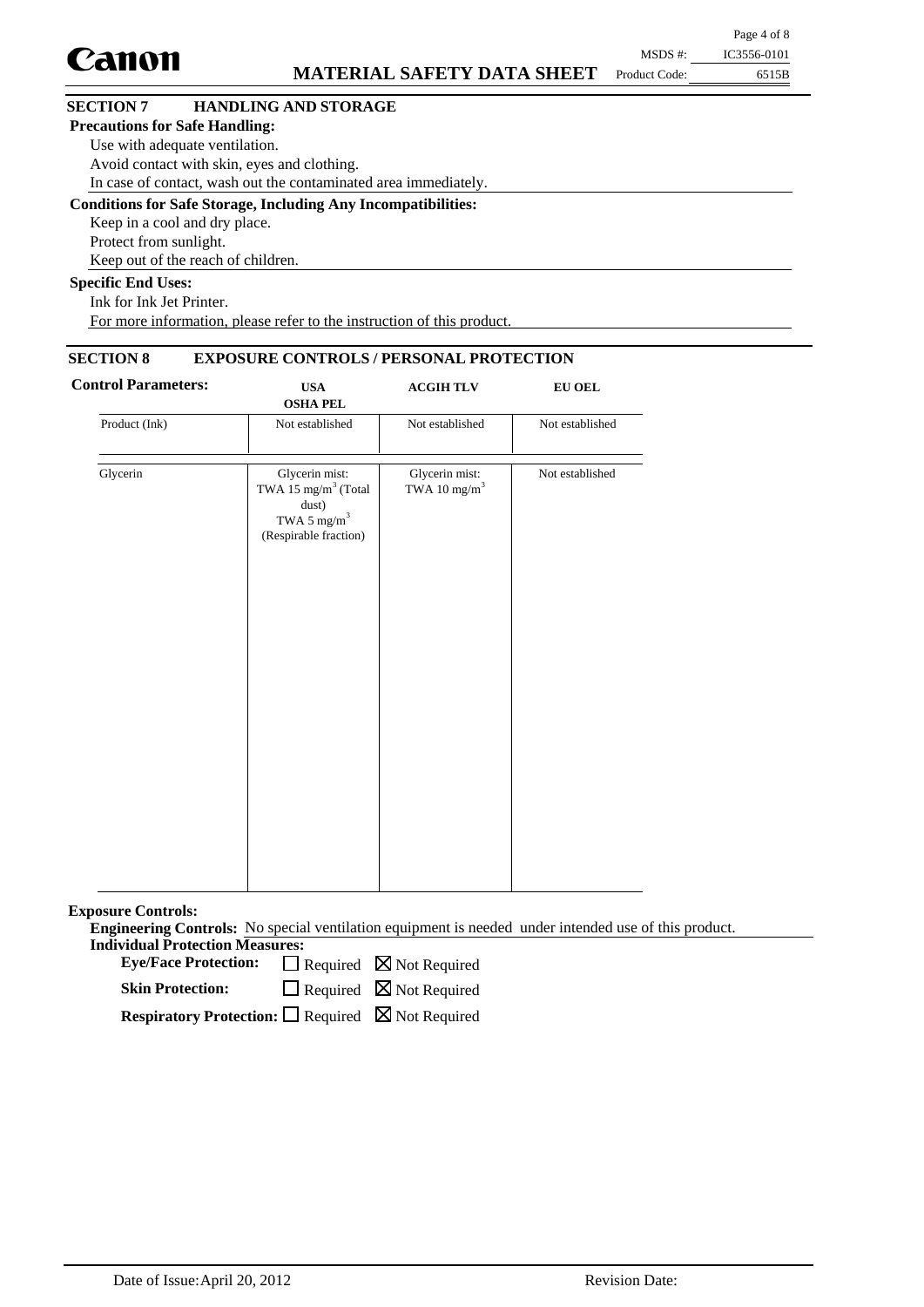Product Code:

| IC3556-0101<br>MSDS #: |
|------------------------|
|------------------------|

6515B

| <b>SECTION 9</b> | PHYSICAL AND CHEMICAL PROPERTIES |
|------------------|----------------------------------|
|                  |                                  |

**Odor:** Slight odor **pH:**  $7 - 9$ **Initial Boiling Point and**<br>**Roiling Pongo** (°C). Not available **Boiling Range (°C): Melting Point/Freezing Point (°C):** Not available **Vapor Pressure :** Not available **Vapor Density :** Not available **Relative Density:** 1.0 - 1.1 **Water Solubility :** Miscible **Fat Solubility :** Not available **Partition Coefficient (n-Octanol/Water):** Not available **Evaporation Rate:** Not available Chemical Stability: Stable □ Unstable **Possibility of Hazardous Reactions:** None **Appearance: Flash Point(°C):** None (Estimate) **Explosive Properties:** None (Estimate) **Oxidizing Properties:** None (Estimate) Magenta liquid Flammability: Neither flammable nor combustible. **Decomposition Temperature(°C):** Not available Not available **Upper/Lower Flammable or Explosive Limits: Auto-ignition Temperature (°C):** Not available **Viscosity (mPa s):** 1 - 5 **SECTION 10 STABILITY AND REACTIVITY Information on Basic Physical and Chemical Properties: Other Information:** Not available **Reactivity:** None

Hazardous Decomposition Products: CO, CO<sub>2</sub>, NO<sub>x</sub> and SO<sub>x</sub>

**Incompatible Materials:** Acids, bases, oxidizing materials and reducing agents

**Conditions to Avoid:** None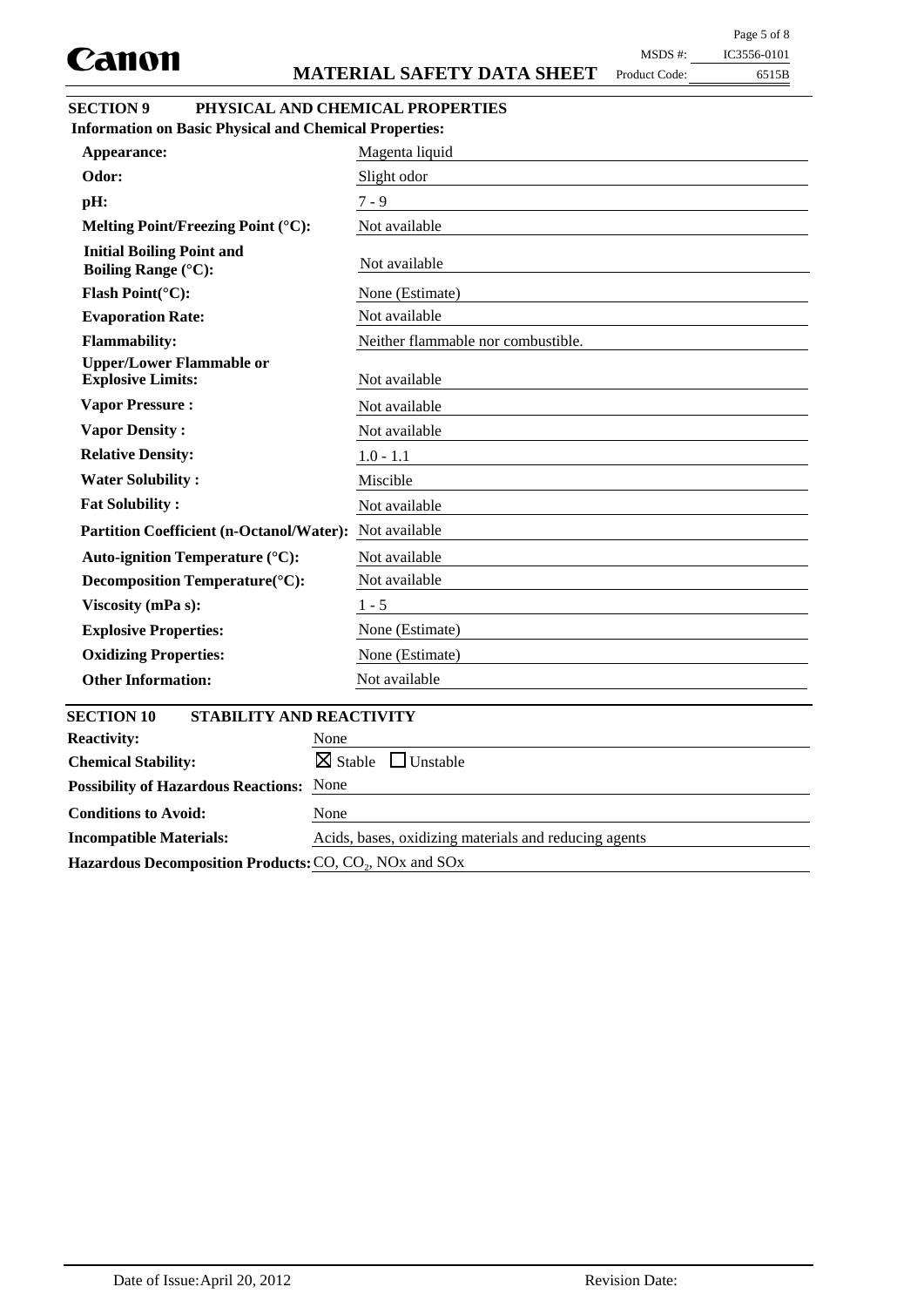

| <b>SECTION 11</b><br><b>TOXICOLOGICAL INFORMATION</b>       |
|-------------------------------------------------------------|
| <b>Information on Toxicological Effects:</b>                |
| <b>Acute Toxicity:</b><br>Inhalation:                       |
|                                                             |
| Not available                                               |
| <b>Ingestion:</b>                                           |
| Not available                                               |
| Corrosivity/Irritation:<br>Skin:                            |
| Non-irritant (rabbit) (Estimate)                            |
| OECD Guidelines No. 404 (2002), (EC) No 440/2008 Method B4  |
| Eve:                                                        |
| Mild irritant (rabbit) (Estimate)                           |
| OECD Guidelines No. 405 (2002), (EC) No 440/2008 Method B5  |
| <b>Sensitization:</b><br>Skin:                              |
| Non-sensitizer (mouse) (Estimate)                           |
| OECD Guidelines No. 429 (2010), (EC) No 440/2008 Method B42 |
| <b>Repeated Dose Toxicity:</b>                              |
| Not available                                               |
| <b>Carcinogenicity:</b>                                     |
| Not available                                               |
| <b>Mutagenicity:</b>                                        |
| Ames test: Negative (S. typhimurium & E. Coli)              |
| <b>Toxicity for Reproduction:</b>                           |
| Not available                                               |
| <b>Other Information:</b>                                   |
| Not available                                               |
|                                                             |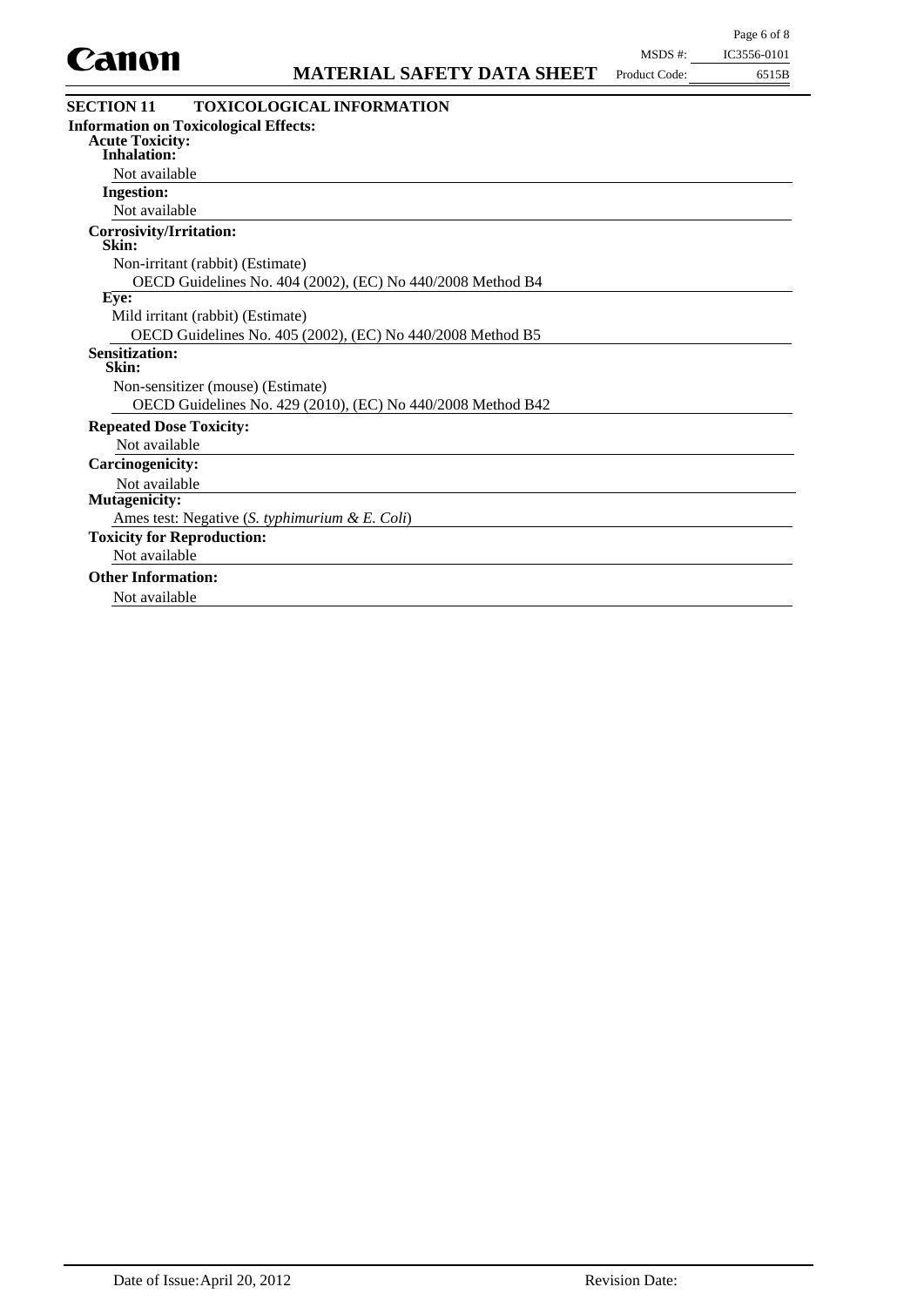|                                                                                                  |                                                                                                                                                                                                                                                                                                                                                                                                                                                                   |               | Page 7 of 8 |
|--------------------------------------------------------------------------------------------------|-------------------------------------------------------------------------------------------------------------------------------------------------------------------------------------------------------------------------------------------------------------------------------------------------------------------------------------------------------------------------------------------------------------------------------------------------------------------|---------------|-------------|
| Canon                                                                                            |                                                                                                                                                                                                                                                                                                                                                                                                                                                                   | MSDS #:       | IC3556-0101 |
|                                                                                                  | <b>MATERIAL SAFETY DATA SHEET</b>                                                                                                                                                                                                                                                                                                                                                                                                                                 | Product Code: | 6515B       |
| <b>SECTION 12</b>                                                                                | <b>ECOLOGICAL INFORMATION</b>                                                                                                                                                                                                                                                                                                                                                                                                                                     |               |             |
| <b>Toxicity:</b>                                                                                 | Fish, Acute toxicity test:<br>96-Hour LC50 > 100 mg/L (Oryzias latipes)<br>OECD Guidelines No. 203 (1992)<br>Daphnia sp., Acute immobilisation test:<br>48-Hour $EC50 > 100$ mg/L, NOEC = 100 mg/L (Daphnia magna)<br>OECD Guidelines No. 202 (2004), (EC) No 440/2008 Method C.2<br>Lemna sp., Growth inhibition test:<br>$EC50 (0-7day) > 100 mg/L$ , NOEC = 100 mg/L (Lemna minor)<br>OECD Guidelines No. 221 (2006)<br>NOEC: No Observed Effect Concentration |               |             |
| Persistence and Degradability: Not available                                                     |                                                                                                                                                                                                                                                                                                                                                                                                                                                                   |               |             |
| <b>Bioaccumulative Potential:</b>                                                                | Not available                                                                                                                                                                                                                                                                                                                                                                                                                                                     |               |             |
| <b>Mobility in Soil:</b>                                                                         | Not available                                                                                                                                                                                                                                                                                                                                                                                                                                                     |               |             |
| <b>Results of PBT and vPvB</b><br><b>Assessment:</b>                                             | No results that the component(s) of this ink meet(s) the PBT or $vPvB$ criteria under<br>Regulation (EC) No 1907/2006.                                                                                                                                                                                                                                                                                                                                            |               |             |
| <b>Other Adverse Effects:</b>                                                                    | Not available                                                                                                                                                                                                                                                                                                                                                                                                                                                     |               |             |
| <b>SECTION 13</b><br><b>Waste Treatment Methods:</b>                                             | <b>DISPOSAL CONSIDERATIONS</b><br>Disposal should be subject to federal, state and local laws.                                                                                                                                                                                                                                                                                                                                                                    |               |             |
| <b>SECTION 14</b>                                                                                | <b>TRANSPORT INFORMATION</b>                                                                                                                                                                                                                                                                                                                                                                                                                                      |               |             |
| <b>UN Number:</b>                                                                                | None                                                                                                                                                                                                                                                                                                                                                                                                                                                              |               |             |
| <b>UN Proper Shipping Name:</b>                                                                  | None                                                                                                                                                                                                                                                                                                                                                                                                                                                              |               |             |
| <b>Transport Hazard Class:</b>                                                                   | None                                                                                                                                                                                                                                                                                                                                                                                                                                                              |               |             |
| <b>Packing Group:</b>                                                                            | None                                                                                                                                                                                                                                                                                                                                                                                                                                                              |               |             |
| <b>Environmental Hazards:</b>                                                                    | Not classified as environmentally hazardous under UN Model Regulations and marine<br>pollutant under IMDG Code.                                                                                                                                                                                                                                                                                                                                                   |               |             |
| <b>Special Precautions for User: None</b>                                                        |                                                                                                                                                                                                                                                                                                                                                                                                                                                                   |               |             |
| <b>SECTION 15</b><br>< USA Information ><br>SARA Title III §313:<br><b>Chemical Name</b><br>None | <b>REGULATORY INFORMATION</b>                                                                                                                                                                                                                                                                                                                                                                                                                                     | Weight %      |             |
| <b>California Proposition 65:</b><br><b>Chemical Name</b>                                        |                                                                                                                                                                                                                                                                                                                                                                                                                                                                   | Weight %      |             |
| None                                                                                             |                                                                                                                                                                                                                                                                                                                                                                                                                                                                   |               |             |
| $<$ EU Information $>$                                                                           | Safety, Health and Environmental Regulations/Legislation:                                                                                                                                                                                                                                                                                                                                                                                                         |               |             |
| (EC) No 1907/2006: Authorisation: Not regulated                                                  |                                                                                                                                                                                                                                                                                                                                                                                                                                                                   |               |             |
|                                                                                                  | <b>Restriction:</b><br>Not regulated                                                                                                                                                                                                                                                                                                                                                                                                                              |               |             |
| $(EC)$ No 1005/2009: Not regulated                                                               |                                                                                                                                                                                                                                                                                                                                                                                                                                                                   |               |             |
| (EC) No 850/2004:                                                                                | Not regulated                                                                                                                                                                                                                                                                                                                                                                                                                                                     |               |             |
| (EC) No 689/2008:                                                                                | Not regulated                                                                                                                                                                                                                                                                                                                                                                                                                                                     |               |             |
| Others:<br>None                                                                                  |                                                                                                                                                                                                                                                                                                                                                                                                                                                                   |               |             |
|                                                                                                  | Chemical Safety Assessment under (EC) No 1907/2006: Not required                                                                                                                                                                                                                                                                                                                                                                                                  |               |             |
| < Canada Information ><br><b>WHMIS Controlled Product:</b><br>< Australia Information >          | Not applicable (Manufactured article)                                                                                                                                                                                                                                                                                                                                                                                                                             |               |             |
|                                                                                                  | Statement of Hazardous Nature: This product will not be shipped to Australia.                                                                                                                                                                                                                                                                                                                                                                                     |               |             |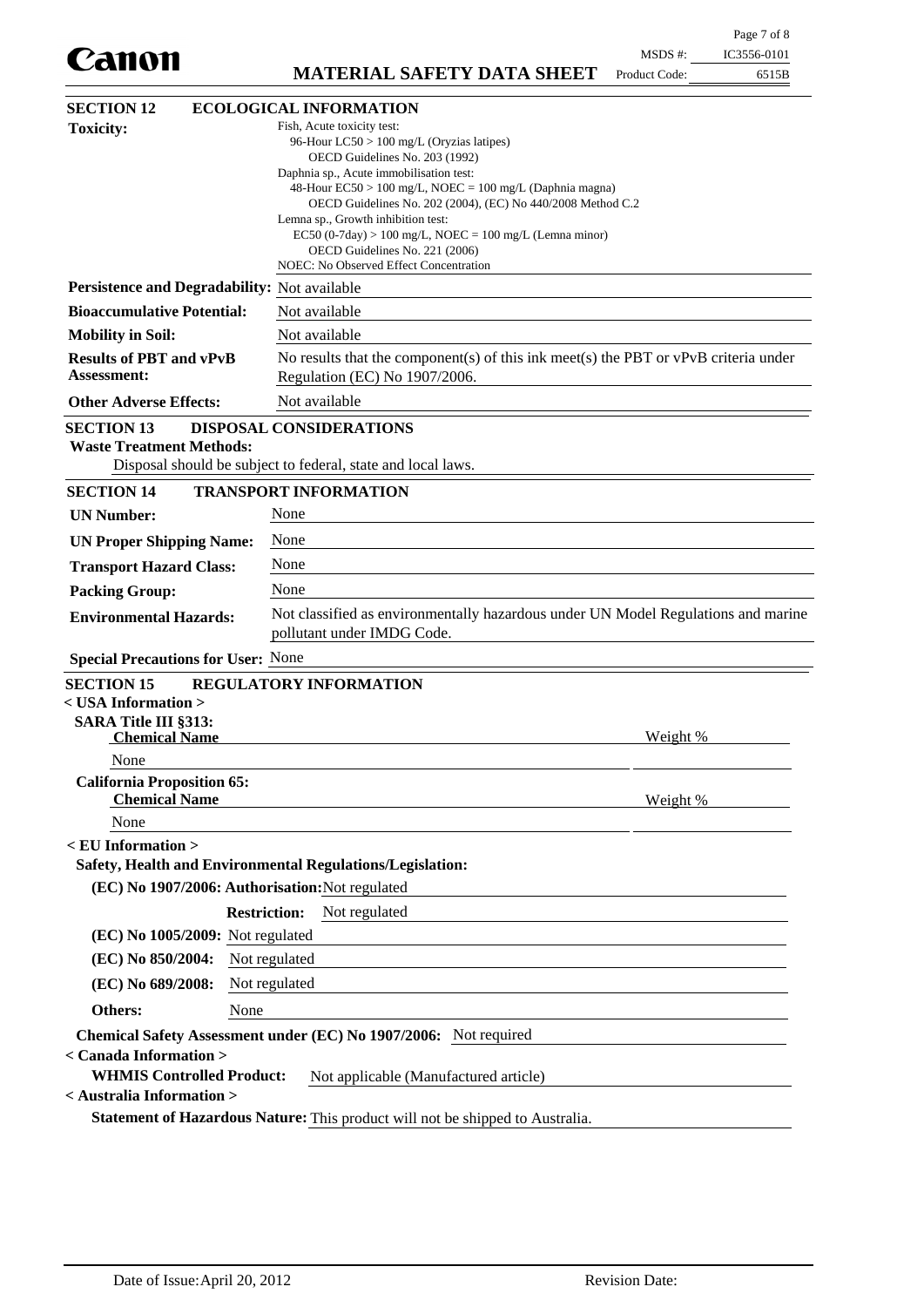## **MATERIAL SAFETY DATA SHEET**

Product Code:

## **SECTION 16 OTHER INFORMATION**

<EU R-phrase according to 67/548/EEC>

R36: Irritating to eyes.

R51/53: Toxic to aquatic organisms, may cause long-term adverse effects in the aquatic environment.

<EU Hazard statement according to (EC) No 1272/2008>

H319: Causes serious eye irritation.

H411: Toxic to aquatic life with long lasting effects.

<Term explanation>

Estimate: Estimate based on data of similar product or the ingredient(s) of this product.

#### **Literature References:**

Canon

- U.S. Department of Labor, 29CFR Part 1910
- U.S. Environmental Protection Agency, 40CFR Part 372
- U.S. Consumer Product Safety Commission, 16CFR Part 1500
- ACGIH, Threshold Limit Values for Chemical Substances and Physical Agents and Biological Exposure Indices
- U.S. Department of Health and Human Services National Toxicology Program, Annual Report on Carcinogens
- World Health Organization International Agency for Research on Cancer, IARC Monographs on the Evaluation on the Carcinogenic Risk of Chemicals to Humans
- EU Directive 1999/45/EC
- EU Regulation (EC) No 1907/2006, (EC) No 1272/2008, (EC) No 1005/2009, (EC) No 850/2004, (EC) No 689/2008
- Canada Workplace Hazardous Materials Information System
- Australia National Occupational Health and Safety Commission's Approved Criteria for Classifying Hazardous Substance [NOHSC:1008]

#### **Abbreviations:**

OSHA HCS: Occupational Safety and Health Act, Hazard Communication Standard (USA) FHSA: Federal Hazardous Substances Act (USA) PBT: Persistent, Bioaccumulative and Toxic vPvB: very Persistent and very Bioaccumulative SVHC: Substances of Very High Concern IARC: International Agency for Research on Cancer NTP: National Toxicology Program (USA) OSHA PEL: PEL(Permissible Exposure Limit) under Occupational Safety and Health Administration (USA) ACGIH TLV: TLV(Threshold Limit Value) under American Conference of Governmental Industrial Hygienists EU OEL: Occupational exposure limits at Community level under Directive 2004/37/EC, 98/24/EC, 91/322/EEC, 2000/39/EC, 2006/15/EC and 2009/161/EU TWA: Time Weighted Average STEL: Short Term Exposure Limit WHMIS: Workplace Hazardous Materials Information System

NOHSC: National Occupational Health and Safety Commission

The information, data and recommendations set forth herein (the "Information") are presented in good faith and are believed to be correct as of the date hereof. The company/manufacturer makes no representations as to the completeness or accuracy of the Information and disclaims responsibility for any reliance thereon. The Information is provided upon the condition that the persons receiving same will make their own determination as to its suitability for their purposes prior to use. Any use of the Information must be determined by the user to be in accordance with applicable Federal, state and local laws and regulations. In no event will the company/manufacturer be responsible for damages of any nature whatsoever resulting from the use or reliance upon the Information.

NO REPRESENTATIONS OR WARRANTIES, EITHER EXPRESS OR IMPLIED, OF MERCHANTABILITY, FITNESS FOR A PARTICULAR PURPOSE OR OF ANY OTHER NATURE ARE MADE WITH RESPECT TO THE INFORMATION OR THE PRODUCT TO WHICH THE INFORMATION REFERS.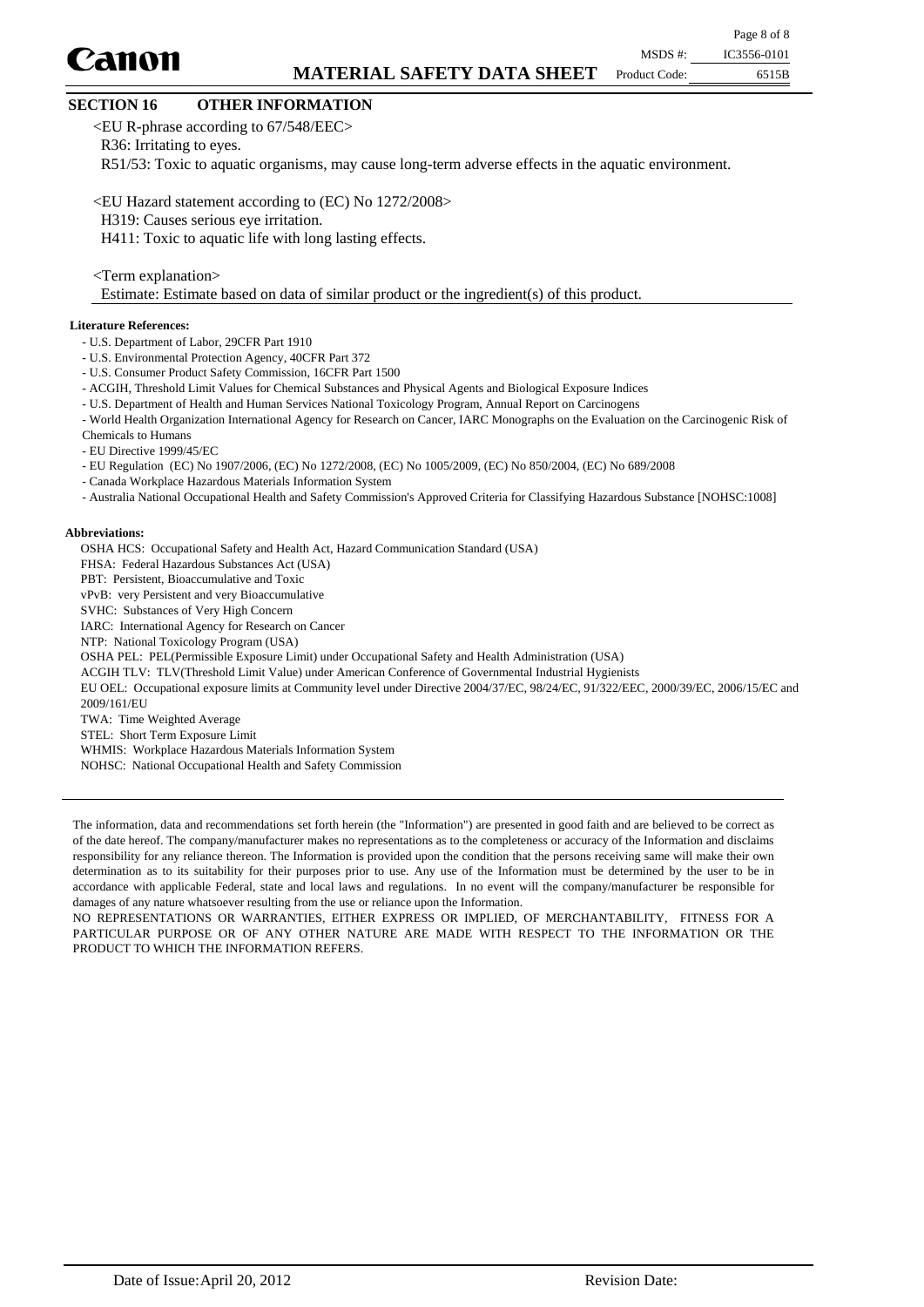|                                                   |              |                                                                                                                       |                          | Page 1 of 8          |
|---------------------------------------------------|--------------|-----------------------------------------------------------------------------------------------------------------------|--------------------------|----------------------|
| canon                                             |              | <b>MATERIAL SAFETY DATA SHEET</b>                                                                                     | MSDS #:<br>Product Code: | IC3552-0101<br>6516B |
| <b>SECTION 1</b>                                  |              | <b>IDENTIFICATION OF THE SUBSTANCE/MIXTURE AND OF THE</b>                                                             |                          |                      |
|                                                   |              | <b>COMPANY/UNDERTAKING</b>                                                                                            |                          |                      |
| <b>Product Identifier:</b>                        |              |                                                                                                                       |                          |                      |
| <b>Product Name:</b>                              |              | Canon Ink Tank CLI-251 Y                                                                                              |                          |                      |
| <b>Product Code:</b>                              | 6516B        |                                                                                                                       |                          |                      |
| Relevant Identified Uses: Ink for Ink Jet Printer |              |                                                                                                                       |                          |                      |
| <b>Details of Supplier of Safety Data Sheet:</b>  |              |                                                                                                                       |                          |                      |
| Supplier:                                         |              | Canon USA Inc.,<br><u> 1989 - Andrea Stadt, fransk politik (d. 1989)</u>                                              |                          |                      |
| <b>Address:</b>                                   |              | One Canon Park, Melville, NY 11747, USA                                                                               |                          |                      |
| Telephone Number: 1-800-OK-CANON                  |              |                                                                                                                       |                          |                      |
| <b>E-mail Address:</b>                            |              | <u> 1980 - Jan Barbara Barat, martin da basar da basar da basar da basar da basar da basar da basar da basar da b</u> |                          |                      |
| <b>Emergency Telephone Number:</b>                |              | 24 Hr. Emergency CHEMTREC # 1-800-424-9300                                                                            |                          |                      |
| <b>Manufacturer:</b>                              | Canon Inc.   |                                                                                                                       |                          |                      |
| <b>Address:</b>                                   |              | 30-2, Shimomaruko 3-Chome, Ohta-ku, Tokyo 146-8501, Japan                                                             |                          |                      |
|                                                   |              |                                                                                                                       |                          |                      |
| <b>SECTION 2</b>                                  |              | <b>HAZARDS IDENTIFICATION</b>                                                                                         |                          |                      |
| <b>Emergency Overview:</b>                        |              |                                                                                                                       |                          |                      |
|                                                   |              | Ink tank containing yellow liquid ink with slight odor.                                                               |                          |                      |
| <b>US Regulatory Status under FHSA:</b>           |              |                                                                                                                       |                          |                      |
| Not classified as hazardous.                      |              |                                                                                                                       |                          |                      |
| <b>US Label Elements under FHSA:</b>              |              |                                                                                                                       |                          |                      |
| <b>Signal Word:</b>                               | Not required |                                                                                                                       |                          |                      |
| Hazard Warning: Not required                      |              |                                                                                                                       |                          |                      |
| <b>Safety Advice:</b>                             | Not required |                                                                                                                       |                          |                      |
| Hazardous Component: Not required                 |              |                                                                                                                       |                          |                      |
| <b>EU Classification under 1999/45/EC:</b>        |              |                                                                                                                       |                          |                      |
| Not classified as dangerous.                      |              |                                                                                                                       |                          |                      |
| <b>EU Label Elements under 1999/45/EC:</b>        |              |                                                                                                                       |                          |                      |
| <b>Symbol &amp; Indication:</b>                   |              | Not required                                                                                                          |                          |                      |
| <b>R-Phrase:</b>                                  |              | Not required                                                                                                          |                          |                      |
| <b>S-Phrase:</b>                                  |              | Not required                                                                                                          |                          |                      |
| Dangerous Component: Not required                 |              |                                                                                                                       |                          |                      |
| Not required                                      |              | Applicable Label Elements in accordance with Annex V to 1999/45/EC:                                                   |                          |                      |
| <b>Other Hazards:</b>                             |              |                                                                                                                       |                          |                      |
| None                                              |              |                                                                                                                       |                          |                      |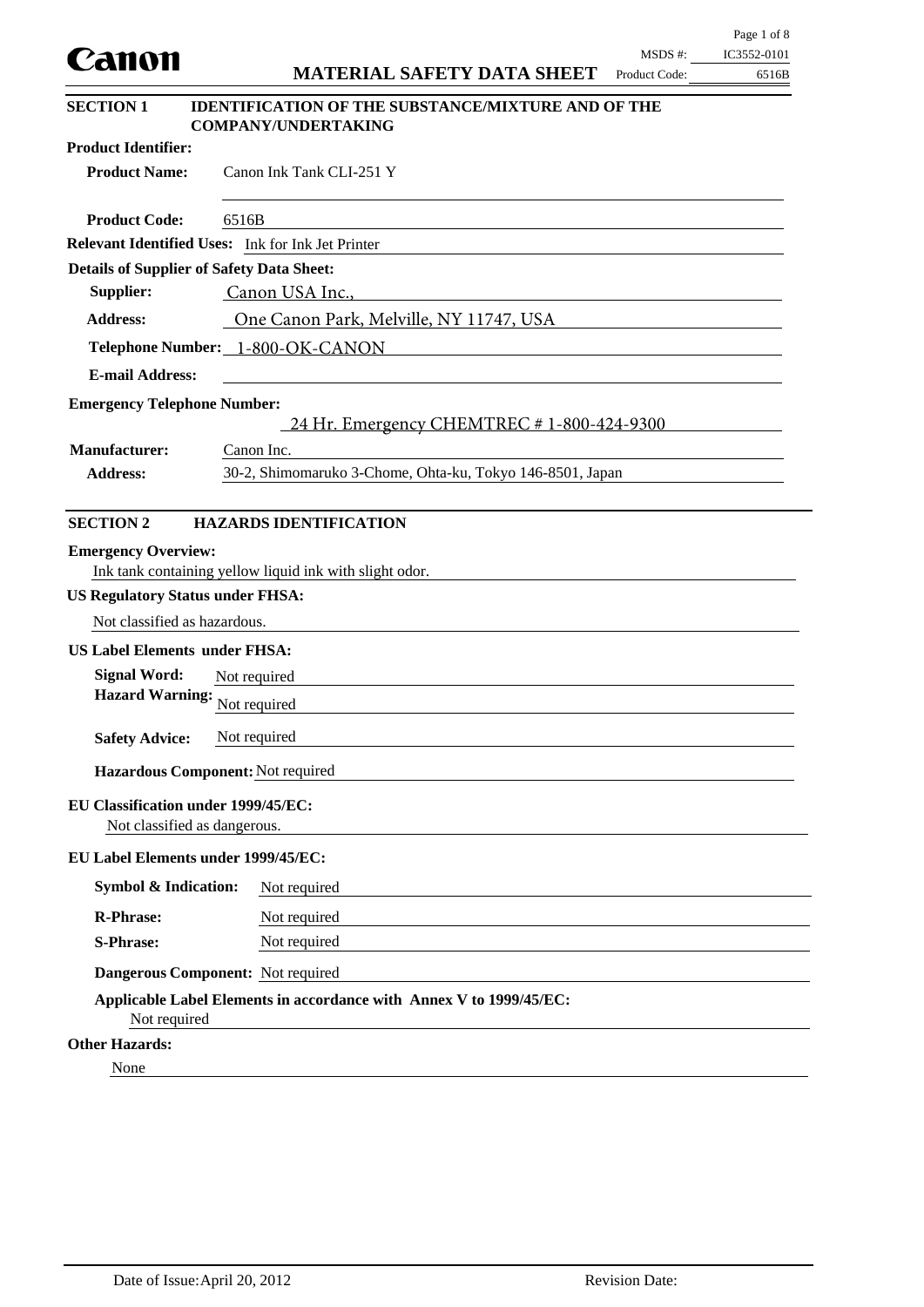

## **MATERIAL SAFETY DATA SHEET**

Page 2 of 8 MSDS #: IC3552-0101

Product Code:

## 6516B

## **SECTION 3 COMPOSITION/INFORMATION ON INGREDIENTS**

| Ingredient(s):<br><b>Chemical Name/</b><br><b>Generic Name</b> | $\mathbf{CAS}$ #/<br>EC#     | Concentration/<br>Concentration<br>Range (%) | <b>EU Classification according to</b><br>67/548/EEC<br>Symbol/<br><b>Indication of Danger</b> | $\mathbf{R}\text{-Phrase}^{*1}$ | EU Classification according to<br>(EC) No 1272/2008<br><b>Hazard Class/</b><br><b>Category Code</b> | Hazard<br>$Statement$ <sup>*1</sup> | Note to<br>Other<br>Hazards <sup>*2</sup> |
|----------------------------------------------------------------|------------------------------|----------------------------------------------|-----------------------------------------------------------------------------------------------|---------------------------------|-----------------------------------------------------------------------------------------------------|-------------------------------------|-------------------------------------------|
| Glycerin                                                       | $56 - 81 - 5/$<br>200-289-5  | $5 - 10$                                     | None                                                                                          | None                            | None                                                                                                | None                                | (1)                                       |
| Ethylene urea                                                  | $120 - 93 - 4/$<br>204-436-4 | $5 - 10$                                     | $\rm{Xi}$ / Irritant                                                                          | R36                             | Eye Irrit. 2                                                                                        | H319                                |                                           |
| Thiadiazole Azo dye                                            | Confidential                 | $1 - 5$                                      | $\rm{Xi}$ / Irritant                                                                          | R36                             | Eye Irrit. 2                                                                                        | H319                                |                                           |
| Glycol                                                         | Confidential                 | $10 - 15$                                    | None                                                                                          | None                            | None                                                                                                | None                                |                                           |
| Water                                                          | 7732-18-5 /<br>231-791-2     | $60 - 80$                                    | None                                                                                          | None                            | None                                                                                                | None                                |                                           |
|                                                                |                              |                                              |                                                                                               |                                 |                                                                                                     |                                     |                                           |
|                                                                |                              |                                              |                                                                                               |                                 |                                                                                                     |                                     |                                           |
|                                                                |                              |                                              |                                                                                               |                                 |                                                                                                     |                                     |                                           |
|                                                                |                              |                                              |                                                                                               |                                 |                                                                                                     |                                     |                                           |
|                                                                |                              |                                              |                                                                                               |                                 |                                                                                                     |                                     |                                           |

\*1 Full texts of R-phrase(s) and Hazard statement(s) are listed in SECTION 16

 $*2$  The following substance(s) is (are) marked with (1), (2) and/or (3)

(1) Substance for which Occupational Exposure Limit(s) is (are) established (See SECTION 8)

(2) PBT substance or vPvB substance under Regulation (EC) No 1907/2006

(3) Substance listed in Candidate List of SVHC for Authorisation under Regulation (EC) No 1907/2006

**Carcinogen(s):**

No component of this ink is listed as a human carcinogen or a potential carcinogen in IARC Monographs, NTP, OSHA regulations or Part 3 of Annex VI to Regulation (EC) No 1272/2008.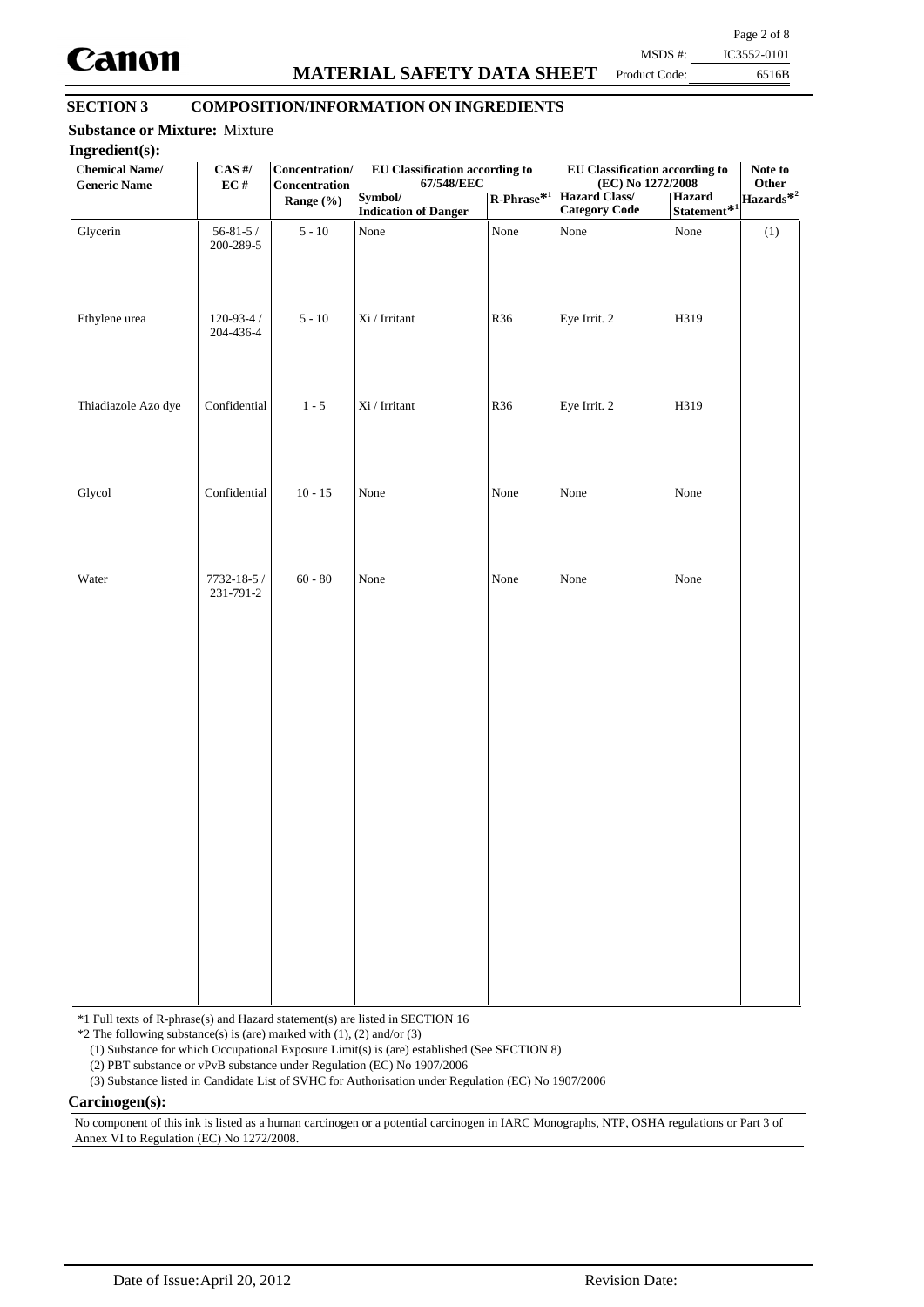

| Canon                                                                                                         | MSDS #:       | IC3552-0101 |
|---------------------------------------------------------------------------------------------------------------|---------------|-------------|
| <b>MATERIAL SAFETY DATA SHEET</b>                                                                             | Product Code: | 6516B       |
| <b>FIRST AID MEASURES</b><br><b>SECTION 4</b>                                                                 |               |             |
| <b>First Aid Measures:</b><br><b>Inhalation:</b>                                                              |               |             |
| If symptoms are experienced, move victim to fresh air and obtain medical advice.                              |               |             |
| <b>Ingestion:</b>                                                                                             |               |             |
| Rinse mouth. Give one or two glasses of water.                                                                |               |             |
| If irritation or discomfort occurs, obtain medical advice immediately.                                        |               |             |
| Skin:                                                                                                         |               |             |
| Wash with water and soap or mild detergent.                                                                   |               |             |
| If irritation persists, obtain medical advice.                                                                |               |             |
| Eye:                                                                                                          |               |             |
| Immediately flush with lukewarm, gently flowing water for 5 minutes or until the chemical is removed.         |               |             |
| If irritation persists, obtain medical advice immediately.                                                    |               |             |
| Most Important Symptoms and Effects, both Acute and Delayed:                                                  |               |             |
| <b>Inhalation:</b>                                                                                            |               |             |
| No adverse effects are expected under intended use.                                                           |               |             |
| Over exposure to vapor or mist may cause respiratory tract irritation, cough, dizziness, drowsiness, headache |               |             |
| and nausea.                                                                                                   |               |             |
| <b>Ingestion:</b>                                                                                             |               |             |
| May cause abdominal pain, diarrhea, dizziness, drowsiness, dullness, headache, nausea and vomiting.           |               |             |
| Skin:                                                                                                         |               |             |
| Neither irritation nor sensitization is expected. (See SECTION 11)<br>Eye:                                    |               |             |
| May cause minimal irritation. (See SECTION 11)                                                                |               |             |
| <b>Chronic Effects:</b>                                                                                       |               |             |
| Not identified                                                                                                |               |             |
| Indication of Any Immediate Medical Attention and Special Treatment Needed:                                   |               |             |
| None                                                                                                          |               |             |
|                                                                                                               |               |             |
| <b>SECTION 5</b><br><b>FIRE FIGHTING MEASURES</b>                                                             |               |             |
| <b>Extinguishing Media:</b>                                                                                   |               |             |
| <b>Suitable Extinguishing Media:</b>                                                                          |               |             |
| $CO2$ , water, foam or dry chemicals                                                                          |               |             |
| <b>Unsuitable Extinguishing Media:</b>                                                                        |               |             |
| None                                                                                                          |               |             |
| <b>Special Hazards:</b>                                                                                       |               |             |

None

#### **Hazardous Combustion Products:**

CO,  $CO<sub>2</sub>$ , NOx and SOx

## **Advice for Fire-fighters:**

None

## **SECTION 6 ACCIDENTAL RELEASE MEASURES**

**Personal Precautions, Protective Equipment and Emergency Procedures:**

Avoid contact with skin, eyes and clothing.

### **Environmental Precautions:**

Do not release to sewer, surface water or ground water.

## **Methods and Material for Containment and Cleaning Up:**

Wipe off with wet cloth or paper.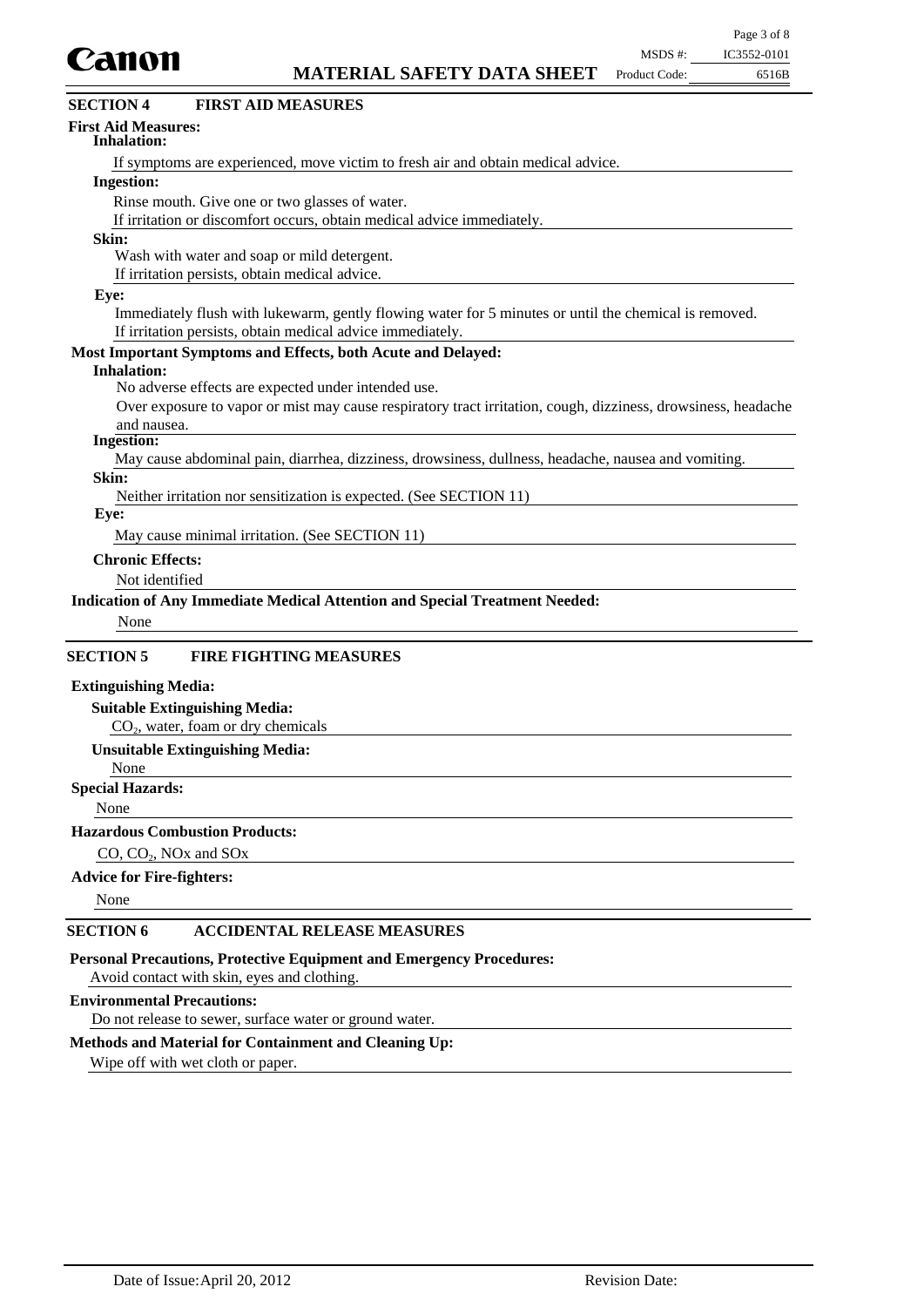|                                       |                                                                      |               | Page 4 of 8 |
|---------------------------------------|----------------------------------------------------------------------|---------------|-------------|
| <b>Canon</b>                          |                                                                      | MSDS #:       | IC3552-0101 |
|                                       | <b>MATERIAL SAFETY DATA SHEET</b>                                    | Product Code: | 6516B       |
| <b>SECTION 7</b>                      | <b>HANDLING AND STORAGE</b>                                          |               |             |
| <b>Precautions for Safe Handling:</b> |                                                                      |               |             |
| Use with adequate ventilation.        |                                                                      |               |             |
|                                       | Avoid contact with skin, eyes and clothing.                          |               |             |
|                                       | In case of contact, wash out the contaminated area immediately.      |               |             |
|                                       | <b>Conditions for Safe Storage, Including Any Incompatibilities:</b> |               |             |
| Keep in a cool and dry place.         |                                                                      |               |             |
| Protect from sunlight.                |                                                                      |               |             |
|                                       | Keep out of the reach of children.                                   |               |             |
| <b>Specific End Uses:</b>             |                                                                      |               |             |
| <b>TICTITIN'</b>                      |                                                                      |               |             |

Ink for Ink Jet Printer. For more information, please refer to the instruction of this product.

## **SECTION 8 EXPOSURE CONTROLS / PERSONAL PROTECTION**

| <b>Control Parameters:</b> | <b>USA</b><br><b>OSHA PEL</b>                                                                                  | <b>ACGIHTLV</b>                            | <b>EU OEL</b>   |
|----------------------------|----------------------------------------------------------------------------------------------------------------|--------------------------------------------|-----------------|
| Product (Ink)              | Not established                                                                                                | Not established                            | Not established |
| Glycerin                   | Glycerin mist:<br>TWA 15 $\mathrm{mg/m}^3$ (Total<br>dust)<br>TWA 5 mg/m <sup>3</sup><br>(Respirable fraction) | Glycerin mist:<br>TWA 10 mg/m <sup>3</sup> | Not established |
|                            |                                                                                                                |                                            |                 |
|                            |                                                                                                                |                                            |                 |

**Exposure Controls:**

**Engineering Controls:** No special ventilation equipment is needed under intended use of this product. **Individual Protection Measures:**

Eye/Face Protection:  $\Box$  Required  $\boxtimes$  Not Required

 $\Box$  Required  $\boxtimes$  Not Required **Skin Protection:**

**Respiratory Protection:** □ Required ⊠ Not Required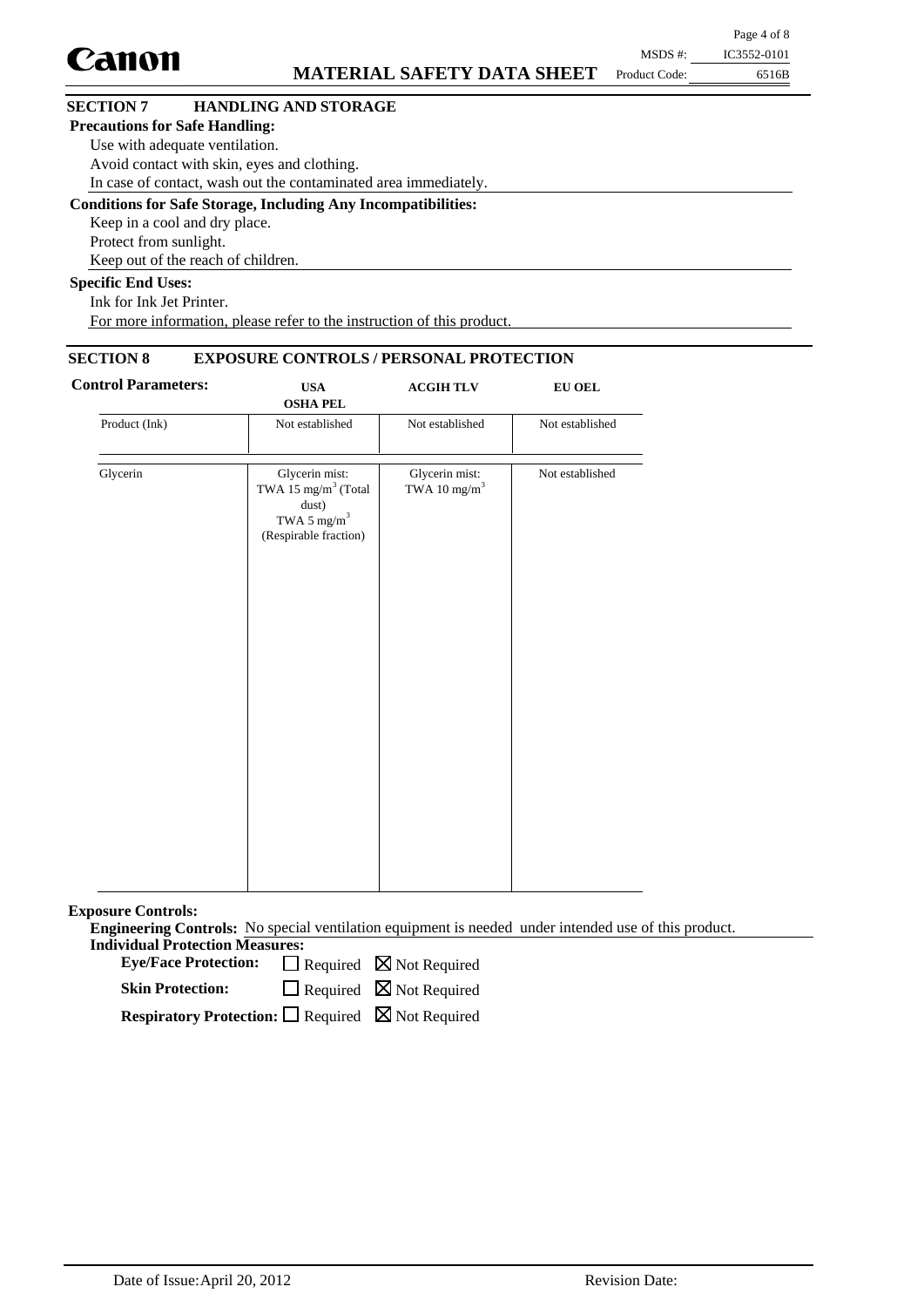Product Code:

## 6516B MSDS #: IC3552-0101

| <b>SECTION 9</b> | PHYSICAL AND CHEMICAL PROPERTIES |
|------------------|----------------------------------|
|                  |                                  |

| <b>Information on Basic Physical and Chemical Properties:</b>  |                                       |
|----------------------------------------------------------------|---------------------------------------|
| Appearance:                                                    | Yellow liquid                         |
| Odor:                                                          | Slight odor                           |
| pH:                                                            | $7 - 8$                               |
| Melting Point/Freezing Point (°C):                             | Not available                         |
| <b>Initial Boiling Point and</b><br><b>Boiling Range (°C):</b> | Not available                         |
| Flash Point(°C):                                               | None (Estimate)                       |
| <b>Evaporation Rate:</b>                                       | Not available                         |
| <b>Flammability:</b>                                           | Neither flammable nor combustible.    |
| <b>Upper/Lower Flammable or</b><br><b>Explosive Limits:</b>    | Not available                         |
| <b>Vapor Pressure:</b>                                         | Not available                         |
| <b>Vapor Density:</b>                                          | Not available                         |
| <b>Relative Density:</b>                                       | $1.0 - 1.1$                           |
| <b>Water Solubility:</b>                                       | Miscible                              |
| <b>Fat Solubility:</b>                                         | Not available                         |
| <b>Partition Coefficient (n-Octanol/Water):</b>                | Not available                         |
| Auto-ignition Temperature (°C):                                | Not available                         |
| Decomposition Temperature(°C):                                 | Not available                         |
| Viscosity (mPa s):                                             | $1 - 5$                               |
| <b>Explosive Properties:</b>                                   | None (Estimate)                       |
| <b>Oxidizing Properties:</b>                                   | None (Estimate)                       |
| <b>Other Information:</b>                                      | Not available                         |
| <b>SECTION 10</b><br><b>STABILITY AND REACTIVITY</b>           |                                       |
| <b>Reactivity:</b><br>None                                     |                                       |
| <b>Chemical Stability:</b>                                     | $\boxtimes$ Stable<br>$\Box$ Unstable |
| None<br><b>Possibility of Hazardous Reactions:</b>             |                                       |
| <b>Conditions to Avoid:</b><br>None                            |                                       |

**Incompatible Materials:** Acids, bases, oxidizing materials and reducing agents Hazardous Decomposition Products: CO, CO<sub>2</sub>, NO<sub>x</sub> and SO<sub>x</sub>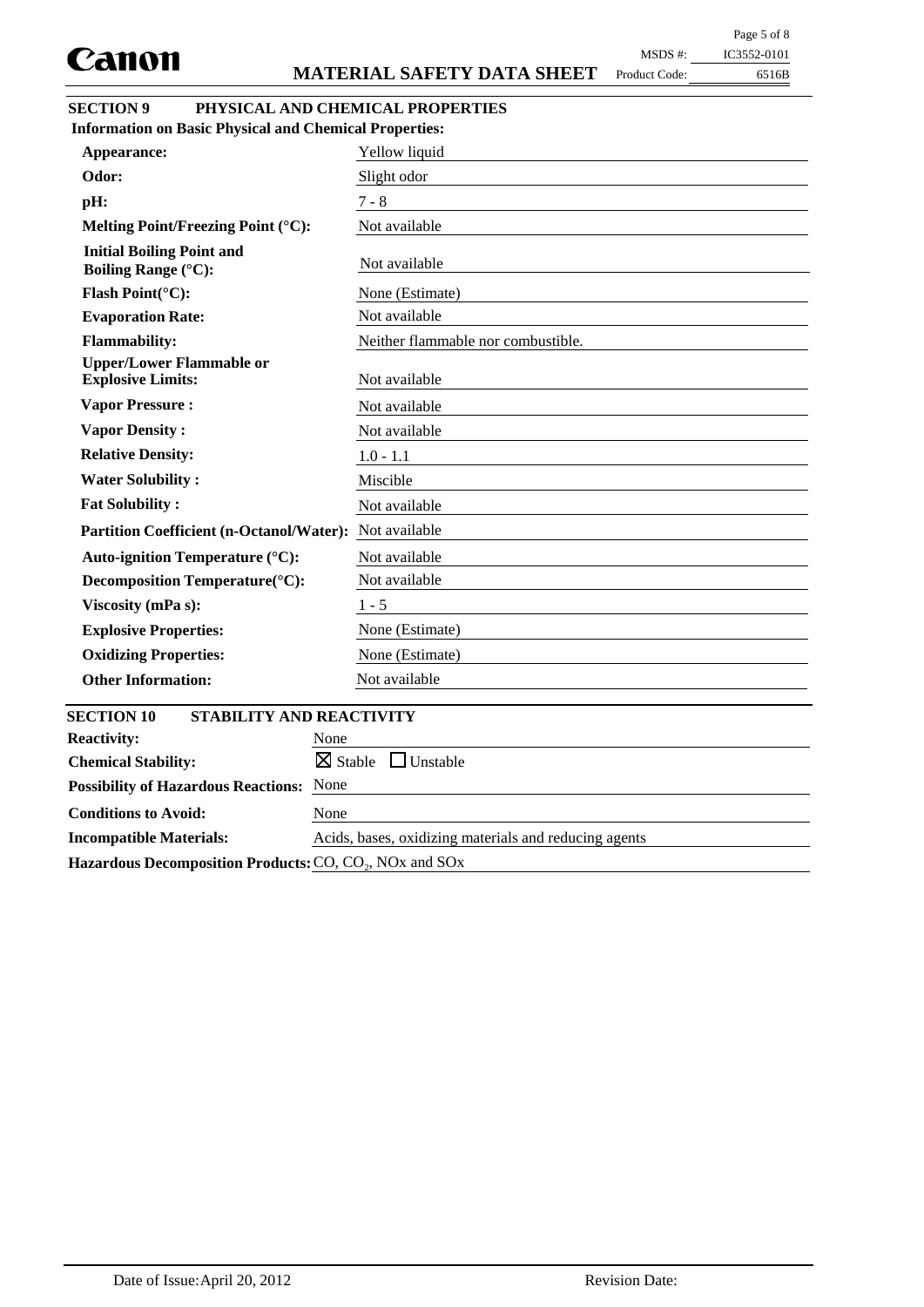

| <b>Information on Toxicological Effects:</b><br><b>Acute Toxicity:</b><br><b>Inhalation:</b><br>Not available<br><b>Ingestion:</b><br>Not available<br>Corrosivity/Irritation:<br>Skin:<br>Non-irritant (rabbit) (Estimate)<br>OECD Guidelines No. 404 (2002), (EC) No 440/2008 Method B4<br>Eye:<br>Minimal irritant (rabbit) (Estimate)<br>OECD Guidelines No. 405 (2002), (EC) No 440/2008 Method B5<br><b>Sensitization:</b><br>Skin:<br>Non-sensitizer (mouse) (Estimate)<br>OECD Guidelines No. 429 (2010), (EC) No 440/2008 Method B42<br><b>Repeated Dose Toxicity:</b><br>Not available<br>Carcinogenicity:<br>Not available<br><b>Mutagenicity:</b> |
|---------------------------------------------------------------------------------------------------------------------------------------------------------------------------------------------------------------------------------------------------------------------------------------------------------------------------------------------------------------------------------------------------------------------------------------------------------------------------------------------------------------------------------------------------------------------------------------------------------------------------------------------------------------|
|                                                                                                                                                                                                                                                                                                                                                                                                                                                                                                                                                                                                                                                               |
|                                                                                                                                                                                                                                                                                                                                                                                                                                                                                                                                                                                                                                                               |
|                                                                                                                                                                                                                                                                                                                                                                                                                                                                                                                                                                                                                                                               |
|                                                                                                                                                                                                                                                                                                                                                                                                                                                                                                                                                                                                                                                               |
|                                                                                                                                                                                                                                                                                                                                                                                                                                                                                                                                                                                                                                                               |
|                                                                                                                                                                                                                                                                                                                                                                                                                                                                                                                                                                                                                                                               |
|                                                                                                                                                                                                                                                                                                                                                                                                                                                                                                                                                                                                                                                               |
|                                                                                                                                                                                                                                                                                                                                                                                                                                                                                                                                                                                                                                                               |
|                                                                                                                                                                                                                                                                                                                                                                                                                                                                                                                                                                                                                                                               |
|                                                                                                                                                                                                                                                                                                                                                                                                                                                                                                                                                                                                                                                               |
|                                                                                                                                                                                                                                                                                                                                                                                                                                                                                                                                                                                                                                                               |
|                                                                                                                                                                                                                                                                                                                                                                                                                                                                                                                                                                                                                                                               |
|                                                                                                                                                                                                                                                                                                                                                                                                                                                                                                                                                                                                                                                               |
|                                                                                                                                                                                                                                                                                                                                                                                                                                                                                                                                                                                                                                                               |
|                                                                                                                                                                                                                                                                                                                                                                                                                                                                                                                                                                                                                                                               |
|                                                                                                                                                                                                                                                                                                                                                                                                                                                                                                                                                                                                                                                               |
|                                                                                                                                                                                                                                                                                                                                                                                                                                                                                                                                                                                                                                                               |
|                                                                                                                                                                                                                                                                                                                                                                                                                                                                                                                                                                                                                                                               |
|                                                                                                                                                                                                                                                                                                                                                                                                                                                                                                                                                                                                                                                               |
|                                                                                                                                                                                                                                                                                                                                                                                                                                                                                                                                                                                                                                                               |
| Ames test: Negative (S. typhimurium & E. Coli)                                                                                                                                                                                                                                                                                                                                                                                                                                                                                                                                                                                                                |
| <b>Toxicity for Reproduction:</b>                                                                                                                                                                                                                                                                                                                                                                                                                                                                                                                                                                                                                             |
| Not available                                                                                                                                                                                                                                                                                                                                                                                                                                                                                                                                                                                                                                                 |
| <b>Other Information:</b>                                                                                                                                                                                                                                                                                                                                                                                                                                                                                                                                                                                                                                     |
| Not available                                                                                                                                                                                                                                                                                                                                                                                                                                                                                                                                                                                                                                                 |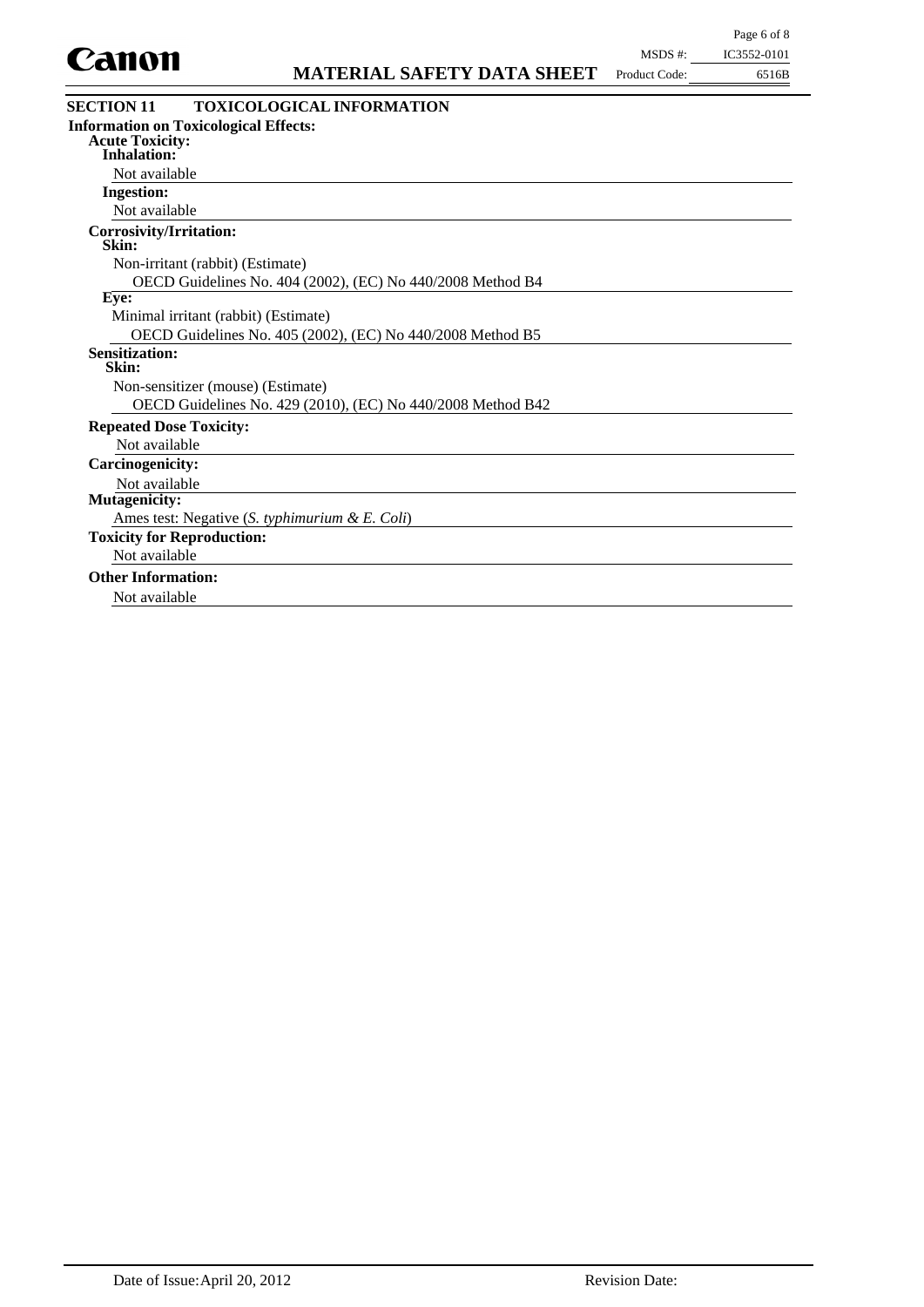| Canon                                                      |                                                                                                                        | MSDS #:         | IC3552-0101 |
|------------------------------------------------------------|------------------------------------------------------------------------------------------------------------------------|-----------------|-------------|
|                                                            | <b>MATERIAL SAFETY DATA SHEET</b>                                                                                      | Product Code:   | 6516B       |
| <b>SECTION 12</b>                                          | <b>ECOLOGICAL INFORMATION</b>                                                                                          |                 |             |
| <b>Toxicity:</b>                                           | Not available                                                                                                          |                 |             |
| Persistence and Degradability: Not available               |                                                                                                                        |                 |             |
| <b>Bioaccumulative Potential:</b>                          | Not available                                                                                                          |                 |             |
| <b>Mobility in Soil:</b>                                   | Not available                                                                                                          |                 |             |
| <b>Results of PBT and vPvB</b><br><b>Assessment:</b>       | No results that the component(s) of this ink meet(s) the PBT or $vPvB$ criteria under<br>Regulation (EC) No 1907/2006. |                 |             |
| <b>Other Adverse Effects:</b>                              | Not available                                                                                                          |                 |             |
| <b>SECTION 13</b><br><b>Waste Treatment Methods:</b>       | <b>DISPOSAL CONSIDERATIONS</b><br>Disposal should be subject to federal, state and local laws.                         |                 |             |
| <b>SECTION 14</b>                                          | <b>TRANSPORT INFORMATION</b>                                                                                           |                 |             |
| <b>UN Number:</b>                                          | None                                                                                                                   |                 |             |
| <b>UN Proper Shipping Name:</b>                            | None                                                                                                                   |                 |             |
| <b>Transport Hazard Class:</b>                             | None                                                                                                                   |                 |             |
| <b>Packing Group:</b>                                      | None                                                                                                                   |                 |             |
| <b>Environmental Hazards:</b>                              | Not classified as environmentally hazardous under UN Model Regulations and marine<br>pollutant under IMDG Code.        |                 |             |
| <b>Special Precautions for User: None</b>                  |                                                                                                                        |                 |             |
| <b>SECTION 15</b>                                          | <b>REGULATORY INFORMATION</b>                                                                                          |                 |             |
| $<$ USA Information $>$                                    |                                                                                                                        |                 |             |
| <b>SARA Title III §313:</b><br><b>Chemical Name</b>        |                                                                                                                        | Weight %        |             |
| None                                                       |                                                                                                                        |                 |             |
| <b>California Proposition 65:</b><br><b>Chemical Name</b>  |                                                                                                                        | <u>Weight %</u> |             |
| None                                                       |                                                                                                                        |                 |             |
| < EU Information >                                         | Safety, Health and Environmental Regulations/Legislation:                                                              |                 |             |
| (EC) No 1907/2006: Authorisation: Not regulated            |                                                                                                                        |                 |             |
|                                                            | <b>Restriction:</b><br>Not regulated                                                                                   |                 |             |
| (EC) No 1005/2009: Not regulated                           |                                                                                                                        |                 |             |
| (EC) No 850/2004:                                          | Not regulated                                                                                                          |                 |             |
| (EC) No 689/2008:                                          | Not regulated                                                                                                          |                 |             |
| None<br>Others:                                            |                                                                                                                        |                 |             |
|                                                            | Chemical Safety Assessment under (EC) No 1907/2006: Not required                                                       |                 |             |
| < Canada Information ><br><b>WHMIS Controlled Product:</b> | Not applicable (Manufactured article)                                                                                  |                 |             |
| < Australia Information >                                  |                                                                                                                        |                 |             |
|                                                            | Statement of Hazardous Nature: This product will not be shipped to Australia.                                          |                 |             |

Page 7 of 8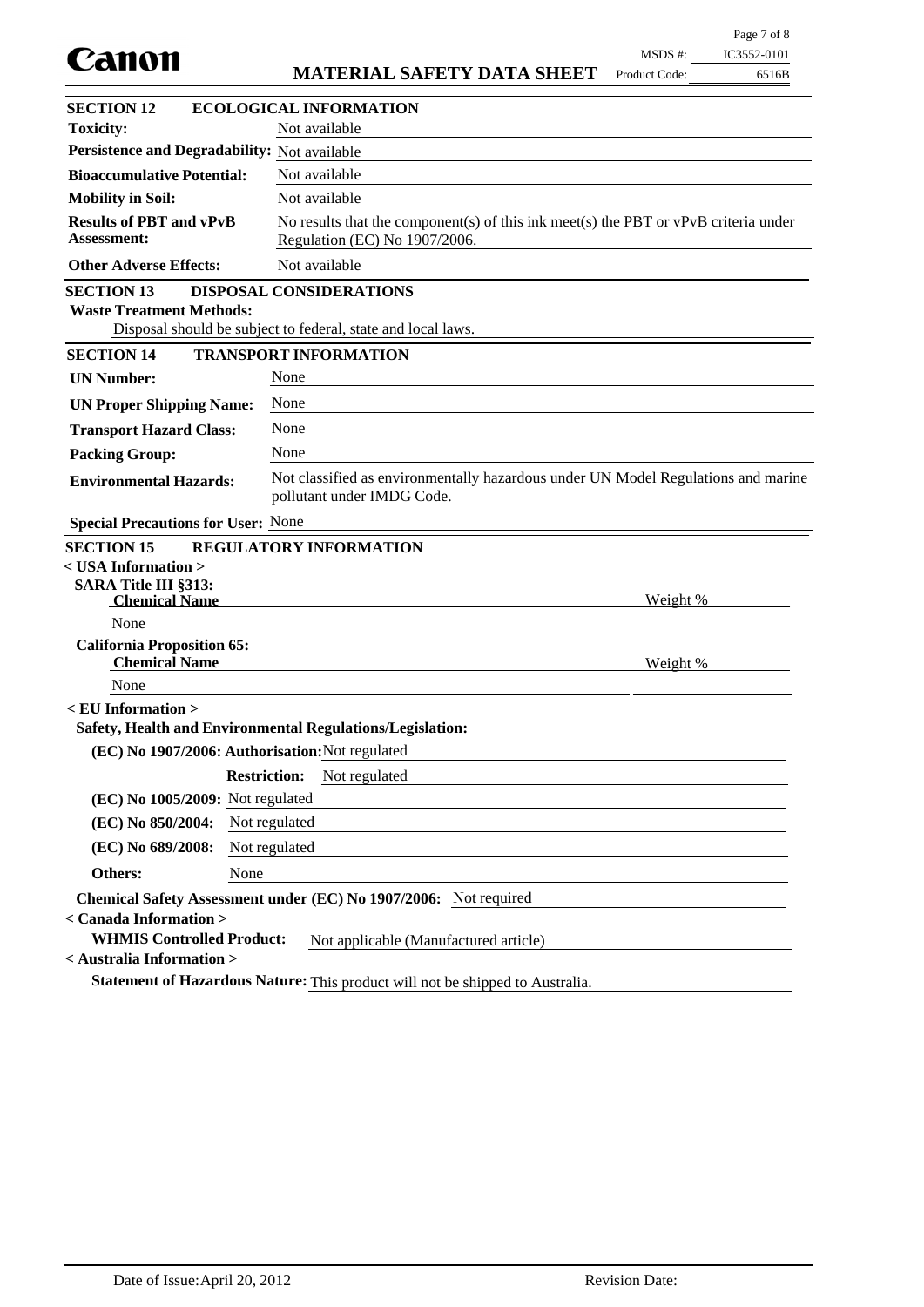Canon

Page 8 of 8

Product Code:

6516B MSDS #: IC3552-0101

## **SECTION 16 OTHER INFORMATION**

<EU R-phrase according to 67/548/EEC> R36: Irritating to eyes.

<EU Hazard statement according to (EC) No 1272/2008> H319: Causes serious eye irritation.

<Term explanation>

Estimate: Estimate based on data of similar product or the ingredient(s) of this product.

#### **Literature References:**

- U.S. Department of Labor, 29CFR Part 1910
- U.S. Environmental Protection Agency, 40CFR Part 372
- U.S. Consumer Product Safety Commission, 16CFR Part 1500
- ACGIH, Threshold Limit Values for Chemical Substances and Physical Agents and Biological Exposure Indices
- U.S. Department of Health and Human Services National Toxicology Program, Annual Report on Carcinogens
- World Health Organization International Agency for Research on Cancer, IARC Monographs on the Evaluation on the Carcinogenic Risk of
- Chemicals to Humans
- EU Directive 1999/45/EC
- EU Regulation (EC) No 1907/2006, (EC) No 1272/2008, (EC) No 1005/2009, (EC) No 850/2004, (EC) No 689/2008
- Canada Workplace Hazardous Materials Information System
- Australia National Occupational Health and Safety Commission's Approved Criteria for Classifying Hazardous Substance [NOHSC:1008]

#### **Abbreviations:**

OSHA HCS: Occupational Safety and Health Act, Hazard Communication Standard (USA) FHSA: Federal Hazardous Substances Act (USA) PBT: Persistent, Bioaccumulative and Toxic vPvB: very Persistent and very Bioaccumulative SVHC: Substances of Very High Concern IARC: International Agency for Research on Cancer NTP: National Toxicology Program (USA) OSHA PEL: PEL(Permissible Exposure Limit) under Occupational Safety and Health Administration (USA) ACGIH TLV: TLV(Threshold Limit Value) under American Conference of Governmental Industrial Hygienists EU OEL: Occupational exposure limits at Community level under Directive 2004/37/EC, 98/24/EC, 91/322/EEC, 2000/39/EC, 2006/15/EC and 2009/161/EU TWA: Time Weighted Average STEL: Short Term Exposure Limit

WHMIS: Workplace Hazardous Materials Information System

NOHSC: National Occupational Health and Safety Commission

The information, data and recommendations set forth herein (the "Information") are presented in good faith and are believed to be correct as of the date hereof. The company/manufacturer makes no representations as to the completeness or accuracy of the Information and disclaims responsibility for any reliance thereon. The Information is provided upon the condition that the persons receiving same will make their own determination as to its suitability for their purposes prior to use. Any use of the Information must be determined by the user to be in accordance with applicable Federal, state and local laws and regulations. In no event will the company/manufacturer be responsible for damages of any nature whatsoever resulting from the use or reliance upon the Information.

NO REPRESENTATIONS OR WARRANTIES, EITHER EXPRESS OR IMPLIED, OF MERCHANTABILITY, FITNESS FOR A PARTICULAR PURPOSE OR OF ANY OTHER NATURE ARE MADE WITH RESPECT TO THE INFORMATION OR THE PRODUCT TO WHICH THE INFORMATION REFERS.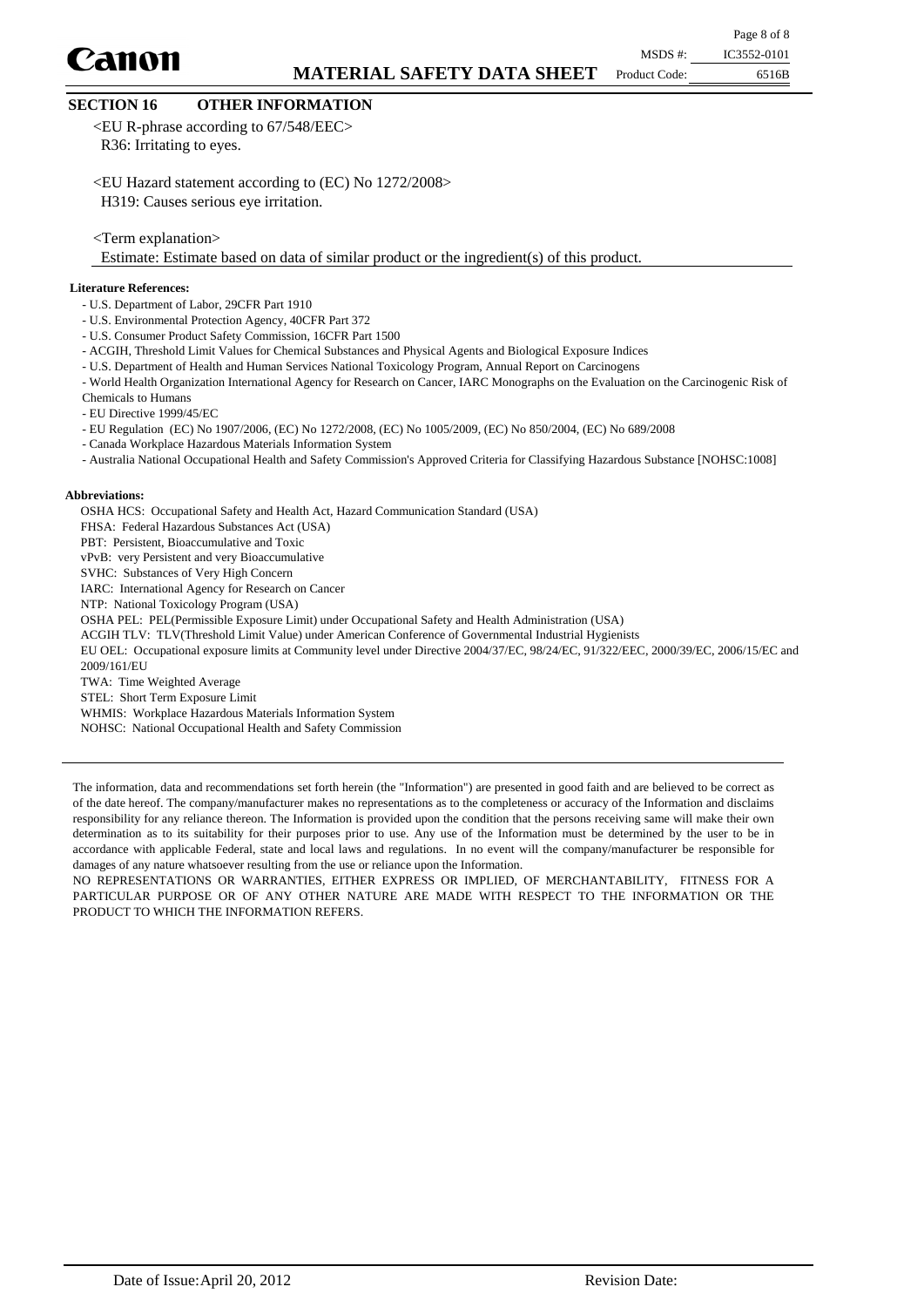| Canon                                                                        |                                                                                         | MSDS #:       | IC3539-0101 |  |  |
|------------------------------------------------------------------------------|-----------------------------------------------------------------------------------------|---------------|-------------|--|--|
|                                                                              | <b>MATERIAL SAFETY DATA SHEET</b>                                                       | Product Code: | 6497B       |  |  |
| <b>SECTION 1</b>                                                             | <b>IDENTIFICATION OF THE SUBSTANCE/MIXTURE AND OF THE</b><br><b>COMPANY/UNDERTAKING</b> |               |             |  |  |
| <b>Product Identifier:</b>                                                   |                                                                                         |               |             |  |  |
| <b>Product Name:</b>                                                         | Canon Ink Tank PGI-250 PGBK                                                             |               |             |  |  |
| <b>Product Code:</b>                                                         | 6497B                                                                                   |               |             |  |  |
|                                                                              | Relevant Identified Uses: Ink for Ink Jet Printer                                       |               |             |  |  |
| <b>Details of Supplier of Safety Data Sheet:</b>                             |                                                                                         |               |             |  |  |
| Supplier:                                                                    | Canon USA Inc.,                                                                         |               |             |  |  |
| <b>Address:</b>                                                              | One Canon Park, Melville, NY 11747, USA                                                 |               |             |  |  |
|                                                                              | Telephone Number: 1-800-OK-CANON                                                        |               |             |  |  |
| <b>E-mail Address:</b>                                                       |                                                                                         |               |             |  |  |
| <b>Emergency Telephone Number:</b>                                           |                                                                                         |               |             |  |  |
|                                                                              | 24 Hr. Emergency CHEMTREC # 1-800-424-9300                                              |               |             |  |  |
| <b>Manufacturer:</b>                                                         | Canon Inc.                                                                              |               |             |  |  |
| 30-2, Shimomaruko 3-Chome, Ohta-ku, Tokyo 146-8501, Japan<br><b>Address:</b> |                                                                                         |               |             |  |  |
| <b>SECTION 2</b>                                                             | <b>HAZARDS IDENTIFICATION</b>                                                           |               |             |  |  |
| <b>Emergency Overview:</b>                                                   | Ink tank containing black liquid ink with slight odor.                                  |               |             |  |  |
| <b>US Regulatory Status under FHSA:</b>                                      |                                                                                         |               |             |  |  |
| Not classified as hazardous.                                                 |                                                                                         |               |             |  |  |
| <b>US Label Elements under FHSA:</b>                                         |                                                                                         |               |             |  |  |
| <b>Signal Word:</b>                                                          | Not required                                                                            |               |             |  |  |
| <b>Hazard Warning:</b>                                                       | Not required                                                                            |               |             |  |  |
| <b>Safety Advice:</b>                                                        | Not required                                                                            |               |             |  |  |
|                                                                              | Hazardous Component: Not required                                                       |               |             |  |  |
| EU Classification under 1999/45/EC:<br>Not classified as dangerous.          |                                                                                         |               |             |  |  |
| EU Label Elements under 1999/45/EC:                                          |                                                                                         |               |             |  |  |
| <b>Symbol &amp; Indication:</b>                                              | Not required                                                                            |               |             |  |  |
| <b>R-Phrase:</b>                                                             | Not required                                                                            |               |             |  |  |
| <b>S-Phrase:</b>                                                             | Not required                                                                            |               |             |  |  |
|                                                                              | Dangerous Component: Not required                                                       |               |             |  |  |
| Not required                                                                 | Applicable Label Elements in accordance with Annex V to 1999/45/EC:                     |               |             |  |  |
| <b>Other Hazards:</b>                                                        |                                                                                         |               |             |  |  |
| None                                                                         |                                                                                         |               |             |  |  |

Page 1 of 8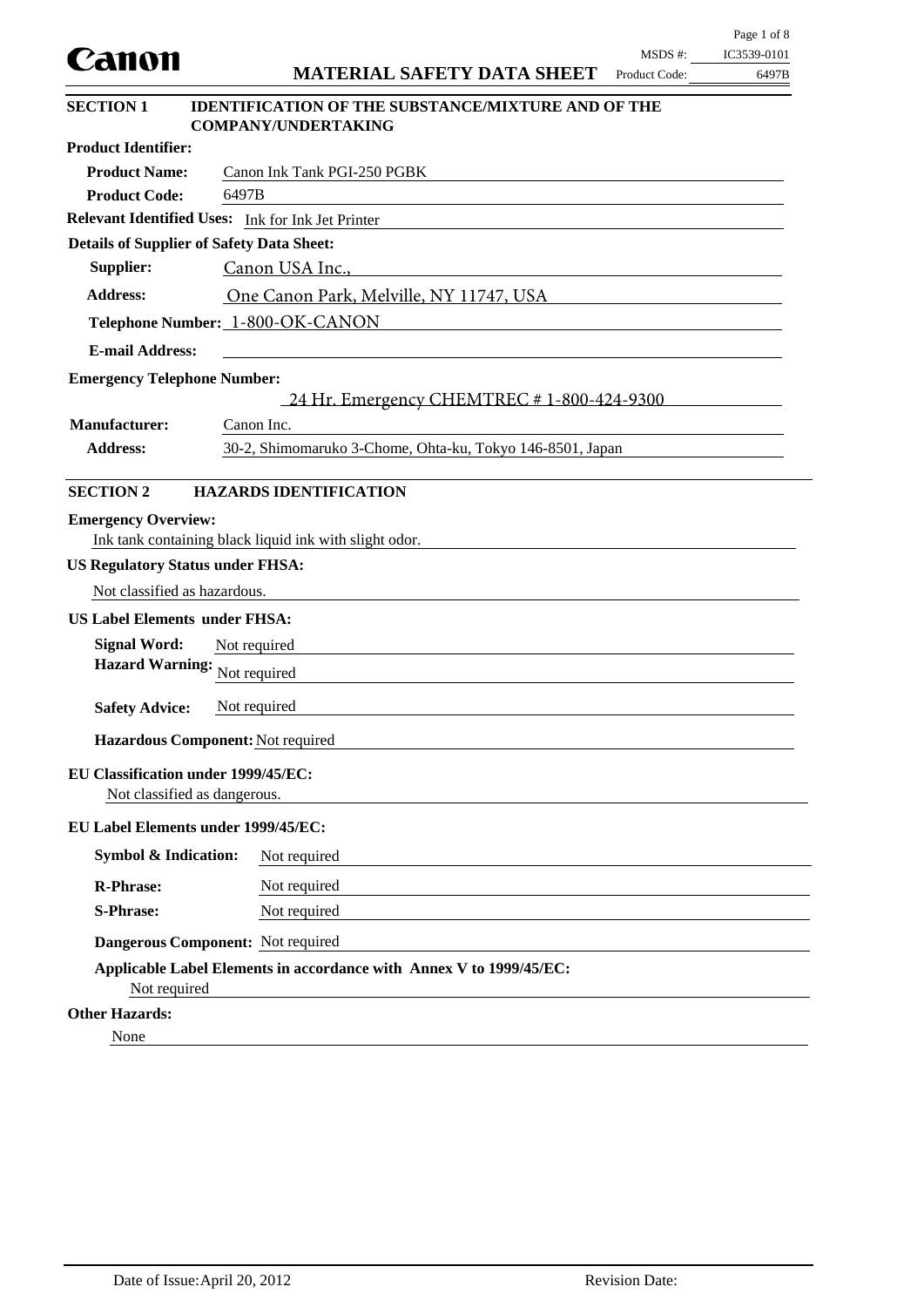

## **MATERIAL SAFETY DATA SHEET**

Page 2 of 8 MSDS #: IC3539-0101

Product Code:

6497B

## **SECTION 3 COMPOSITION/INFORMATION ON INGREDIENTS**

| Ingredient(s):<br><b>Chemical Name/</b><br><b>Generic Name</b> | $\mathbf{CAS}$ #/<br>$\mathbf{EC}$ # | Concentration/<br>Concentration<br>Range (%) | EU Classification according to<br>67/548/EEC<br>Symbol/<br><b>Indication of Danger</b> | $\mathbf{R}\text{-Phrase}^{*1}$ | <b>EU Classification according to</b><br>(EC) No 1272/2008<br>Hazard Class/<br><b>Category Code</b> | Statement <sup>*1</sup><br>Statement <sup>*1</sup> | Note to<br>Other |
|----------------------------------------------------------------|--------------------------------------|----------------------------------------------|----------------------------------------------------------------------------------------|---------------------------------|-----------------------------------------------------------------------------------------------------|----------------------------------------------------|------------------|
| Glycerin                                                       | $56 - 81 - 5/$<br>200-289-5          | $10 - 15$                                    | None                                                                                   | None                            | None                                                                                                | None                                               | (1)              |
| Glycol                                                         | Confidential                         | $5 - 10$                                     | None                                                                                   | None                            | None                                                                                                | None                                               |                  |
| Lactam                                                         | Confidential                         | $5 - 10$                                     | None                                                                                   | None                            | None                                                                                                | None                                               |                  |
| Water                                                          | 7732-18-5 /<br>231-791-2             | $60 - 80$                                    | None                                                                                   | None                            | None                                                                                                | None                                               |                  |
|                                                                |                                      |                                              |                                                                                        |                                 |                                                                                                     |                                                    |                  |
|                                                                |                                      |                                              |                                                                                        |                                 |                                                                                                     |                                                    |                  |
|                                                                |                                      |                                              |                                                                                        |                                 |                                                                                                     |                                                    |                  |
|                                                                |                                      |                                              |                                                                                        |                                 |                                                                                                     |                                                    |                  |
|                                                                |                                      |                                              |                                                                                        |                                 |                                                                                                     |                                                    |                  |

\*1 Full texts of R-phrase(s) and Hazard statement(s) are listed in SECTION 16

 $*2$  The following substance(s) is (are) marked with (1), (2) and/or (3)

(1) Substance for which Occupational Exposure Limit(s) is (are) established (See SECTION 8)

(2) PBT substance or vPvB substance under Regulation (EC) No 1907/2006

(3) Substance listed in Candidate List of SVHC for Authorisation under Regulation (EC) No 1907/2006

**Carcinogen(s):**

No component of this ink is listed as a human carcinogen or a potential carcinogen in IARC Monographs, NTP, OSHA regulations or Part 3 of Annex VI to Regulation (EC) No 1272/2008.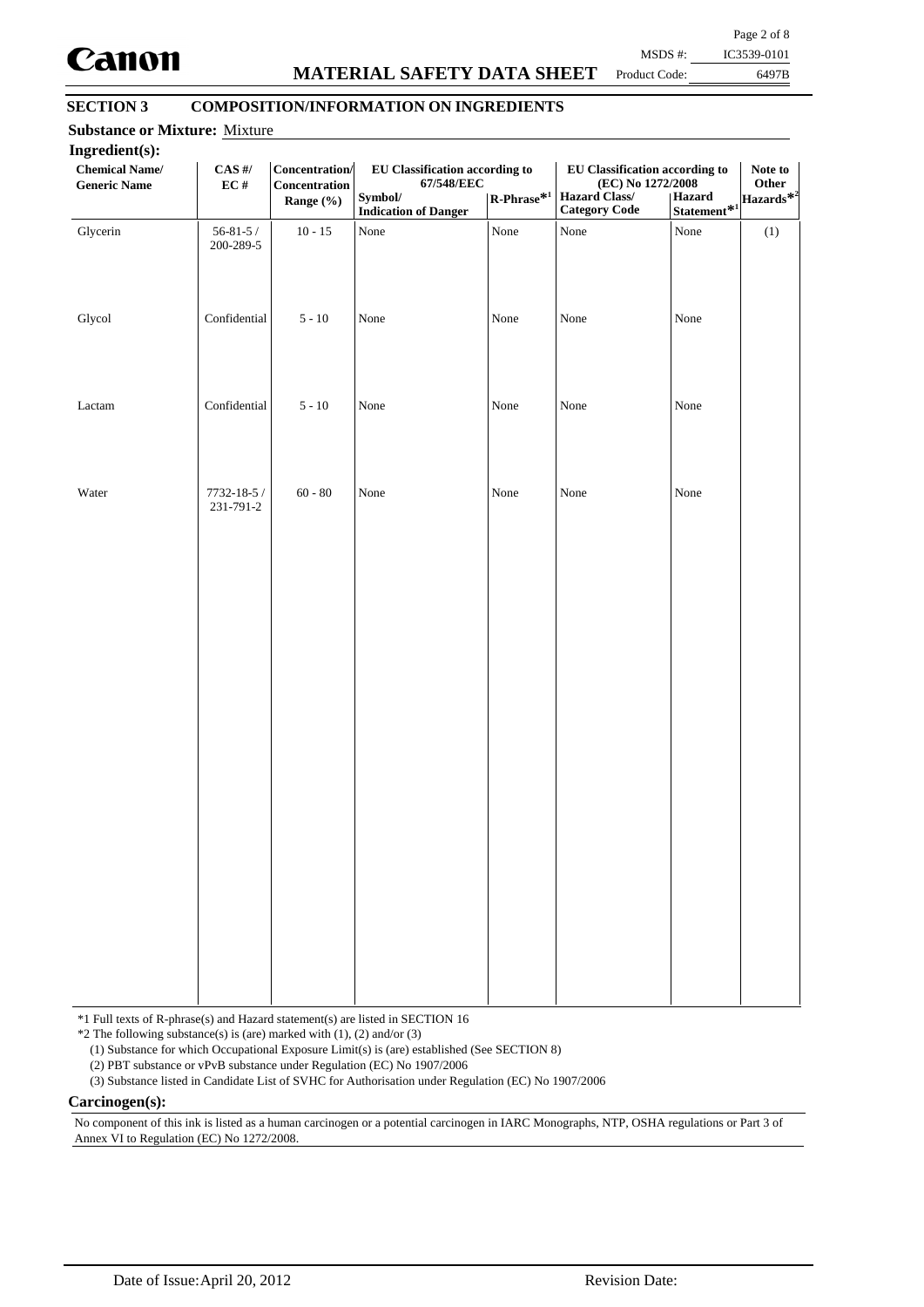

| Canon                                            |                                                                                                               | MSDS #:       | IC3539-0101 |
|--------------------------------------------------|---------------------------------------------------------------------------------------------------------------|---------------|-------------|
|                                                  | <b>MATERIAL SAFETY DATA SHEET</b>                                                                             | Product Code: | 6497B       |
| <b>SECTION 4</b>                                 | <b>FIRST AID MEASURES</b>                                                                                     |               |             |
| <b>First Aid Measures:</b><br><b>Inhalation:</b> |                                                                                                               |               |             |
|                                                  | If symptoms are experienced, move victim to fresh air and obtain medical advice.                              |               |             |
| <b>Ingestion:</b>                                |                                                                                                               |               |             |
|                                                  | Rinse mouth. Give one or two glasses of water.                                                                |               |             |
|                                                  | If irritation or discomfort occurs, obtain medical advice immediately.                                        |               |             |
| Skin:                                            |                                                                                                               |               |             |
|                                                  | Wash with water and soap or mild detergent.                                                                   |               |             |
|                                                  | If irritation persists, obtain medical advice.                                                                |               |             |
| Eye:                                             |                                                                                                               |               |             |
|                                                  | Immediately flush with lukewarm, gently flowing water for 5 minutes or until the chemical is removed.         |               |             |
|                                                  | If irritation persists, obtain medical advice immediately.                                                    |               |             |
|                                                  | Most Important Symptoms and Effects, both Acute and Delayed:                                                  |               |             |
| <b>Inhalation:</b>                               |                                                                                                               |               |             |
|                                                  | No adverse effects are expected under intended use.                                                           |               |             |
|                                                  | Over exposure to vapor or mist may cause respiratory tract irritation, cough, dizziness, drowsiness, headache |               |             |
| and nausea.                                      |                                                                                                               |               |             |
| <b>Ingestion:</b>                                |                                                                                                               |               |             |
|                                                  | May cause abdominal pain, diarrhea, dizziness, drowsiness, dullness, headache, nausea and vomiting.           |               |             |
| Skin:                                            |                                                                                                               |               |             |
|                                                  | Neither irritation nor sensitization is expected. (See SECTION 11)                                            |               |             |
| Eye:                                             |                                                                                                               |               |             |
|                                                  | May cause minimal irritation. (See SECTION 11)                                                                |               |             |
| <b>Chronic Effects:</b>                          |                                                                                                               |               |             |
| Not identified                                   |                                                                                                               |               |             |
|                                                  | Indication of Any Immediate Medical Attention and Special Treatment Needed:                                   |               |             |
|                                                  |                                                                                                               |               |             |
| None                                             |                                                                                                               |               |             |
| <b>SECTION 5</b>                                 | <b>FIRE FIGHTING MEASURES</b>                                                                                 |               |             |
| <b>Extinguishing Media:</b>                      |                                                                                                               |               |             |
|                                                  | <b>Suitable Extinguishing Media:</b>                                                                          |               |             |
|                                                  | $CO2$ , water, foam or dry chemicals                                                                          |               |             |
|                                                  | <b>Unsuitable Extinguishing Media:</b>                                                                        |               |             |
| None                                             |                                                                                                               |               |             |
| <b>Special Hazards:</b>                          |                                                                                                               |               |             |
|                                                  |                                                                                                               |               |             |

None

## **Hazardous Combustion Products:**

CO, CO<sub>2</sub>, NO<sub>x</sub>, SO<sub>x</sub> and PO<sub>x</sub>

## **Advice for Fire-fighters:**

None

## **SECTION 6 ACCIDENTAL RELEASE MEASURES**

**Personal Precautions, Protective Equipment and Emergency Procedures:**

Avoid contact with skin, eyes and clothing.

## **Environmental Precautions:**

Do not release to sewer, surface water or ground water.

## **Methods and Material for Containment and Cleaning Up:**

Wipe off with wet cloth or paper.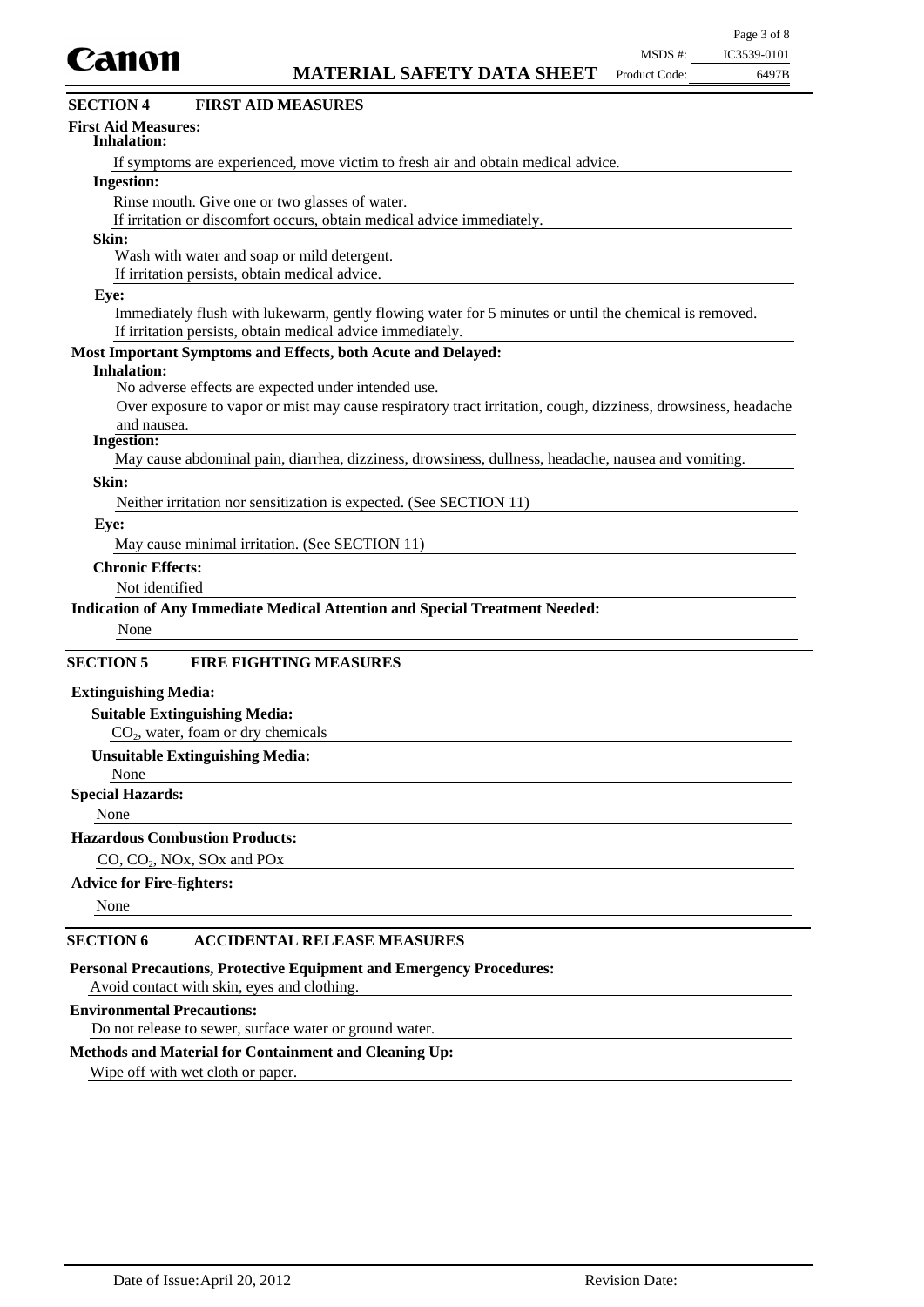|                                       |                                                                      |               | Page 4 of 8 |
|---------------------------------------|----------------------------------------------------------------------|---------------|-------------|
| <b>Canon</b>                          |                                                                      | MSDS #:       | IC3539-0101 |
|                                       | <b>MATERIAL SAFETY DATA SHEET</b>                                    | Product Code: | 6497B       |
| <b>SECTION 7</b>                      | <b>HANDLING AND STORAGE</b>                                          |               |             |
| <b>Precautions for Safe Handling:</b> |                                                                      |               |             |
| Use with adequate ventilation.        |                                                                      |               |             |
|                                       | Avoid contact with skin, eyes and clothing.                          |               |             |
|                                       | In case of contact, wash out the contaminated area immediately.      |               |             |
|                                       | <b>Conditions for Safe Storage, Including Any Incompatibilities:</b> |               |             |
| Keep in a cool and dry place.         |                                                                      |               |             |
| Protect from sunlight.                |                                                                      |               |             |
|                                       | Keep out of the reach of children.                                   |               |             |
| <b>Specific End Uses:</b>             |                                                                      |               |             |
| <b>TICTITIN'</b>                      |                                                                      |               |             |

Ink for Ink Jet Printer. For more information, please refer to the instruction of this product.

## **SECTION 8 EXPOSURE CONTROLS / PERSONAL PROTECTION**

| <b>Control Parameters:</b> | <b>USA</b><br><b>OSHA PEL</b>                                                                                  | <b>ACGIHTLV</b>                            | <b>EU OEL</b>   |  |  |
|----------------------------|----------------------------------------------------------------------------------------------------------------|--------------------------------------------|-----------------|--|--|
| Product (Ink)              | Not established                                                                                                | Not established                            | Not established |  |  |
| Glycerin                   | Glycerin mist:<br>TWA 15 mg/m <sup>3</sup> (Total<br>dust)<br>TWA 5 mg/m <sup>3</sup><br>(Respirable fraction) | Glycerin mist:<br>TWA 10 mg/m <sup>3</sup> | Not established |  |  |
|                            |                                                                                                                |                                            |                 |  |  |
|                            |                                                                                                                |                                            |                 |  |  |

**Exposure Controls:**

**Engineering Controls:** No special ventilation equipment is needed under intended use of this product. **Individual Protection Measures:**

Eye/Face Protection:  $\Box$  Required  $\boxtimes$  Not Required

 $\Box$  Required  $\boxtimes$  Not Required **Skin Protection:**

**Respiratory Protection:** □ Required ⊠ Not Required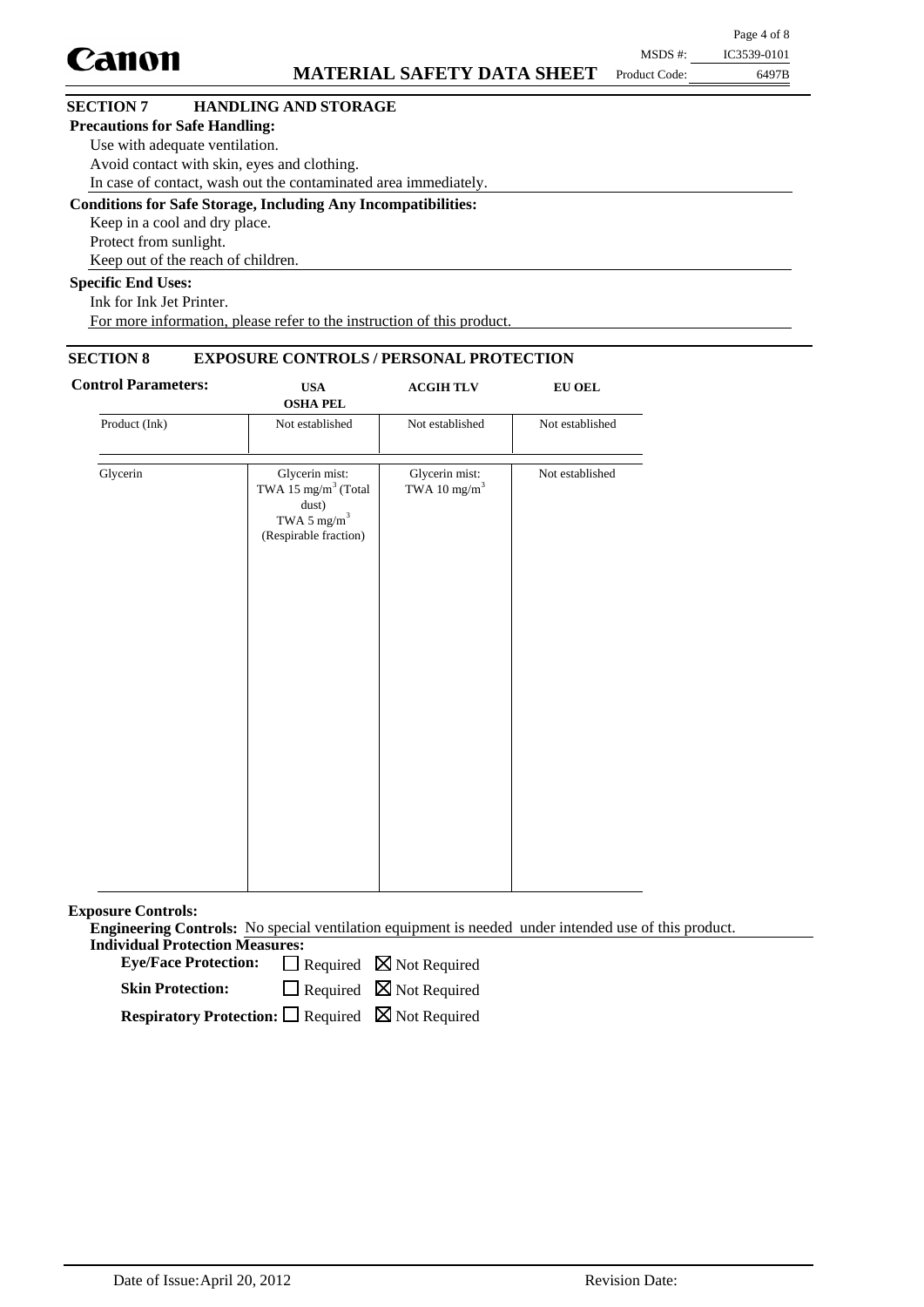Product Code:

## MSDS #: IC3539-0101

6497B

## **SECTION 9 PHYSICAL AND CHEMICAL PROPERTIES**

| <b>Information on Basic Physical and Chemical Properties:</b>                      |                                    |
|------------------------------------------------------------------------------------|------------------------------------|
| Appearance:                                                                        | <b>Black liquid</b>                |
| Odor:                                                                              | Slight odor                        |
| pH:                                                                                | $7 - 9$                            |
| Melting Point/Freezing Point (°C):                                                 | Not available                      |
| <b>Initial Boiling Point and</b><br><b>Boiling Range (°C):</b>                     | Not available                      |
| Flash Point(°C):                                                                   | None (Estimate)                    |
| <b>Evaporation Rate:</b>                                                           | Not available                      |
| <b>Flammability:</b>                                                               | Neither flammable nor combustible. |
| <b>Upper/Lower Flammable or</b><br><b>Explosive Limits:</b>                        | Not available                      |
| <b>Vapor Pressure:</b>                                                             | Not available                      |
| <b>Vapor Density:</b>                                                              | Not available                      |
| <b>Relative Density:</b>                                                           | $1.0 - 1.1$                        |
| <b>Water Solubility:</b>                                                           | Miscible                           |
| <b>Fat Solubility:</b>                                                             | Not available                      |
| <b>Partition Coefficient (n-Octanol/Water):</b>                                    | Not available                      |
| <b>Auto-ignition Temperature (°C):</b>                                             | Not available                      |
| Decomposition Temperature(°C):                                                     | Not available                      |
| Viscosity (mPa s):                                                                 | $1 - 5$                            |
| <b>Explosive Properties:</b>                                                       | None (Estimate)                    |
| <b>Oxidizing Properties:</b>                                                       | None (Estimate)                    |
| <b>Other Information:</b>                                                          | Not available                      |
|                                                                                    |                                    |
| <b>SECTION 10</b><br><b>STABILITY AND REACTIVITY</b><br><b>Reactivity:</b><br>None |                                    |
| $\boxtimes$ Stable<br><b>Chemical Stability:</b>                                   | $\Box$ Unstable                    |
| <b>Possibility of Hazardous Reactions: None</b>                                    |                                    |
|                                                                                    |                                    |

Hazardous Decomposition Products: CO, CO<sub>2</sub>, NOx, SOx, POx and Ammonia

**Incompatible Materials:** Acids, bases, oxidizing materials and reducing agents

**Conditions to Avoid:** None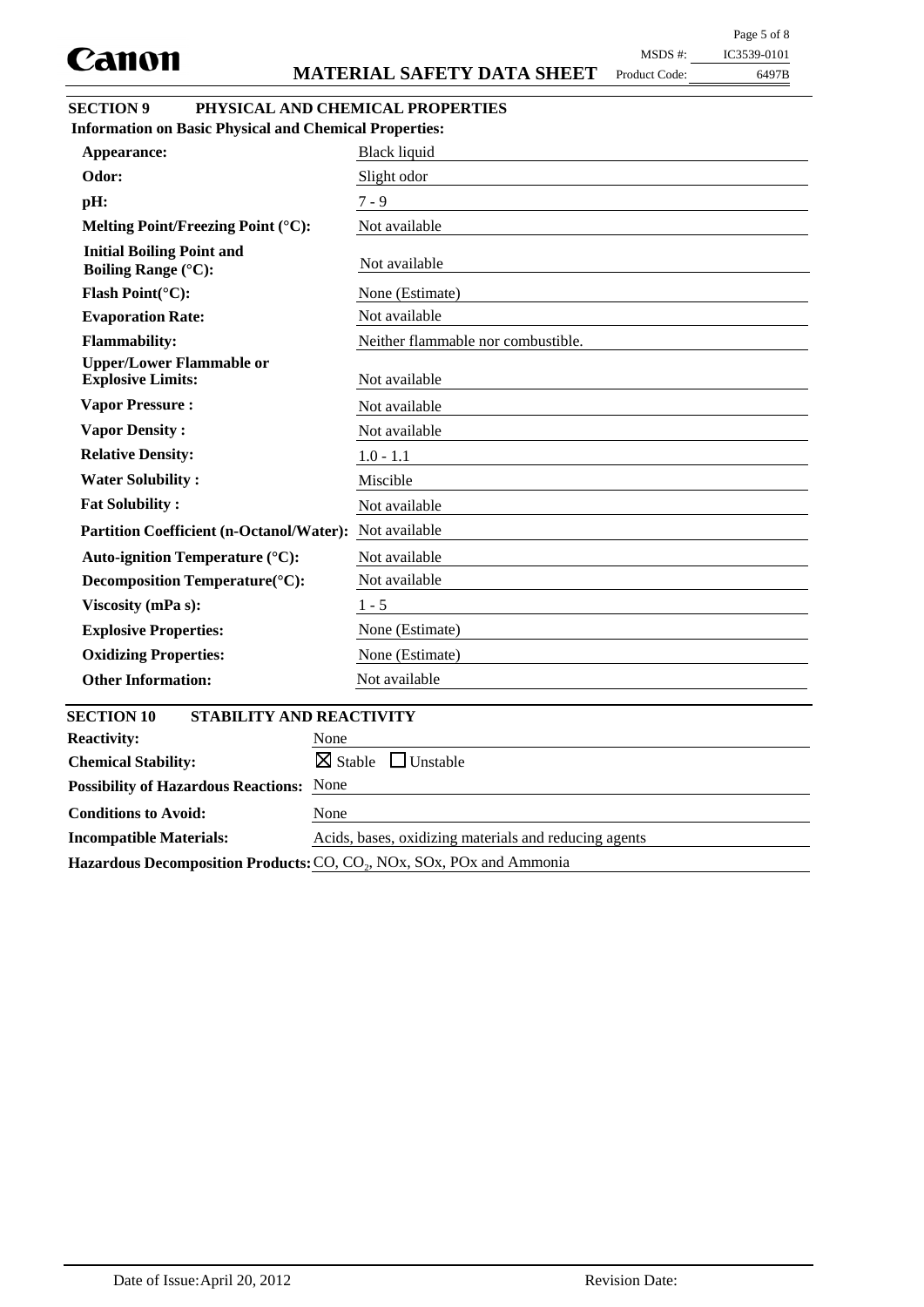

| CAINII                                       | <b>MATERIAL SAFETY DATA SHEET</b>                          | Product Code: | 6497B |
|----------------------------------------------|------------------------------------------------------------|---------------|-------|
| <b>SECTION 11</b>                            | <b>TOXICOLOGICAL INFORMATION</b>                           |               |       |
| <b>Acute Toxicity:</b><br><b>Inhalation:</b> | <b>Information on Toxicological Effects:</b>               |               |       |
| Not available                                |                                                            |               |       |
| <b>Ingestion:</b>                            |                                                            |               |       |
| Not available                                |                                                            |               |       |
| Corrosivity/Irritation:<br>Skin:             |                                                            |               |       |
|                                              | Non-irritant (rabbit) (Estimate)                           |               |       |
|                                              | OECD Guidelines No. 404 (2002), (EC) No 440/2008 Method B4 |               |       |
| Eye:                                         |                                                            |               |       |
|                                              | Minimal irritant (rabbit) (Estimate)                       |               |       |
|                                              | OECD Guidelines No. 405 (2002), (EC) No 440/2008 Method B5 |               |       |

## **Sensitization:**

|  | Skin: |  |  |  |
|--|-------|--|--|--|

Non-sensitizer (mouse) (Estimate)

OECD Guidelines No. 429 (2010), (EC) No 440/2008 Method B42

## **Repeated Dose Toxicity:**

Not available

**Carcinogenicity:**

## Not available

**Mutagenicity:**

Ames test: Negative (*S. typhimurium & E. Coli*)

**Toxicity for Reproduction:**

## Not available

## **Other Information:**

Not available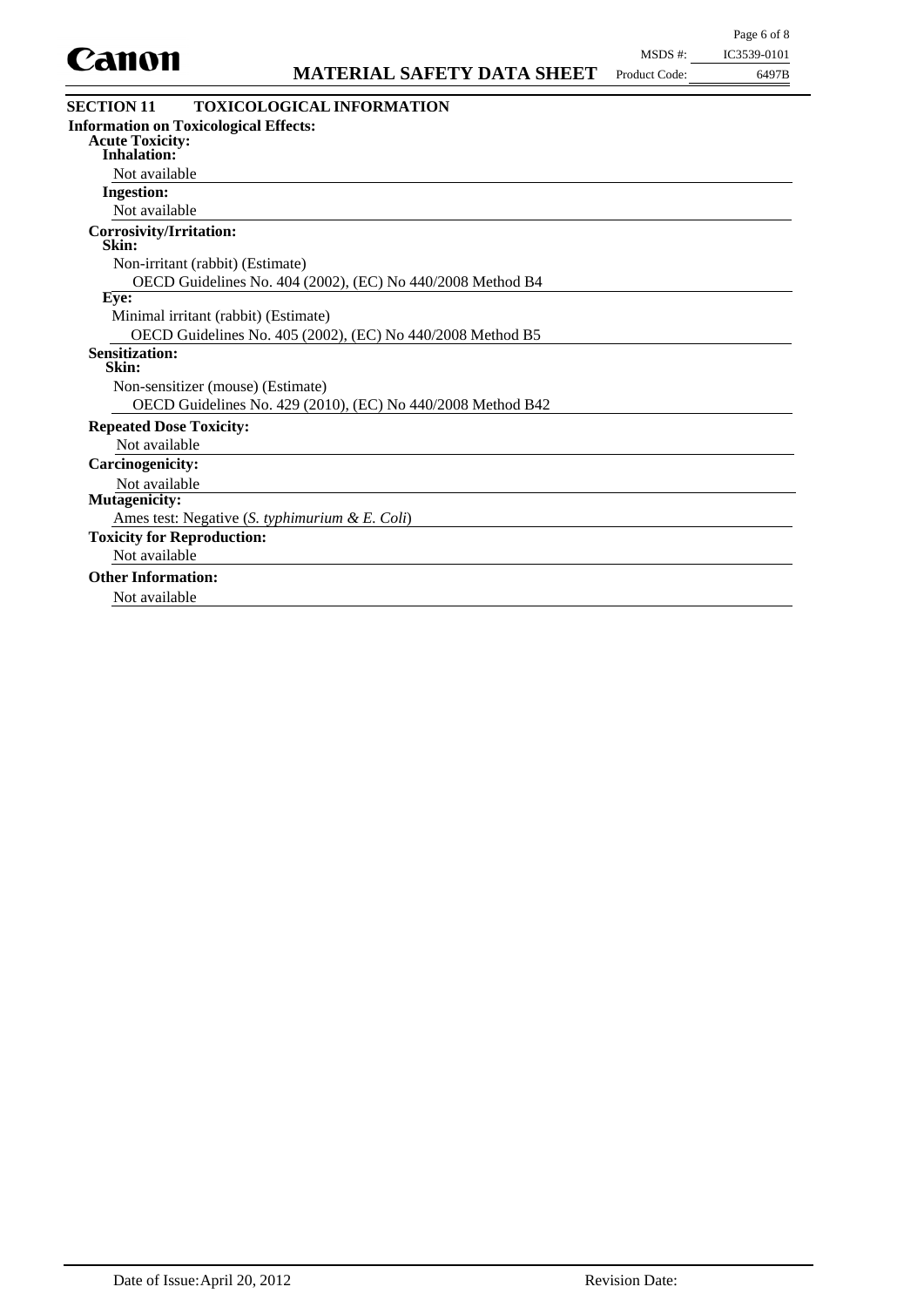| Canon                                                                                 |                     |                                                                                                                        | MSDS #:       | IC3539-0101 |
|---------------------------------------------------------------------------------------|---------------------|------------------------------------------------------------------------------------------------------------------------|---------------|-------------|
|                                                                                       |                     | <b>MATERIAL SAFETY DATA SHEET</b>                                                                                      | Product Code: | 6497B       |
| <b>SECTION 12</b>                                                                     |                     | <b>ECOLOGICAL INFORMATION</b>                                                                                          |               |             |
| <b>Toxicity:</b>                                                                      |                     | Not available                                                                                                          |               |             |
| Persistence and Degradability: Not available                                          |                     |                                                                                                                        |               |             |
| <b>Bioaccumulative Potential:</b>                                                     |                     | Not available                                                                                                          |               |             |
| <b>Mobility in Soil:</b>                                                              |                     | Not available                                                                                                          |               |             |
| <b>Results of PBT and vPvB</b><br><b>Assessment:</b>                                  |                     | No results that the component(s) of this ink meet(s) the PBT or $vPvB$ criteria under<br>Regulation (EC) No 1907/2006. |               |             |
| <b>Other Adverse Effects:</b>                                                         |                     | Not available                                                                                                          |               |             |
| <b>SECTION 13</b><br><b>Waste Treatment Methods:</b>                                  |                     | <b>DISPOSAL CONSIDERATIONS</b><br>Disposal should be subject to federal, state and local laws.                         |               |             |
| <b>SECTION 14</b>                                                                     |                     | <b>TRANSPORT INFORMATION</b>                                                                                           |               |             |
| <b>UN Number:</b>                                                                     | None                |                                                                                                                        |               |             |
| <b>UN Proper Shipping Name:</b>                                                       | None                |                                                                                                                        |               |             |
| <b>Transport Hazard Class:</b>                                                        | None                |                                                                                                                        |               |             |
| <b>Packing Group:</b>                                                                 | None                |                                                                                                                        |               |             |
| <b>Environmental Hazards:</b>                                                         |                     | Not classified as environmentally hazardous under UN Model Regulations and marine<br>pollutant under IMDG Code.        |               |             |
| <b>Special Precautions for User: None</b>                                             |                     |                                                                                                                        |               |             |
| <b>SECTION 15</b>                                                                     |                     | <b>REGULATORY INFORMATION</b>                                                                                          |               |             |
| < USA Information >                                                                   |                     |                                                                                                                        |               |             |
| <b>SARA Title III §313:</b><br><b>Chemical Name</b>                                   |                     |                                                                                                                        | Weight %      |             |
| None                                                                                  |                     |                                                                                                                        |               |             |
| <b>California Proposition 65:</b><br><b>Chemical Name</b>                             |                     |                                                                                                                        | Weight %      |             |
| None                                                                                  |                     |                                                                                                                        |               |             |
| $\le$ EU Information $>$<br>Safety, Health and Environmental Regulations/Legislation: |                     |                                                                                                                        |               |             |
| (EC) No 1907/2006: Authorisation: Not regulated                                       |                     |                                                                                                                        |               |             |
|                                                                                       | <b>Restriction:</b> | Not regulated                                                                                                          |               |             |
| (EC) No 1005/2009: Not regulated                                                      |                     |                                                                                                                        |               |             |
| (EC) No 850/2004:                                                                     | Not regulated       |                                                                                                                        |               |             |
| (EC) No 689/2008:                                                                     | Not regulated       |                                                                                                                        |               |             |
| Others:                                                                               | None                |                                                                                                                        |               |             |
|                                                                                       |                     | Chemical Safety Assessment under (EC) No 1907/2006: Not required                                                       |               |             |
| < Canada Information >                                                                |                     |                                                                                                                        |               |             |
| <b>WHMIS Controlled Product:</b>                                                      |                     | Not applicable (Manufactured article)                                                                                  |               |             |
| < Australia Information >                                                             |                     |                                                                                                                        |               |             |
|                                                                                       |                     | Statement of Hazardous Nature: This product will not be shipped to Australia.                                          |               |             |

Page 7 of 8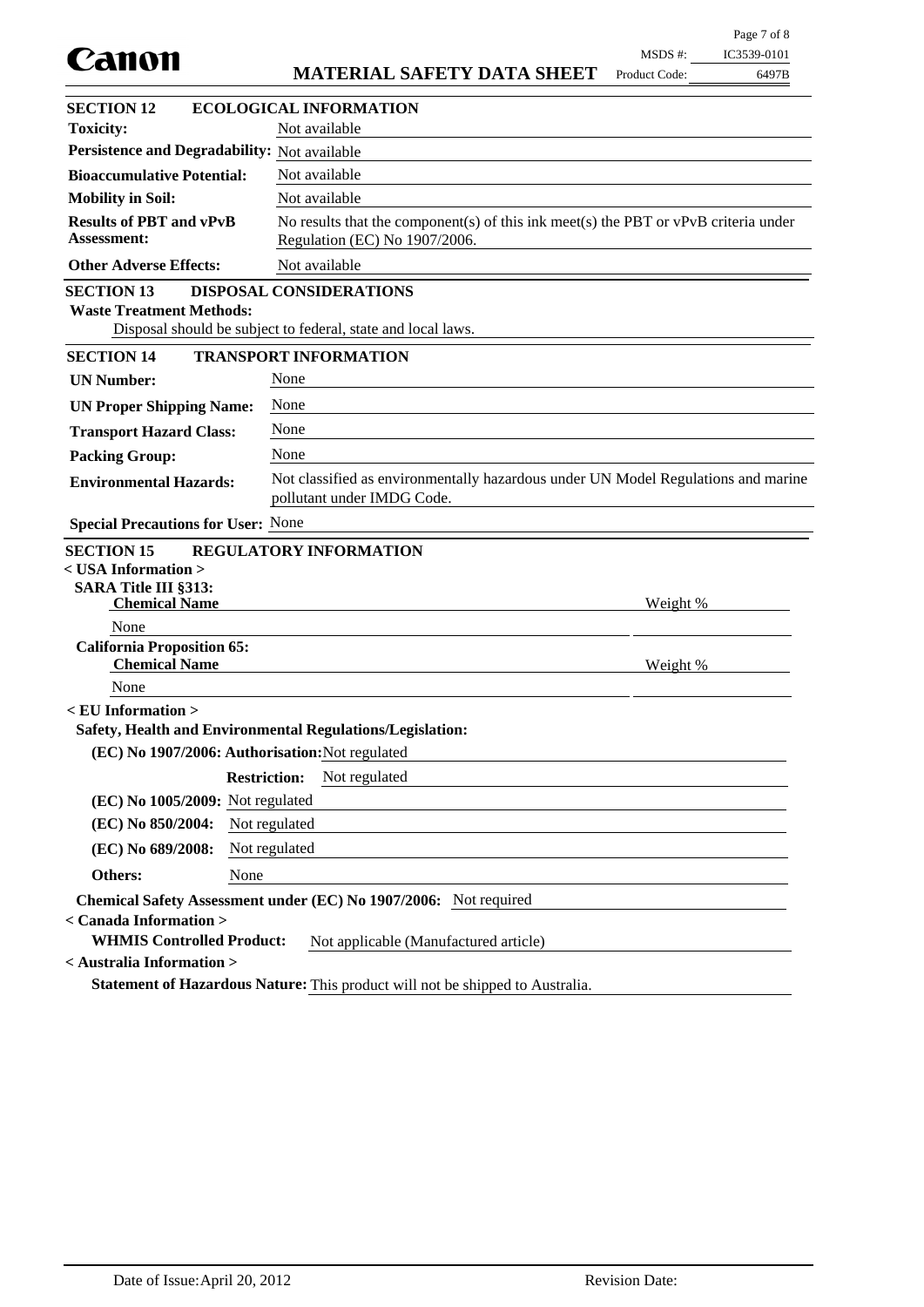

Product Code:

## **SECTION 16 OTHER INFORMATION**

<Term explanation>

Estimate: Estimate based on data of similar product or the ingredient(s) of this product.

#### **Literature References:**

- U.S. Department of Labor, 29CFR Part 1910
- U.S. Environmental Protection Agency, 40CFR Part 372
- U.S. Consumer Product Safety Commission, 16CFR Part 1500
- ACGIH, Threshold Limit Values for Chemical Substances and Physical Agents and Biological Exposure Indices
- U.S. Department of Health and Human Services National Toxicology Program, Annual Report on Carcinogens
- World Health Organization International Agency for Research on Cancer, IARC Monographs on the Evaluation on the Carcinogenic Risk of

Chemicals to Humans

- EU Directive 1999/45/EC

- EU Regulation (EC) No 1907/2006, (EC) No 1272/2008, (EC) No 1005/2009, (EC) No 850/2004, (EC) No 689/2008

- Canada Workplace Hazardous Materials Information System
- Australia National Occupational Health and Safety Commission's Approved Criteria for Classifying Hazardous Substance [NOHSC:1008]

#### **Abbreviations:**

OSHA HCS: Occupational Safety and Health Act, Hazard Communication Standard (USA)

FHSA: Federal Hazardous Substances Act (USA)

PBT: Persistent, Bioaccumulative and Toxic

vPvB: very Persistent and very Bioaccumulative

SVHC: Substances of Very High Concern

IARC: International Agency for Research on Cancer

NTP: National Toxicology Program (USA)

OSHA PEL: PEL(Permissible Exposure Limit) under Occupational Safety and Health Administration (USA)

ACGIH TLV: TLV(Threshold Limit Value) under American Conference of Governmental Industrial Hygienists

EU OEL: Occupational exposure limits at Community level under Directive 2004/37/EC, 98/24/EC, 91/322/EEC, 2000/39/EC, 2006/15/EC and 2009/161/EU

TWA: Time Weighted Average

STEL: Short Term Exposure Limit

WHMIS: Workplace Hazardous Materials Information System

NOHSC: National Occupational Health and Safety Commission

The information, data and recommendations set forth herein (the "Information") are presented in good faith and are believed to be correct as of the date hereof. The company/manufacturer makes no representations as to the completeness or accuracy of the Information and disclaims responsibility for any reliance thereon. The Information is provided upon the condition that the persons receiving same will make their own determination as to its suitability for their purposes prior to use. Any use of the Information must be determined by the user to be in accordance with applicable Federal, state and local laws and regulations. In no event will the company/manufacturer be responsible for damages of any nature whatsoever resulting from the use or reliance upon the Information.

NO REPRESENTATIONS OR WARRANTIES, EITHER EXPRESS OR IMPLIED, OF MERCHANTABILITY, FITNESS FOR A PARTICULAR PURPOSE OR OF ANY OTHER NATURE ARE MADE WITH RESPECT TO THE INFORMATION OR THE PRODUCT TO WHICH THE INFORMATION REFERS.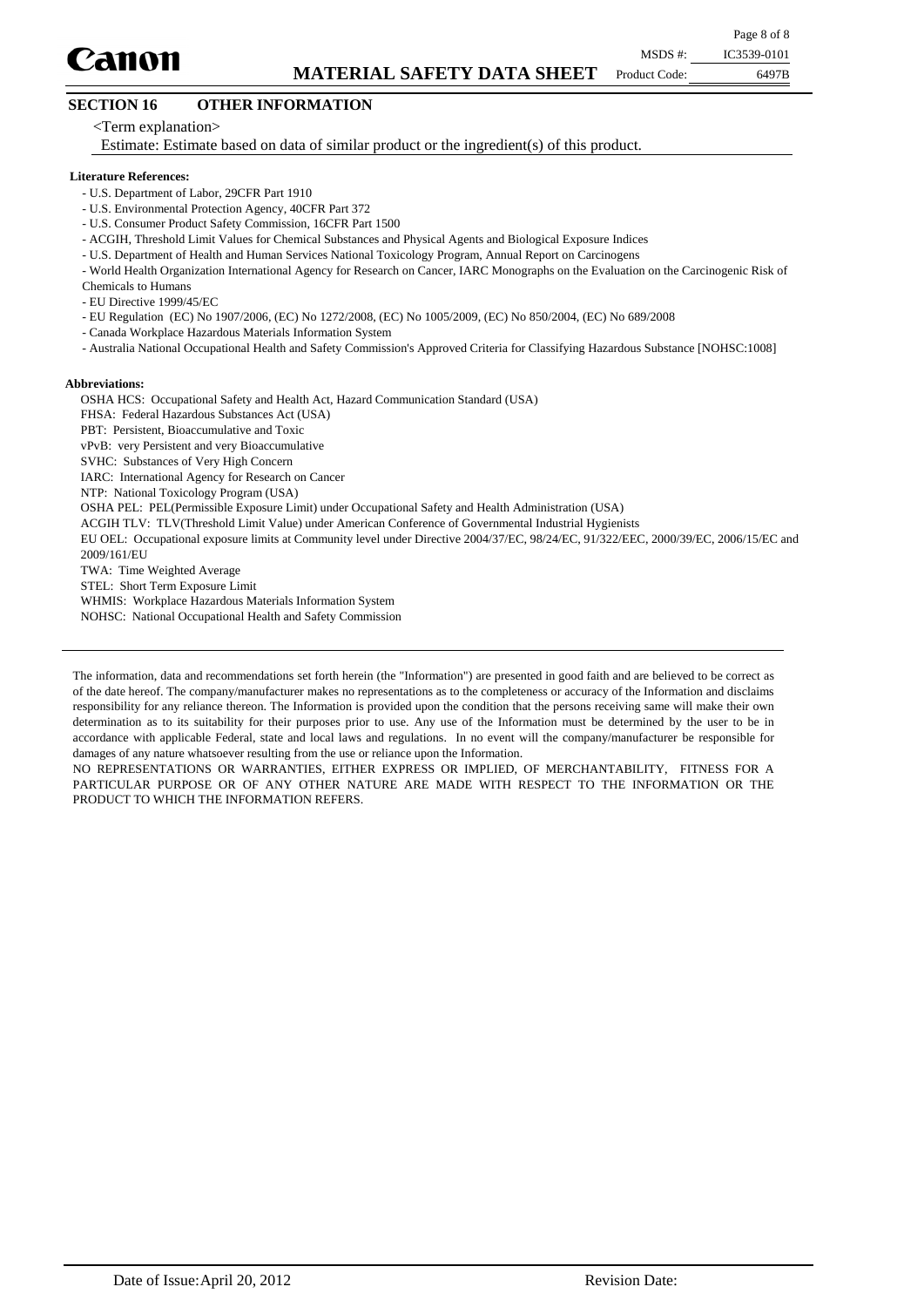|                                                  |                                                                                         |                         | Page 1 of 8          |
|--------------------------------------------------|-----------------------------------------------------------------------------------------|-------------------------|----------------------|
| Canon                                            | <b>MATERIAL SAFETY DATA SHEET</b>                                                       | MSDS#:<br>Product Code: | IC3472-0101<br>6432B |
|                                                  |                                                                                         |                         |                      |
| <b>SECTION 1</b>                                 | <b>IDENTIFICATION OF THE SUBSTANCE/MIXTURE AND OF THE</b><br><b>COMPANY/UNDERTAKING</b> |                         |                      |
| <b>Product Identifier:</b>                       |                                                                                         |                         |                      |
| <b>Product Name:</b>                             | Canon Ink Tank PGI-250XL PGBK                                                           |                         |                      |
| <b>Product Code:</b>                             | 6432B                                                                                   |                         |                      |
|                                                  | Relevant Identified Uses: Ink for Ink Jet Printer                                       |                         |                      |
| <b>Details of Supplier of Safety Data Sheet:</b> |                                                                                         |                         |                      |
| Supplier:                                        | Canon USA Inc.,                                                                         |                         |                      |
| <b>Address:</b>                                  | One Canon Park, Melville, NY 11747, USA                                                 |                         |                      |
|                                                  | Telephone Number: 1-800-OK-CANON                                                        |                         |                      |
| <b>E-mail Address:</b>                           |                                                                                         |                         |                      |
| <b>Emergency Telephone Number:</b>               |                                                                                         |                         |                      |
|                                                  | 24 Hr. Emergency CHEMTREC # 1-800-424-9300                                              |                         |                      |
| <b>Manufacturer:</b>                             | Canon Inc.                                                                              |                         |                      |
| <b>Address:</b>                                  | 30-2, Shimomaruko 3-Chome, Ohta-ku, Tokyo 146-8501, Japan                               |                         |                      |
|                                                  |                                                                                         |                         |                      |
| <b>SECTION 2</b>                                 | <b>HAZARDS IDENTIFICATION</b>                                                           |                         |                      |
| <b>Emergency Overview:</b>                       |                                                                                         |                         |                      |
|                                                  | Ink tank containing black liquid ink with slight odor.                                  |                         |                      |
| <b>US Regulatory Status under FHSA:</b>          |                                                                                         |                         |                      |
| Not classified as hazardous.                     |                                                                                         |                         |                      |
| <b>US Label Elements under FHSA:</b>             |                                                                                         |                         |                      |
| <b>Signal Word:</b>                              | Not required                                                                            |                         |                      |
| <b>Hazard Warning:</b>                           | Not required                                                                            |                         |                      |
|                                                  |                                                                                         |                         |                      |
| <b>Safety Advice:</b>                            | Not required                                                                            |                         |                      |
| Hazardous Component: Not required                |                                                                                         |                         |                      |
| EU Classification under 1999/45/EC:              |                                                                                         |                         |                      |
| Not classified as dangerous.                     |                                                                                         |                         |                      |
| EU Label Elements under 1999/45/EC:              |                                                                                         |                         |                      |
| <b>Symbol &amp; Indication:</b>                  | Not required                                                                            |                         |                      |
| <b>R-Phrase:</b>                                 | Not required                                                                            |                         |                      |
| <b>S-Phrase:</b>                                 | Not required                                                                            |                         |                      |
|                                                  |                                                                                         |                         |                      |
| Dangerous Component: Not required                |                                                                                         |                         |                      |
| Not required                                     | Applicable Label Elements in accordance with Annex V to 1999/45/EC:                     |                         |                      |
| <b>Other Hazards:</b>                            |                                                                                         |                         |                      |
| None                                             |                                                                                         |                         |                      |

 $\equiv$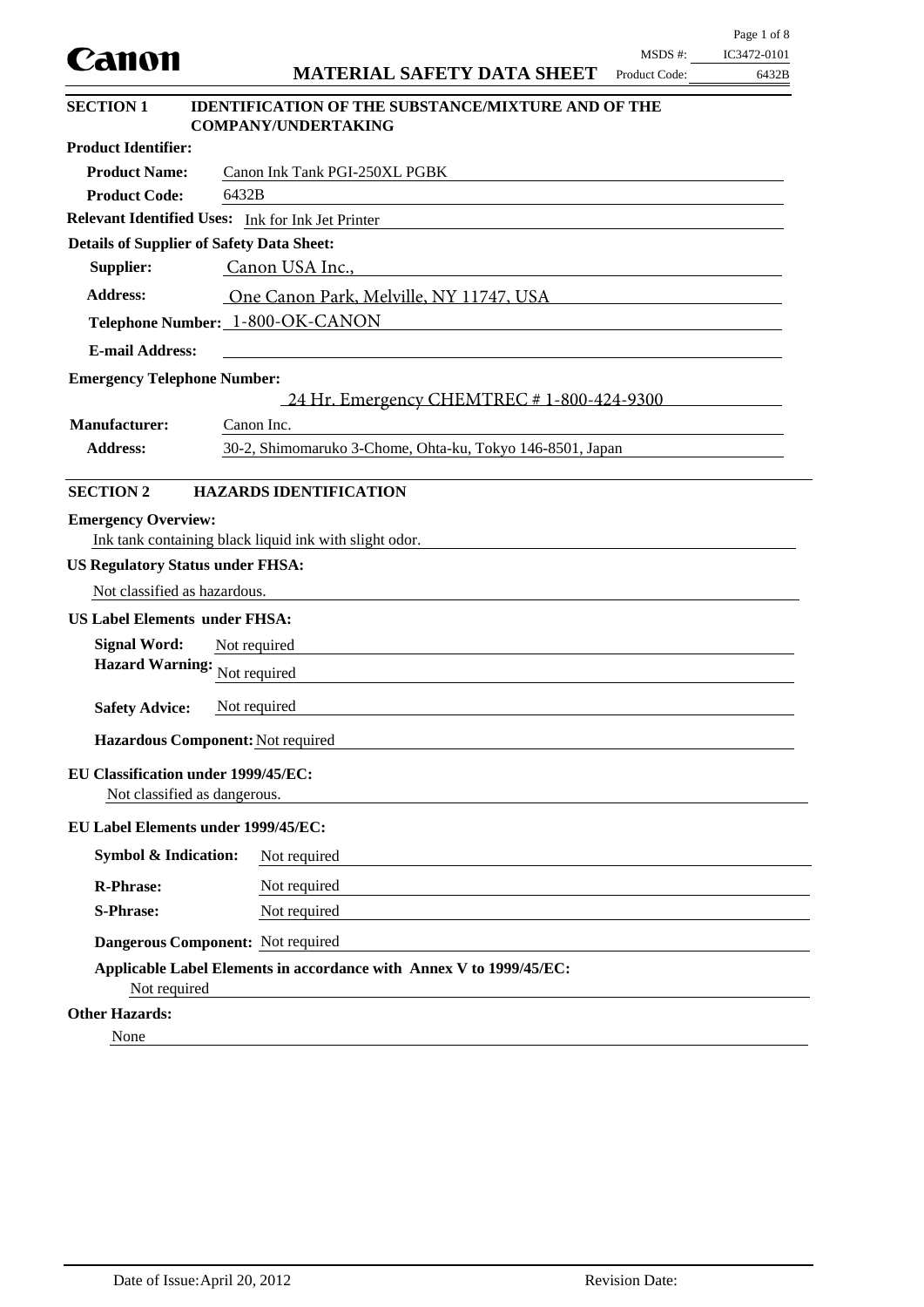

## **MATERIAL SAFETY DATA SHEET**

Page 2 of 8 MSDS #: IC3472-0101

Product Code:

6432B

## **SECTION 3 COMPOSITION/INFORMATION ON INGREDIENTS**

| Ingredient(s):<br><b>Chemical Name/</b><br><b>Generic Name</b> | $\mathbf{CAS}$ #/<br>$\mathbf{EC}$ # | Concentration/<br>Concentration<br>Range (%) | EU Classification according to<br>67/548/EEC<br>Symbol/<br><b>Indication of Danger</b> | $\mathbf{R}\text{-Phrase}^{*1}$ | <b>EU Classification according to</b><br>(EC) No 1272/2008<br>Hazard Class/<br><b>Category Code</b> | Statement <sup>*1</sup><br>Statement <sup>*1</sup> | Note to<br>Other |
|----------------------------------------------------------------|--------------------------------------|----------------------------------------------|----------------------------------------------------------------------------------------|---------------------------------|-----------------------------------------------------------------------------------------------------|----------------------------------------------------|------------------|
| Glycerin                                                       | $56 - 81 - 5/$<br>200-289-5          | $10 - 15$                                    | None                                                                                   | None                            | None                                                                                                | None                                               | (1)              |
| Glycol                                                         | Confidential                         | $5 - 10$                                     | None                                                                                   | None                            | None                                                                                                | None                                               |                  |
| Lactam                                                         | Confidential                         | $5 - 10$                                     | None                                                                                   | None                            | None                                                                                                | None                                               |                  |
| Water                                                          | 7732-18-5 /<br>231-791-2             | $60 - 80$                                    | None                                                                                   | None                            | None                                                                                                | None                                               |                  |
|                                                                |                                      |                                              |                                                                                        |                                 |                                                                                                     |                                                    |                  |
|                                                                |                                      |                                              |                                                                                        |                                 |                                                                                                     |                                                    |                  |
|                                                                |                                      |                                              |                                                                                        |                                 |                                                                                                     |                                                    |                  |
|                                                                |                                      |                                              |                                                                                        |                                 |                                                                                                     |                                                    |                  |
|                                                                |                                      |                                              |                                                                                        |                                 |                                                                                                     |                                                    |                  |

\*1 Full texts of R-phrase(s) and Hazard statement(s) are listed in SECTION 16

 $*2$  The following substance(s) is (are) marked with (1), (2) and/or (3)

(1) Substance for which Occupational Exposure Limit(s) is (are) established (See SECTION 8)

(2) PBT substance or vPvB substance under Regulation (EC) No 1907/2006

(3) Substance listed in Candidate List of SVHC for Authorisation under Regulation (EC) No 1907/2006

#### **Carcinogen(s):**

No component of this ink is listed as a human carcinogen or a potential carcinogen in IARC Monographs, NTP, OSHA regulations or Part 3 of Annex VI to Regulation (EC) No 1272/2008.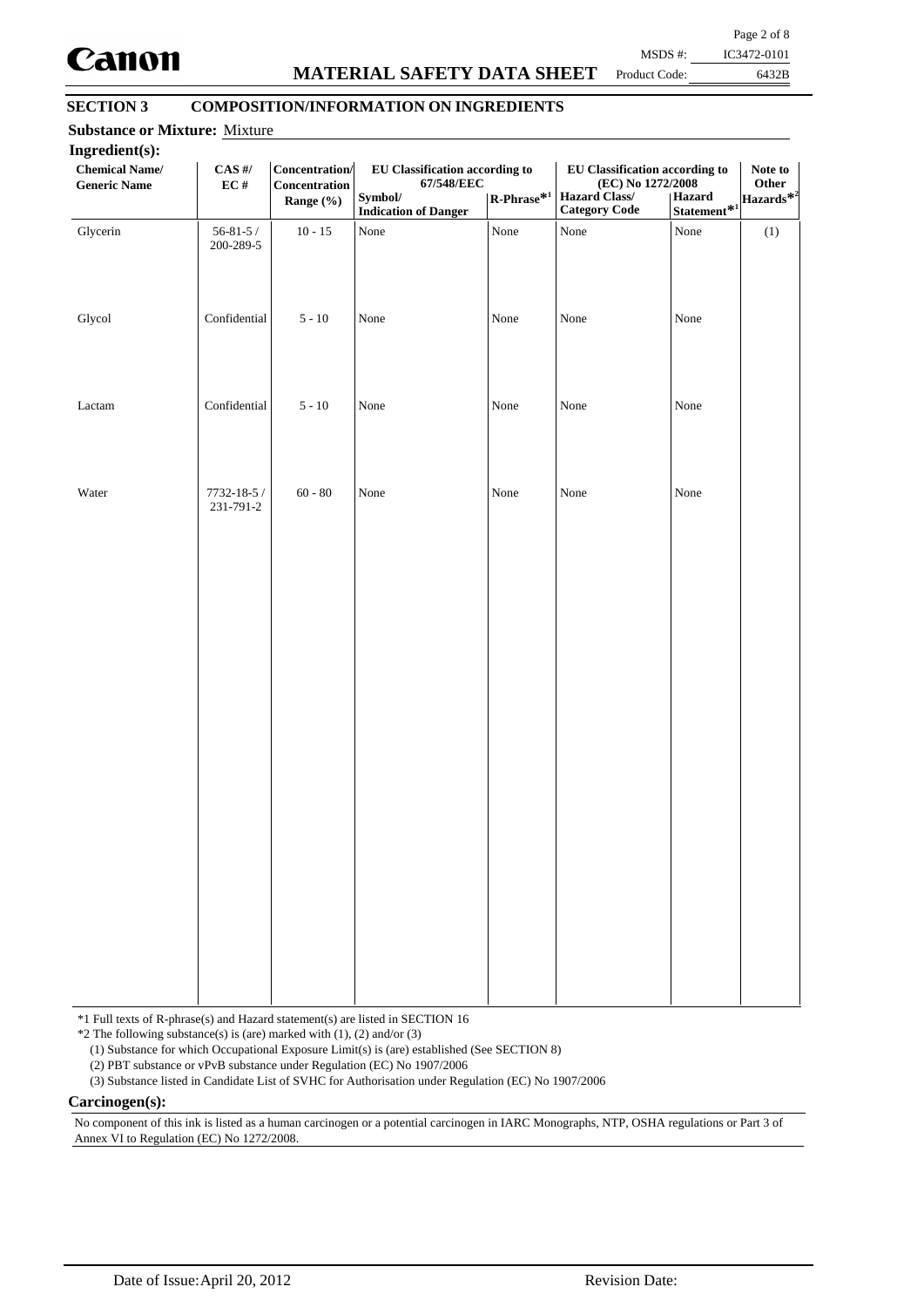

| UМIIVII                                        | <b>MATERIAL SAFETY DATA SHEET</b>                                                                             | Product Code: | 6432B |
|------------------------------------------------|---------------------------------------------------------------------------------------------------------------|---------------|-------|
| <b>SECTION 4</b>                               | <b>FIRST AID MEASURES</b>                                                                                     |               |       |
| <b>First Aid Measures:</b><br>Inhalation:      |                                                                                                               |               |       |
|                                                | If symptoms are experienced, move victim to fresh air and obtain medical advice.                              |               |       |
| <b>Ingestion:</b>                              |                                                                                                               |               |       |
| Rinse mouth. Give one or two glasses of water. |                                                                                                               |               |       |
|                                                | If irritation or discomfort occurs, obtain medical advice immediately.                                        |               |       |
| Skin:                                          |                                                                                                               |               |       |
| Wash with water and soap or mild detergent.    |                                                                                                               |               |       |
| If irritation persists, obtain medical advice. |                                                                                                               |               |       |
| Eye:                                           |                                                                                                               |               |       |
|                                                | Immediately flush with lukewarm, gently flowing water for 5 minutes or until the chemical is removed.         |               |       |
|                                                | If irritation persists, obtain medical advice immediately.                                                    |               |       |
|                                                | Most Important Symptoms and Effects, both Acute and Delayed:                                                  |               |       |
| <b>Inhalation:</b>                             |                                                                                                               |               |       |
|                                                | No adverse effects are expected under intended use.                                                           |               |       |
|                                                | Over exposure to vapor or mist may cause respiratory tract irritation, cough, dizziness, drowsiness, headache |               |       |
| and nausea.                                    |                                                                                                               |               |       |
| <b>Ingestion:</b>                              |                                                                                                               |               |       |
|                                                | May cause abdominal pain, diarrhea, dizziness, drowsiness, dullness, headache, nausea and vomiting.           |               |       |
| Skin:                                          |                                                                                                               |               |       |
|                                                | Neither irritation nor sensitization is expected. (See SECTION 11)                                            |               |       |
| Eye:                                           |                                                                                                               |               |       |
| May cause minimal irritation. (See SECTION 11) |                                                                                                               |               |       |

**Chronic Effects:**

#### Not identified

#### **Indication of Any Immediate Medical Attention and Special Treatment Needed:**

None

### **SECTION 5 FIRE FIGHTING MEASURES**

#### **Extinguishing Media:**

#### **Suitable Extinguishing Media:**

 $CO<sub>2</sub>$ , water, foam or dry chemicals

## **Unsuitable Extinguishing Media:**

## None

**Special Hazards:**

None

## **Hazardous Combustion Products:**

CO, CO<sub>2</sub>, NO<sub>x</sub>, SO<sub>x</sub> and PO<sub>x</sub>

### **Advice for Fire-fighters:**

None

### **SECTION 6 ACCIDENTAL RELEASE MEASURES**

**Personal Precautions, Protective Equipment and Emergency Procedures:**

Avoid contact with skin, eyes and clothing.

#### **Environmental Precautions:**

Do not release to sewer, surface water or ground water.

#### **Methods and Material for Containment and Cleaning Up:**

Wipe off with wet cloth or paper.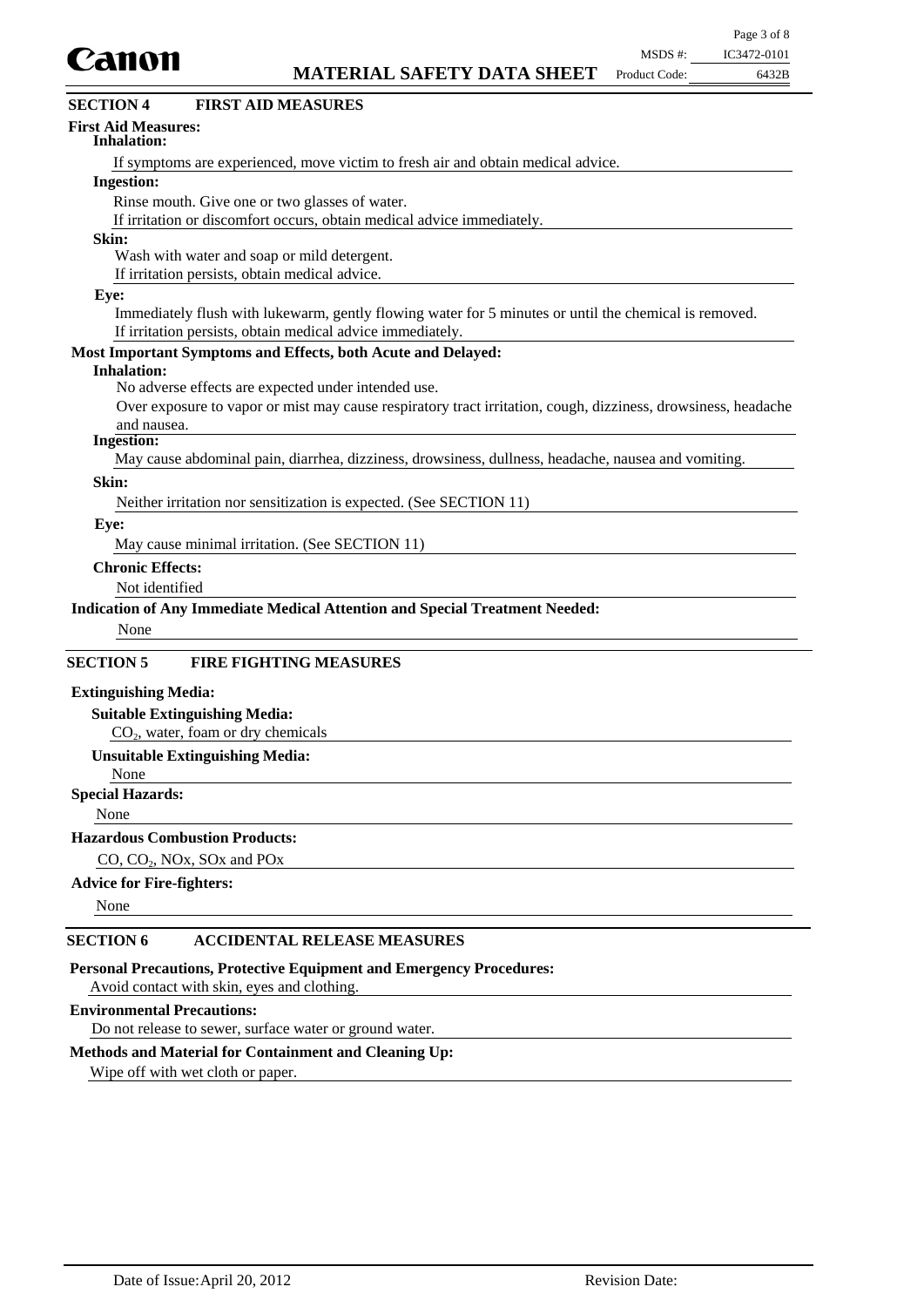|                                       |                                                                      |               | Page 4 of 8 |
|---------------------------------------|----------------------------------------------------------------------|---------------|-------------|
| <b>Canon</b>                          |                                                                      | MSDS #:       | IC3472-0101 |
|                                       | <b>MATERIAL SAFETY DATA SHEET</b>                                    | Product Code: | 6432B       |
| <b>SECTION 7</b>                      | <b>HANDLING AND STORAGE</b>                                          |               |             |
| <b>Precautions for Safe Handling:</b> |                                                                      |               |             |
|                                       | Use with adequate ventilation.                                       |               |             |
|                                       | Avoid contact with skin, eyes and clothing.                          |               |             |
|                                       | In case of contact, wash out the contaminated area immediately.      |               |             |
|                                       | <b>Conditions for Safe Storage, Including Any Incompatibilities:</b> |               |             |
| Keep in a cool and dry place.         |                                                                      |               |             |
| Protect from sunlight.                |                                                                      |               |             |
|                                       | Keep out of the reach of children.                                   |               |             |
| <b>Specific End Uses:</b>             |                                                                      |               |             |
| Ink for Ink Jet Printer.              |                                                                      |               |             |

For more information, please refer to the instruction of this product.

## **SECTION 8 EXPOSURE CONTROLS / PERSONAL PROTECTION**

| <b>Control Parameters:</b> | <b>USA</b><br><b>OSHA PEL</b>                                                                                  | <b>ACGIHTLV</b>                            | ${\bf EU}$ OEL  |
|----------------------------|----------------------------------------------------------------------------------------------------------------|--------------------------------------------|-----------------|
| Product (Ink)              | Not established                                                                                                | Not established                            | Not established |
| Glycerin                   | Glycerin mist:<br>TWA 15 mg/m <sup>3</sup> (Total<br>dust)<br>TWA 5 mg/m <sup>3</sup><br>(Respirable fraction) | Glycerin mist:<br>TWA 10 mg/m <sup>3</sup> | Not established |
|                            |                                                                                                                |                                            |                 |

**Exposure Controls:**

**Engineering Controls:** No special ventilation equipment is needed under intended use of this product. **Individual Protection Measures:**

Eye/Face Protection:  $\Box$  Required  $\boxtimes$  Not Required

 $\Box$  Required  $\boxtimes$  Not Required **Skin Protection:**

**Respiratory Protection:** □ Required ⊠ Not Required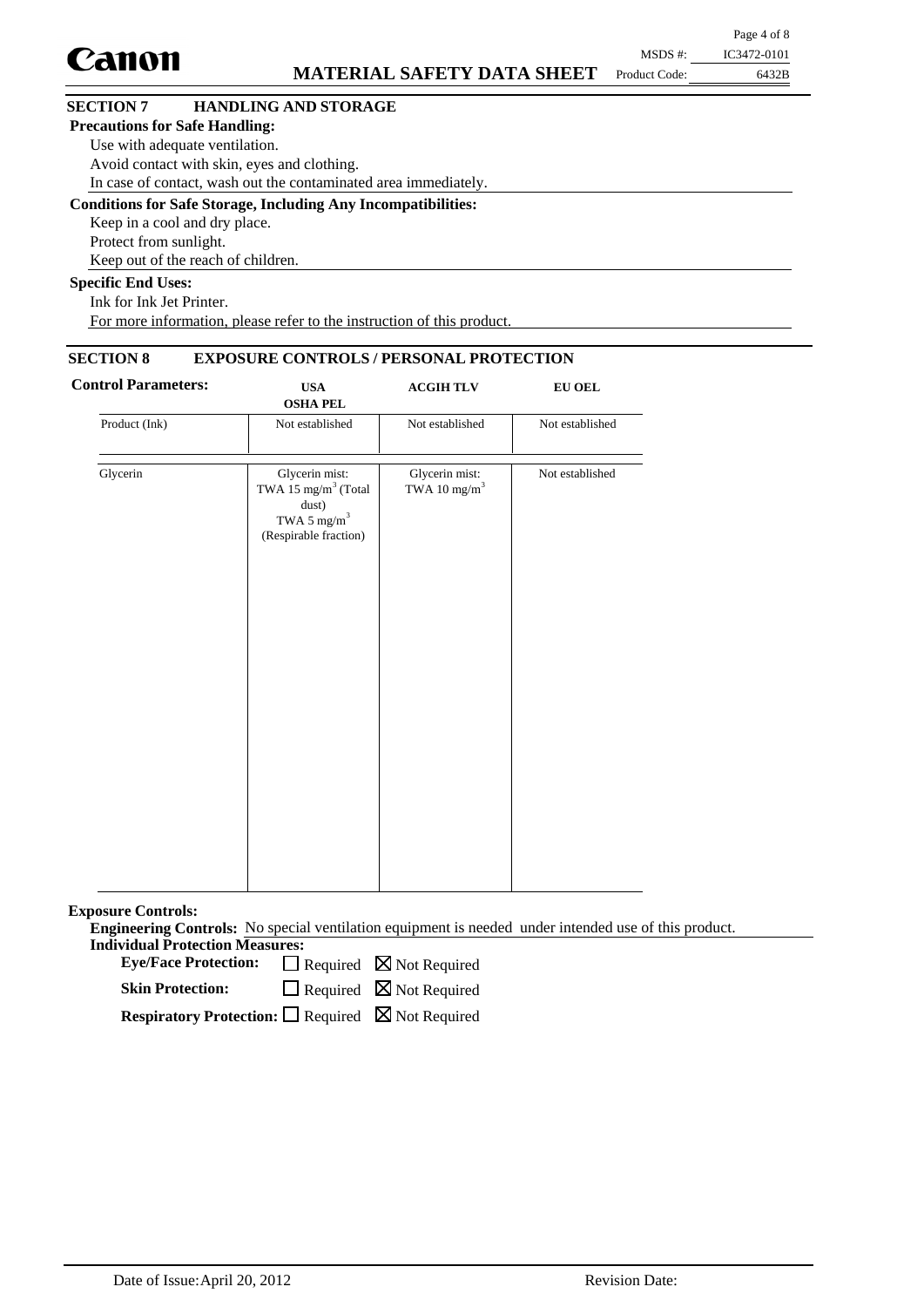Product Code:

## 6432B MSDS #: IC3472-0101

| <b>SECTION 9</b> | PHYSICAL AND CHEMICAL PROPERTIES |
|------------------|----------------------------------|
|                  |                                  |

| <b>Information on Basic Physical and Chemical Properties:</b>  |                                       |
|----------------------------------------------------------------|---------------------------------------|
| Appearance:                                                    | <b>Black liquid</b>                   |
| Odor:                                                          | Slight odor                           |
| pH:                                                            | $7 - 9$                               |
| Melting Point/Freezing Point (°C):                             | Not available                         |
| <b>Initial Boiling Point and</b><br><b>Boiling Range (°C):</b> | Not available                         |
| Flash Point(°C):                                               | None (Estimate)                       |
| <b>Evaporation Rate:</b>                                       | Not available                         |
| <b>Flammability:</b>                                           | Neither flammable nor combustible.    |
| <b>Upper/Lower Flammable or</b><br><b>Explosive Limits:</b>    | Not available                         |
| <b>Vapor Pressure:</b>                                         | Not available                         |
| <b>Vapor Density:</b>                                          | Not available                         |
| <b>Relative Density:</b>                                       | $1.0 - 1.1$                           |
| <b>Water Solubility:</b>                                       | Miscible                              |
| <b>Fat Solubility:</b>                                         | Not available                         |
| <b>Partition Coefficient (n-Octanol/Water):</b>                | Not available                         |
| Auto-ignition Temperature (°C):                                | Not available                         |
| Decomposition Temperature(°C):                                 | Not available                         |
| Viscosity (mPa s):                                             | $1 - 5$                               |
| <b>Explosive Properties:</b>                                   | None (Estimate)                       |
| <b>Oxidizing Properties:</b>                                   | None (Estimate)                       |
| <b>Other Information:</b>                                      | Not available                         |
| <b>SECTION 10</b><br><b>STABILITY AND REACTIVITY</b>           |                                       |
| <b>Reactivity:</b><br>None                                     |                                       |
| <b>Chemical Stability:</b>                                     | $\boxtimes$ Stable<br>$\Box$ Unstable |
| None<br><b>Possibility of Hazardous Reactions:</b>             |                                       |
| <b>Conditions to Avoid:</b><br>None                            |                                       |

Hazardous Decomposition Products: CO, CO<sub>2</sub>, NOx, SOx, POx and Ammonia

**Incompatible Materials:** Acids, bases, oxidizing materials and reducing agents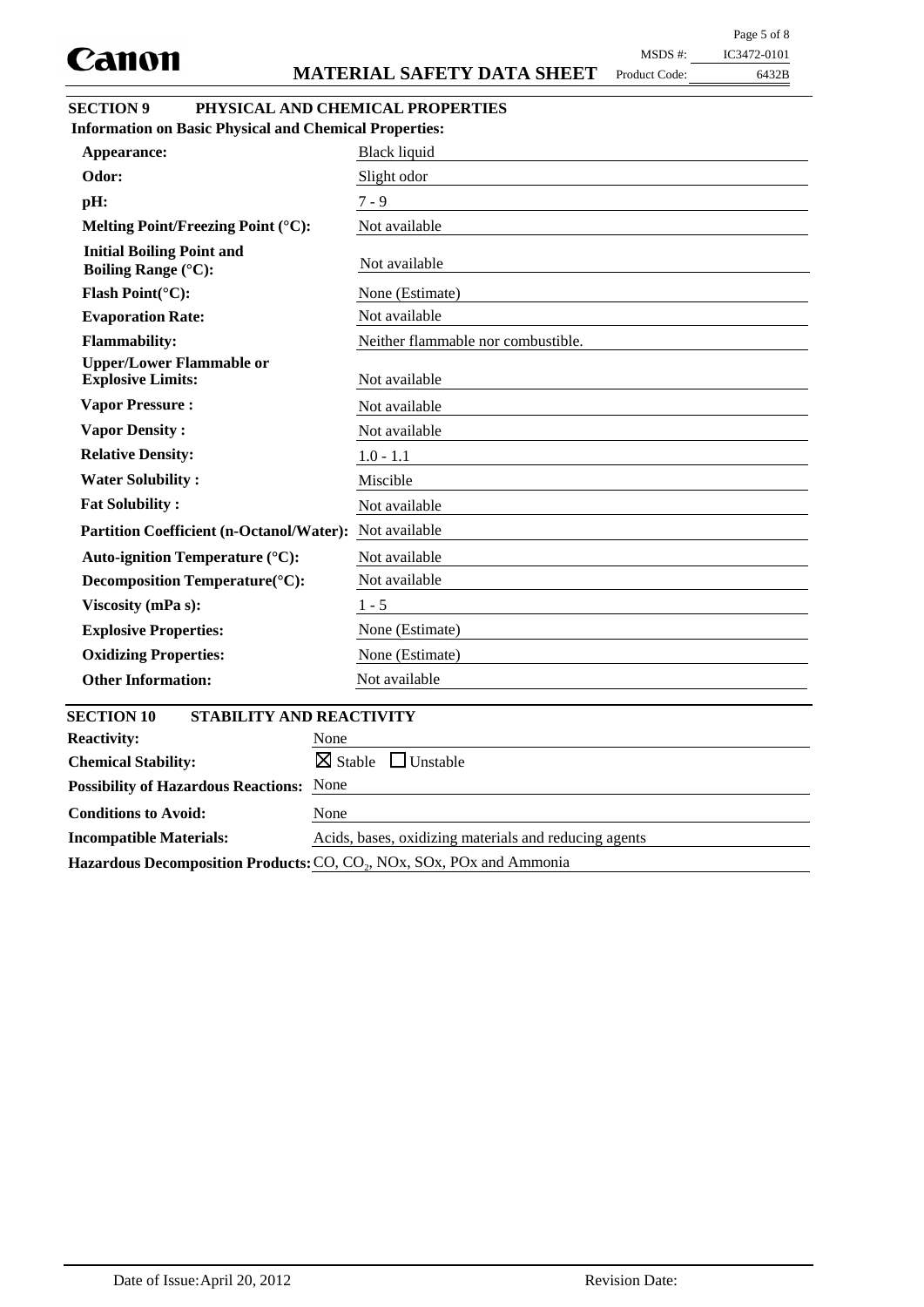

| wuwi                                         | <b>MATERIAL SAFETY DATA SHEET</b>                           | Product Code: | 6432B |
|----------------------------------------------|-------------------------------------------------------------|---------------|-------|
| <b>SECTION 11</b>                            | <b>TOXICOLOGICAL INFORMATION</b>                            |               |       |
| <b>Information on Toxicological Effects:</b> |                                                             |               |       |
| <b>Acute Toxicity:</b><br><b>Inhalation:</b> |                                                             |               |       |
| Not available                                |                                                             |               |       |
| <b>Ingestion:</b>                            |                                                             |               |       |
| Not available                                |                                                             |               |       |
| <b>Corrosivity/Irritation:</b><br>Skin:      |                                                             |               |       |
| Non-irritant (rabbit) (Estimate)             |                                                             |               |       |
|                                              | OECD Guidelines No. 404 (2002), (EC) No 440/2008 Method B4  |               |       |
| Eye:                                         |                                                             |               |       |
| Minimal irritant (rabbit) (Estimate)         |                                                             |               |       |
|                                              | OECD Guidelines No. 405 (2002), (EC) No 440/2008 Method B5  |               |       |
| <b>Sensitization:</b><br>Skin:               |                                                             |               |       |
| Non-sensitizer (mouse) (Estimate)            |                                                             |               |       |
|                                              | OECD Guidelines No. 429 (2010), (EC) No 440/2008 Method B42 |               |       |
| <b>Repeated Dose Toxicity:</b>               |                                                             |               |       |
| Not available                                |                                                             |               |       |
| <b>Carcinogenicity:</b>                      |                                                             |               |       |
| Not available                                |                                                             |               |       |
| <b>Mutagenicity:</b>                         |                                                             |               |       |
|                                              | Ames test: Negative (S. typhimurium & E. Coli)              |               |       |
| <b>Toxicity for Reproduction:</b>            |                                                             |               |       |
| Not available                                |                                                             |               |       |
| <b>Other Information:</b>                    |                                                             |               |       |

Not available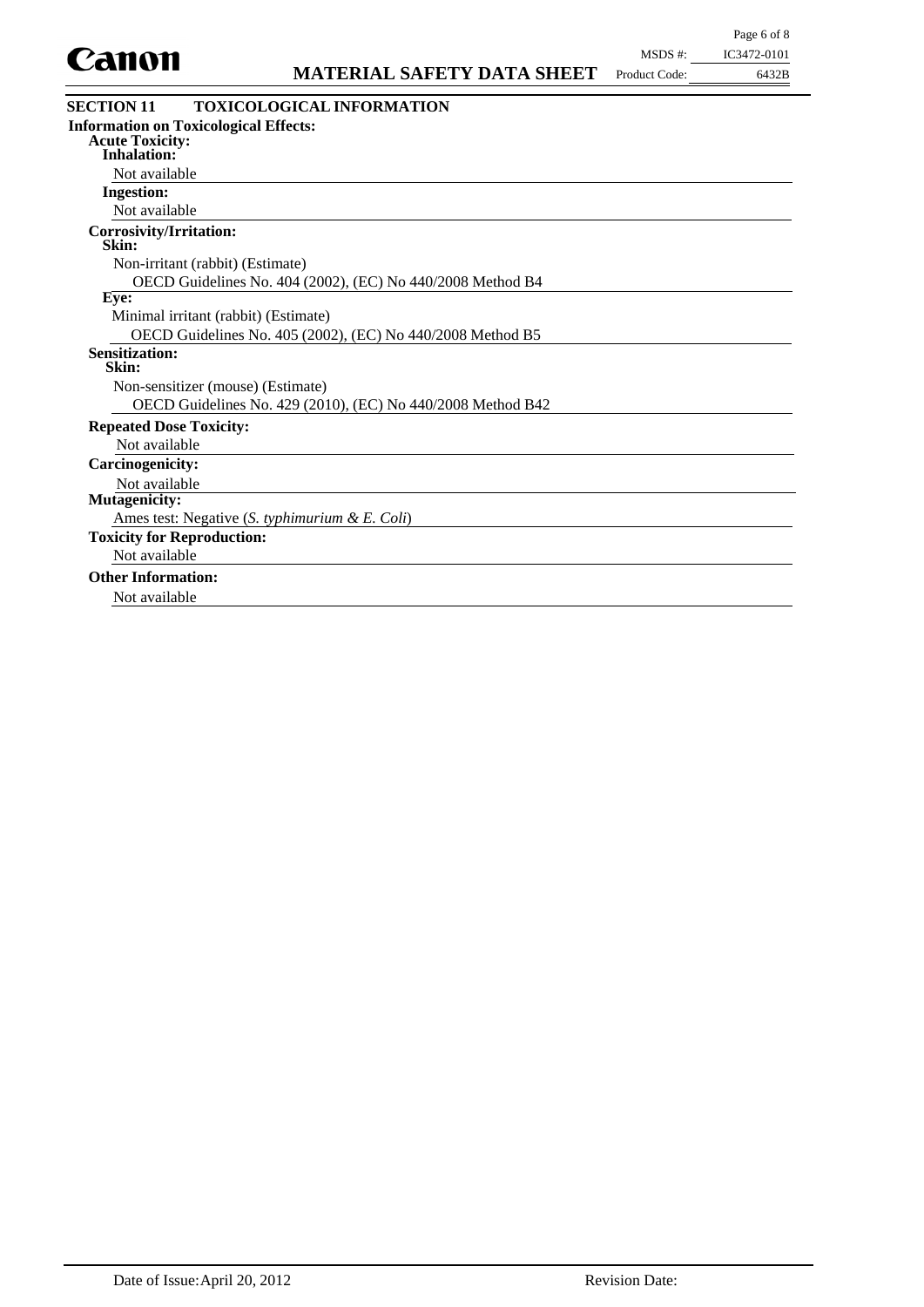| Canon                                                                                           |                                                                                                                        | MSDS #:       | IC3472-0101 |
|-------------------------------------------------------------------------------------------------|------------------------------------------------------------------------------------------------------------------------|---------------|-------------|
|                                                                                                 | <b>MATERIAL SAFETY DATA SHEET</b>                                                                                      | Product Code: | 6432B       |
| <b>SECTION 12</b>                                                                               | <b>ECOLOGICAL INFORMATION</b>                                                                                          |               |             |
| <b>Toxicity:</b>                                                                                | Not available                                                                                                          |               |             |
| Persistence and Degradability: Not available                                                    |                                                                                                                        |               |             |
| <b>Bioaccumulative Potential:</b>                                                               | Not available                                                                                                          |               |             |
| <b>Mobility in Soil:</b>                                                                        | Not available                                                                                                          |               |             |
| <b>Results of PBT and vPvB</b><br><b>Assessment:</b>                                            | No results that the component(s) of this ink meet(s) the PBT or $vPvB$ criteria under<br>Regulation (EC) No 1907/2006. |               |             |
| <b>Other Adverse Effects:</b>                                                                   | Not available                                                                                                          |               |             |
| <b>SECTION 13</b><br><b>Waste Treatment Methods:</b>                                            | DISPOSAL CONSIDERATIONS<br>Disposal should be subject to federal, state and local laws.                                |               |             |
| <b>SECTION 14</b>                                                                               | <b>TRANSPORT INFORMATION</b>                                                                                           |               |             |
| <b>UN Number:</b>                                                                               | None                                                                                                                   |               |             |
| <b>UN Proper Shipping Name:</b>                                                                 | None                                                                                                                   |               |             |
| <b>Transport Hazard Class:</b>                                                                  | None                                                                                                                   |               |             |
| <b>Packing Group:</b>                                                                           | None                                                                                                                   |               |             |
| <b>Environmental Hazards:</b>                                                                   | Not classified as environmentally hazardous under UN Model Regulations and marine<br>pollutant under IMDG Code.        |               |             |
| <b>Special Precautions for User: None</b>                                                       |                                                                                                                        |               |             |
| <b>SECTION 15</b><br>< USA Information ><br><b>SARA Title III §313:</b><br><b>Chemical Name</b> | <b>REGULATORY INFORMATION</b>                                                                                          | Weight %      |             |
| None                                                                                            |                                                                                                                        |               |             |
| <b>California Proposition 65:</b><br><b>Chemical Name</b>                                       |                                                                                                                        | Weight %      |             |
| None                                                                                            |                                                                                                                        |               |             |
| $\le$ EU Information $>$                                                                        | Safety, Health and Environmental Regulations/Legislation:                                                              |               |             |
| (EC) No 1907/2006: Authorisation: Not regulated                                                 |                                                                                                                        |               |             |
|                                                                                                 | <b>Restriction:</b><br>Not regulated                                                                                   |               |             |
| (EC) No 1005/2009: Not regulated                                                                |                                                                                                                        |               |             |
| (EC) No 850/2004:                                                                               | Not regulated                                                                                                          |               |             |
| (EC) No 689/2008:                                                                               | Not regulated                                                                                                          |               |             |
| Others:<br>None                                                                                 |                                                                                                                        |               |             |
| < Canada Information ><br><b>WHMIS Controlled Product:</b>                                      | Chemical Safety Assessment under (EC) No 1907/2006: Not required<br>Not applicable (Manufactured article)              |               |             |
| < Australia Information >                                                                       | Statement of Hazardous Nature: This product will not be shipped to Australia.                                          |               |             |

Page 7 of 8